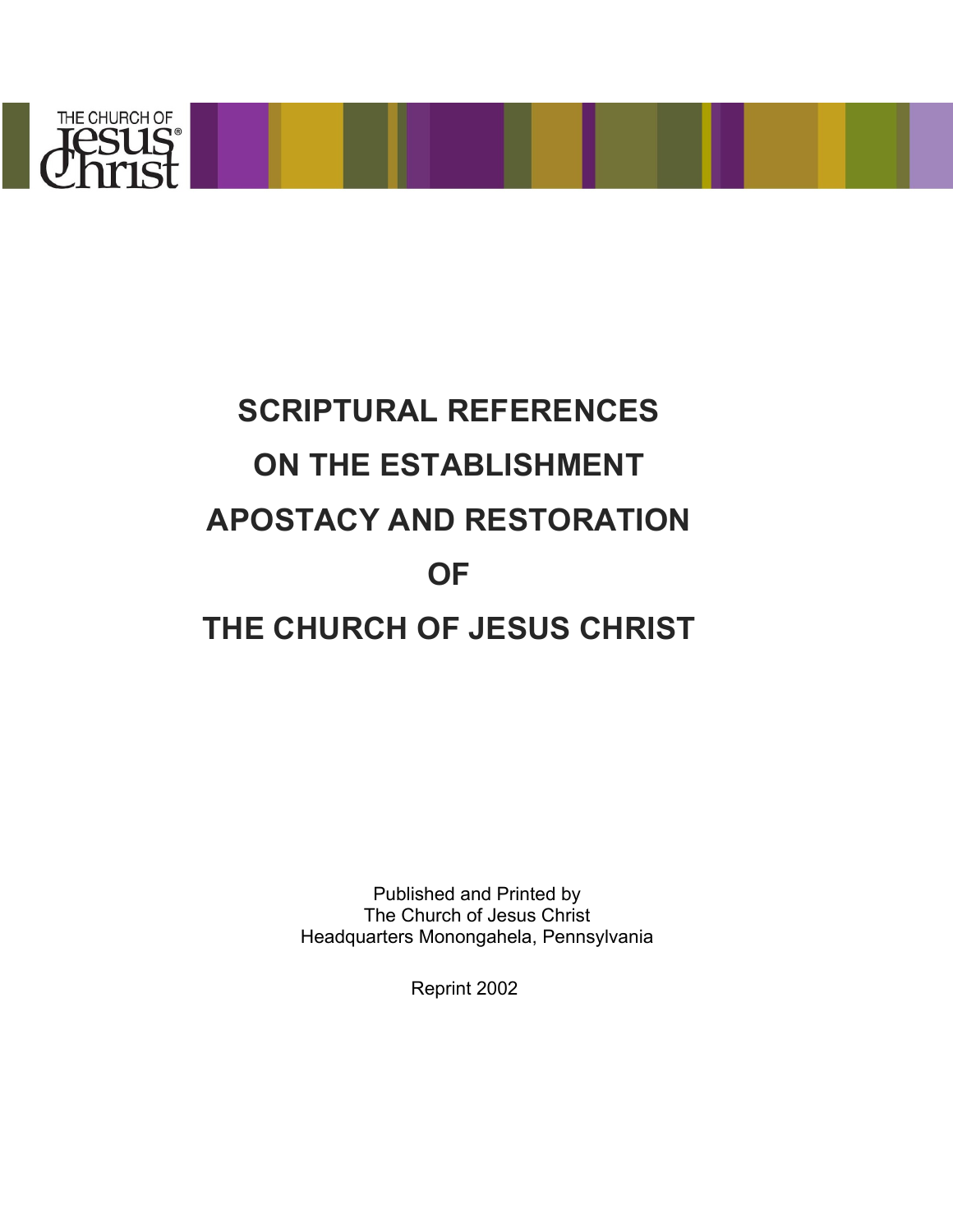#### *Contents*

| 4                                                        |
|----------------------------------------------------------|
| Establishment of The Church of Jesus Christ<br>5         |
| The Ministry of The Church of Jesus Christ<br>6          |
| Ordinances of the Church as Instituted by Christ<br>7    |
|                                                          |
|                                                          |
|                                                          |
|                                                          |
|                                                          |
|                                                          |
|                                                          |
|                                                          |
|                                                          |
|                                                          |
|                                                          |
|                                                          |
|                                                          |
|                                                          |
| Commandments and Teachings by Christ and His Apostles 16 |
|                                                          |
|                                                          |
|                                                          |
|                                                          |
|                                                          |
|                                                          |
|                                                          |
|                                                          |
|                                                          |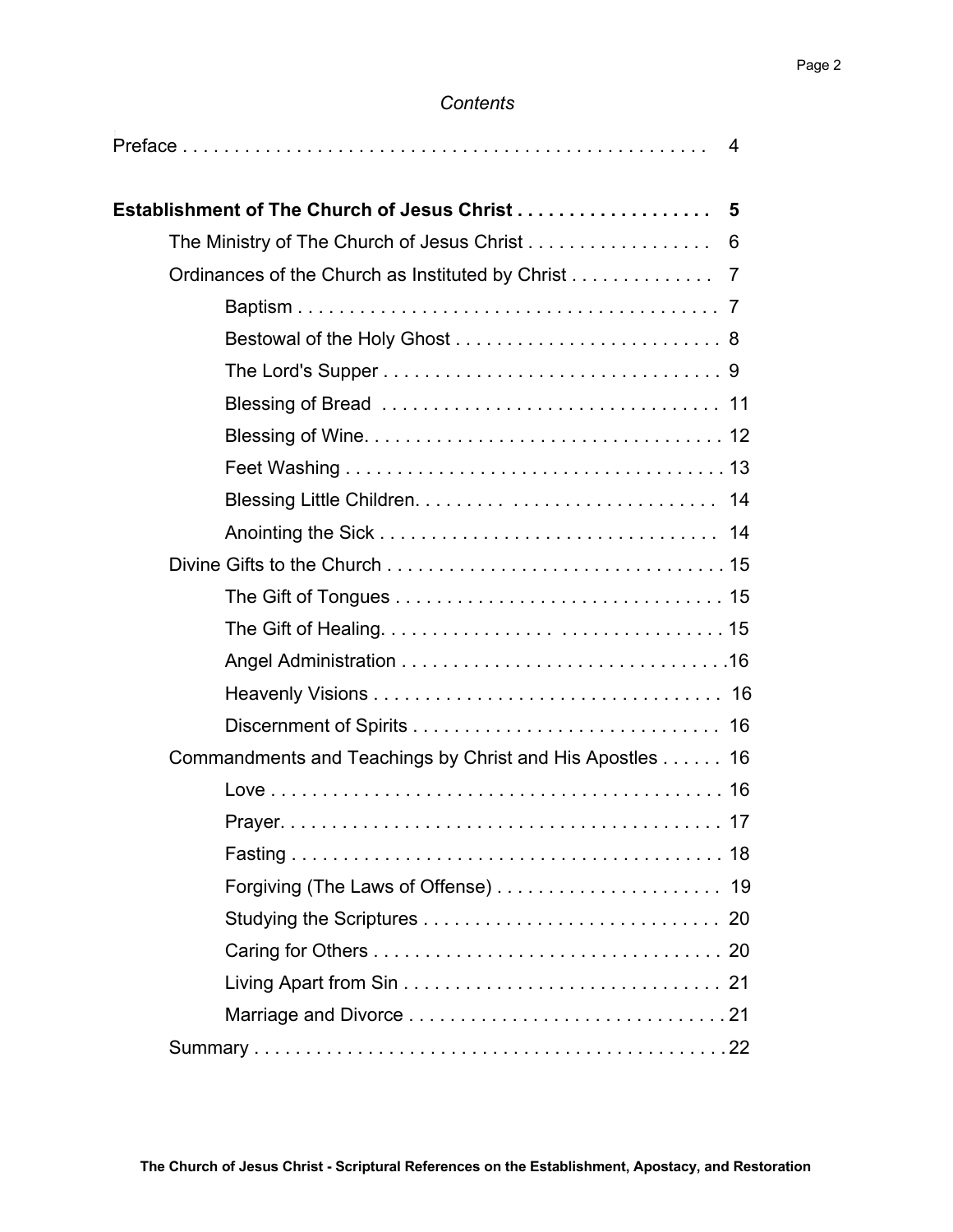| Prophesy on Catholicism and Protestantism 33      |
|---------------------------------------------------|
|                                                   |
|                                                   |
| The Restoration of the Gospel of Jesus Christ  36 |
|                                                   |
|                                                   |
|                                                   |
|                                                   |
| 44                                                |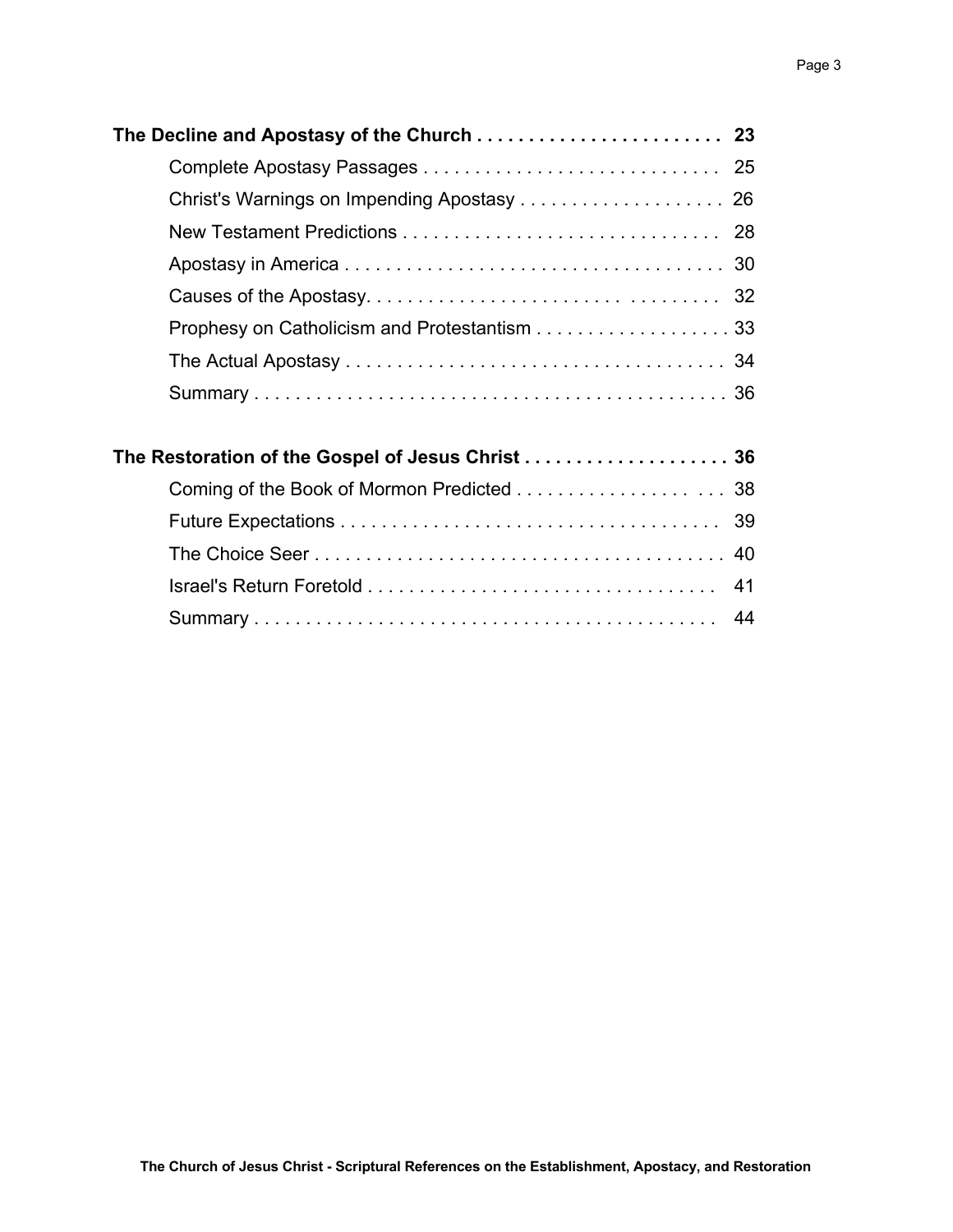# *Preface*

This booklet has been prepared at the request of the October 1965 General Church Conference to present a brief and pertinent collection of scriptural references and related information on three vital subjects:

- The Establishment of The Church of Jesus Christ during the Apostolic Era
- The Apostasy, or Falling Away
- The Restoration of the Gospel

No attempt has been made to fully explain the scriptures except where the compilers have felt that brief comments were necessary to offer continuity to the chapters.

The material has been written to serve as a ready reference by our ministers in their private study, for course contents in Sunday School, Ladies' Uplift Circle, and MBA classes, and for explanations to individuals who are interested in knowing about The Church of Jesus Christ.

The compilers are indebted to Bro. V. James Lovalvo for his outline of these events and to Bro. Joseph Lovalvo who made available many of the scriptural references used in this work.

The Compilers:

J. Dominic Moraco Carl J. Frammolino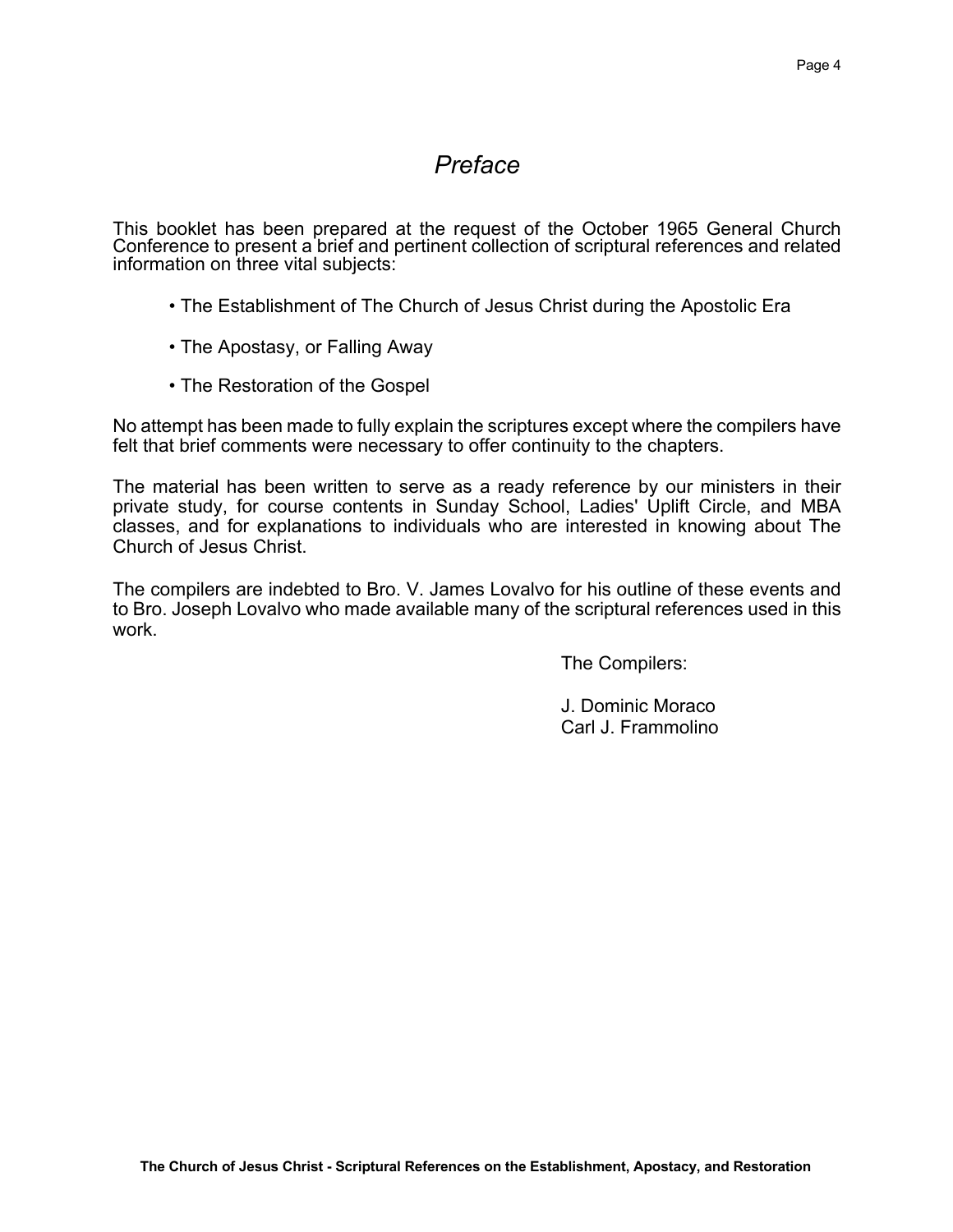# **THE ESTABLISHMENT OF THE CHURCH OF JESUS CHRIST**

The scriptures clearly set forth the fact that Jesus Christ established His Church during the days of His earthly Ministry. It is known through divine revelation (Matthew 16:17) that the Church was established, that Jesus Christ was the "Chief Corner Stone" (Mark 12: 10) and that the Apostles were installed as the pillars of the Church.

The Saviour distinctly said: "I will build my church" (Matthew 16:18). Despite this statement by Christ Himself, men often say that He did not establish His Church as a real and visible organization. They claim that the Church exists invisibly in the hearts of believers. The aforementioned text states unquestionably that Christ would build a church and that it would be HIS CHURCH.

The following biblical excerpts verify that the Church was established as a real and tangible organization being composed of a body of believers who were baptized into the one and only Church started by the Saviour. These scriptures also show their spiritual and physical unity by which they adhered to the principles of Christ, and they describe the Church: as a building and a body showing how the various parts fit together

. . . ye are God's Building (I Cor. 3:9).

In whom all the building fitly formed together groweth unto an holy temple in the Lord: In whom ye also are builded together . . . (Eph. 2:21,22).

Ye also, as lively stones, are built up a spiritual house, an holy priesthood, to offer up spiritual sacrifices, acceptable to God by Jesus Christ (I Peter 2:5).

Now ye are the body of Christ, and members in particular (I Cor. 12:27).

. . . gave Him to be the head over all things to the church (Eph. I :22).

From whom the whole body fitly joined together ... (Eph. 4: 16).

Another illustration showing that the Church was an actual physical institution is found in the Book of Mormon. The disciples wanted to know from the Saviour the name which should be given to the Church:

And how be it my church it be called in my name? For if a church is called in Moses' name then it be Moses' church; or if it be called in the name of a man then it be the church of a man; but if it be called in my name then it is my church, if it so be that they are built upon my gospel (III Nephi 27:8).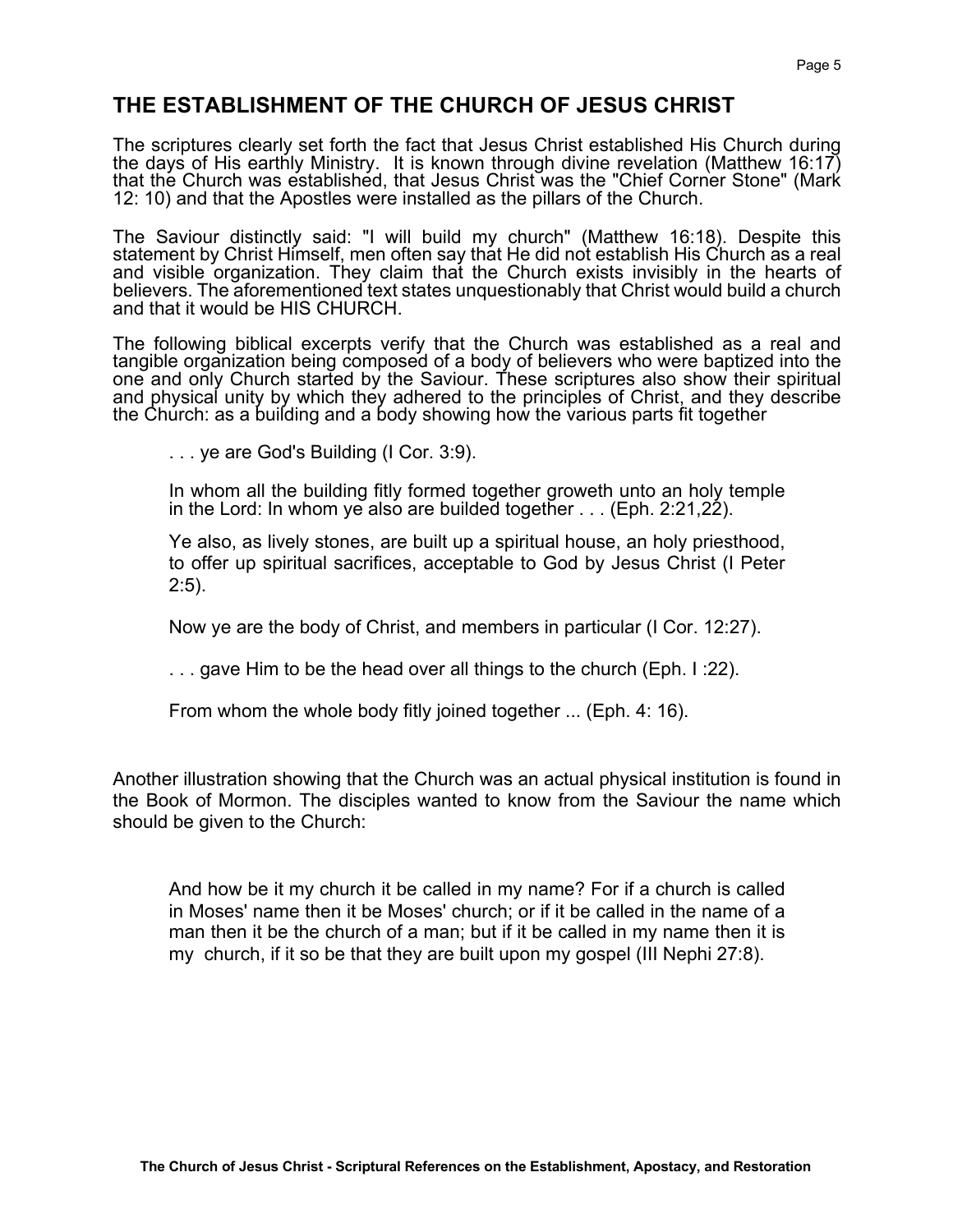# **THE MINISTRY OF THE CHURCH OF JESUS CHRIST**

Jesus began the work of establishing His Church by choosing twelve men to help His Ministry. The twelve were called Apostles. Shortly thereafter, He also appointed seventy others to assist in the evangelizing of His Gospel. The scriptures which follow illustrate the various callings and their purposes:

Now the names of the twelve apostles are these: The first, Simon, who is called Peter, and Andrew his brother; James, the son of Zebedee, and John his brother; Philip, and Bartholomew; Thomas, and Matthew the publican; James the son of Alpheus, and Lebbeus, whose surname was Thaddeus: Simon the Canaanite, and Judas Iscariot, who also betrayed him (Matthew 10:2-4),

After these things the Lord appointed other seventy also, and sent them two and two before his face into every city and place, whither he himself would come (Luke 10:1).

The work of the Church was further expanded by the calling of Elders, Teachers, Deacons, and helps to various positions, as verified by the following passages:

And he gave some, apostles; and some, prophets; and some evangelists; and some, pastors and teachers; For the perfecting of the saints, for the work of the ministry, for the edifying of the body of Christ (Eph. 4:11-12).

. . . and ordain elders in every city, as I had appointed thee (Titus 1 :5).

The elders which are among you I exhort, who am also an elder, and a witness of the sufferings of Christ...

Feed the flock of God which is among you, taking the oversight thereof, not by constraint, but willingly; not for filthy lucre, but of a ready mind; Neither as being lords over God's heritage, but being ensamples to the flock (I Peter 5:1-3).

. . . and they chose Stephen, a man full of faith and of the Holy Ghost, and Philip, and Prochorus, and Nicanor, and Timon, and Parmenas, and Nicolas a proselyte of Antioch:

Whom they set before the apostles: and when they had prayed, they laid their hands on them (Acts 6:5-6).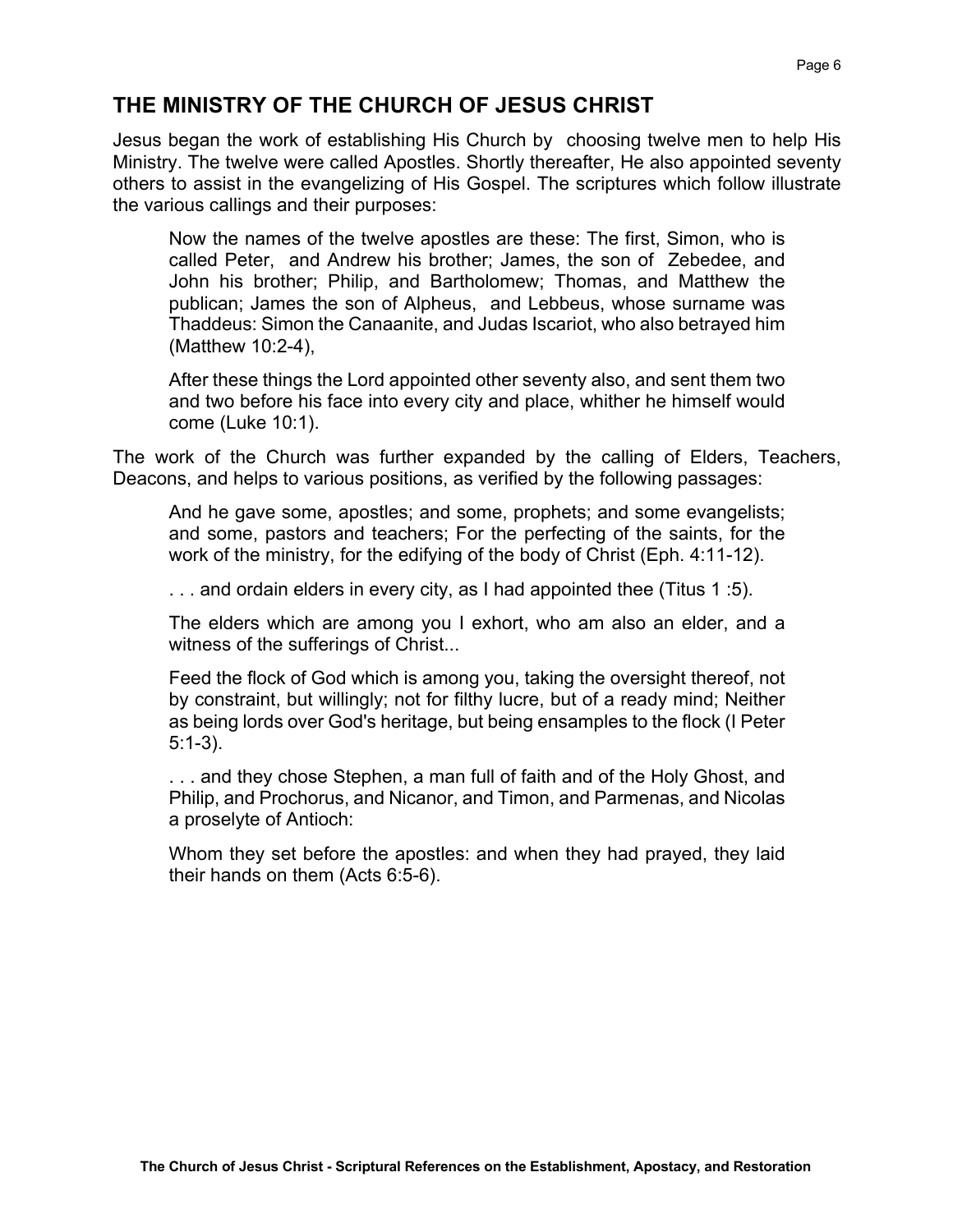# **ORDINANCES OF THE CHURCH AS INSTITUTED BY CHRIST**

Having presented scriptural references which indicate generally the nature of the Church or Kingdom of God and the type of officers required, our attention is drawn next to the various ordinances which the Saviour commanded His Disciples to observe. The purpose of each and the manner of performing such ordinances are outlined in the scriptures which follow:

#### **Baptism**

Jesus Christ instituted baptism as the only way of entry into the Church, and in His last commission to His Disciples He ordered its observance.

And he said unto them, Go ye into all the world and preach my gospel to every creature.

He that believeth and is baptized shall be saved; but he that believeth not shall be damned (Mark 16:15-16).

The fact that He Himself was baptized shows that baptism is mandatory, and salvation cannot be received without it:

Then cometh Jesus from Galilee to Jordan unto John, to be baptized of him.

But John forbad him, saying, I have need to be baptized of thee, and comest thou to me?

And Jesus answering said unto him, suffer it to be so now; for thus it becometh us to fulfill all righteousness. Then he suffered him.

And Jesus, when he was baptized, went up straight way out of the water: and lo, the heavens were opened unto him, and he saw the spirit of God descending like a dove, and lighting upon him:

And lo a voice from heaven, saying, This is my beloved Son, in whom I am well pleased (Matthew 3:13-17).

The Saviour made it clear to Nicodemus that baptism was a requirement for gaining the Kingdom of God.

. . . Verily, verily, I say unto thee, Except a man be born again, he cannot see the kingdom of God.

Nicodemus saith unto him, How can a man be born when he is old? can he enter the second time into his mother's womb, and be born?

Jesus answered, Verily, verily, I say unto thee, Except a man be born of water and of the Spirit, he cannot enter into the kingdom of God.

That which is born of the flesh is flesh; and that which is born of the Spirit is Spirit.

Marvel not that I said unto thee, Ye must be born again (John 3:3-7).

On the day of Pentecost, Peter's answer to the multitude that baptism was required was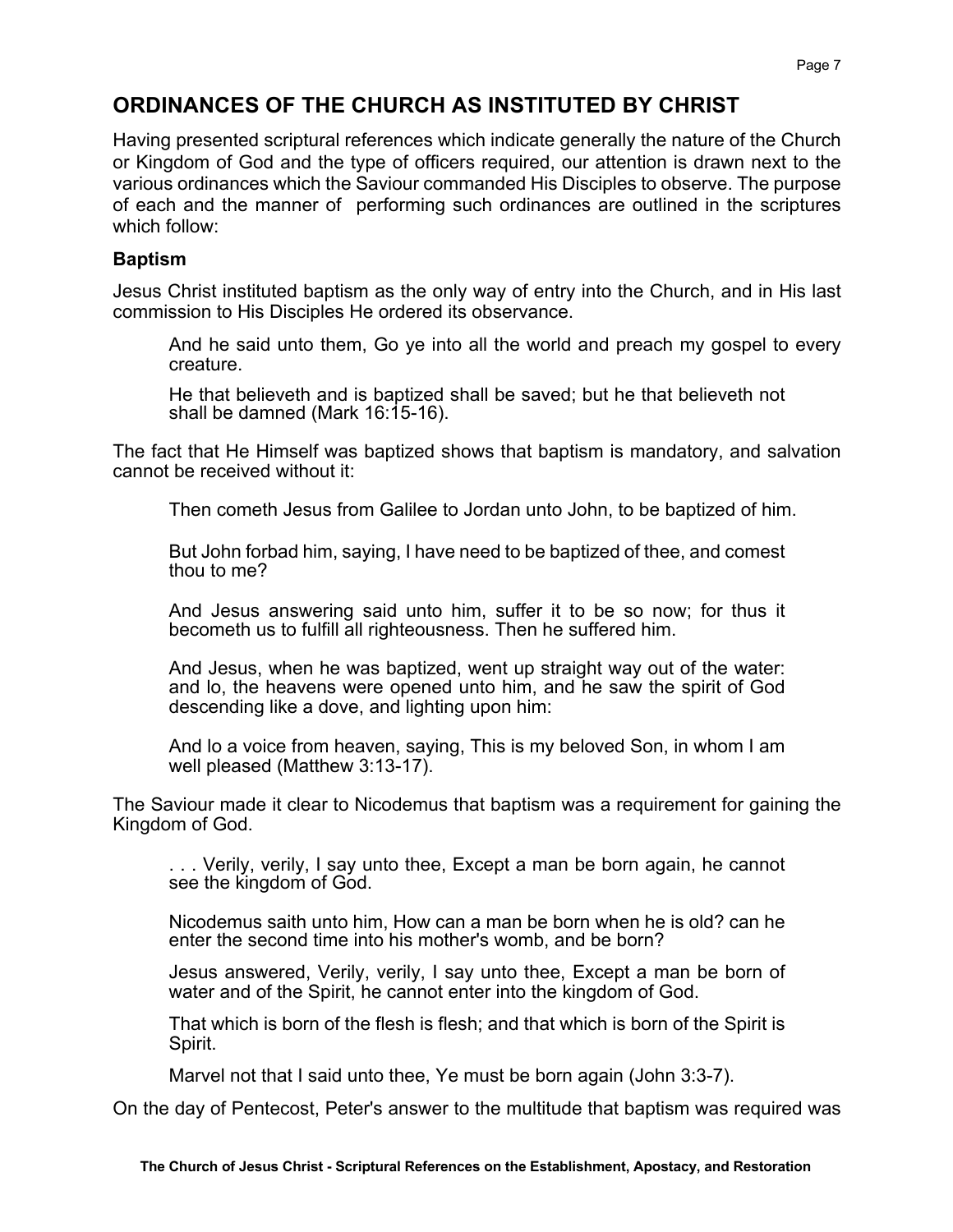clear.

Now, when they heard this, they were pricked in their heart, and said unto Peter and to the rest of the apostles, Men and brethren, what shall we do?

Then Peter said unto them, Repent, and be baptized every one of you in the name of Jesus Christ for the remission of sins, and ye shall receive the gift of the Holy Ghost (Acts 2:37-38).

The Apostle Paul further explained why baptism by immersion was required. He made it clear that the only mode of baptism was by immersion. Note that he said: " ... we are buried with him by baptism . . . "

Know ye not, that so many of us as were baptized into Jesus Christ were baptized into his death?

Therefore we are buried with him by baptism into death: that like as Christ was raised up from the dead by the glory of the Father, even so we also should walk in newness of life.

For if we have been planted together in the likeness of his death, we shall be also in the likeness of his resurrection:

Knowing this, that our old man is crucified with him, that the body of sin might be destroyed, that henceforth we should not serve sin (Romans 6:3-6).

The Book of Mormon likewise explains the importance of baptism and the fact that it was administered to all repentant believers on this land.

. . . the disciples whom Jesus had chosen began from that time forth to baptize and to teach as many as did come unto them; and as many as were baptized in the name of Jesus were filled with the Holy Ghost (Ill Nephi 26:17).

## **Bestowal of the Holy Ghost**

As illustrated below, the Holy Ghost was bestowed by the "Laying on of Hands," only after the exercising of faith, repentance, and baptism, as shown in the following passages. The Holy Ghost, the mind of God and Christ, was to abide with the new converts so long as they lived righteously.

Now when the apostles which were at Jerusalem heard that Samaria had received the word of God, they sent unto them Peter and John:

Who, when they were come down, prayed for them, that they might receive the Holy Ghost:

(For as yet he was fallen upon none of them, only they were baptized in the name of the Lord Jesus.)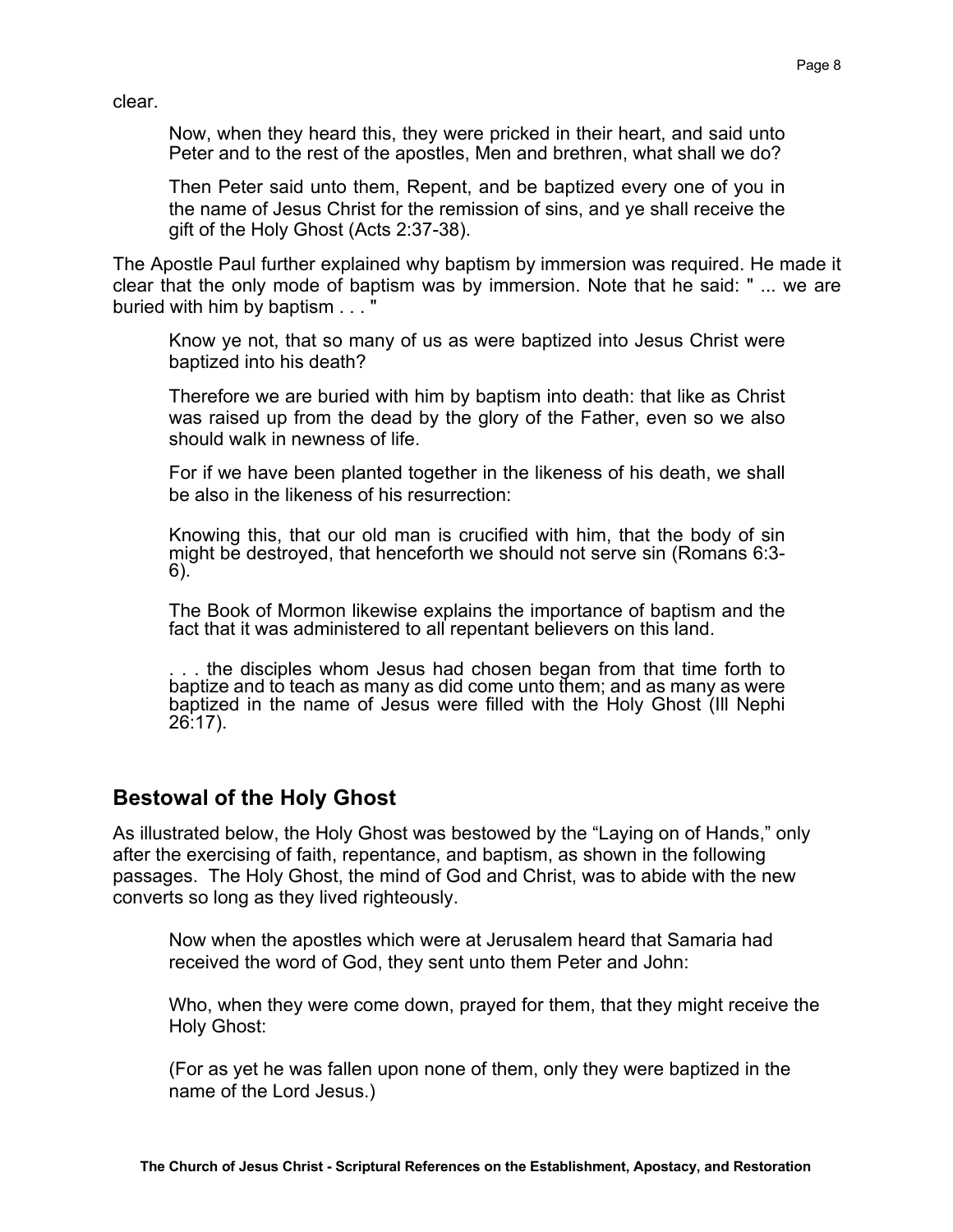Then laid they laid their hands on them, and they received the Holy Ghost (Acts 8:14-17).

...while Apollos was at Corinth, Paul having passed through the upper coasts came to Ephesus: and finding certain disciples,

He said unto them, Have ye received the Holy Ghost since ye believed? And they said unto him, we have not so much as heard whether there be any Holy Ghost.

And he said unto them, Unto what then were ye baptized? And they said, Unto John's baptism.

Then said Paul, John verily baptized with the baptism of repentance, saying unto the people, that they should believe on him which should come after him, that is on Christ Jesus.

When they heard this, they were baptized in the name of the Lord Jesus.

And when Paul had laid his hands upon them, the Holy Ghost came on them; and they spake with tongues, and prophesied.

And all the men were about twelve (Acts 19:1- 7).

Bestowal of the Holy Ghost by the Nephite Twelve is narrated in Moroni 2. Christ instructed them as indicated.

The words of Christ, which he spake unto his disciples the twelve whom he had chosen, as he laid his hands upon them-

And he called them by name, saying: ye shall call on the Father in my name in mighty prayer; and after ye have done this ye shall have power that upon whom ye shall lay your hands, ye shall give the Holy Ghost; and in my name shall ye give it, for thus do mine apostles.

Now Christ spake these words unto them at the time of his first appearing; and the multitude heard it not, but the disciples heard it; and on as many as they laid their hands, fell the Holy Ghost.

# **The Lord's Supper**

The scriptures reveal the following points about the Lord's Supper as administered in the Primitive Church:

- 1. Sacrament consisted of bread and wine.
- 2. It was administered to only dutiful members of the Church.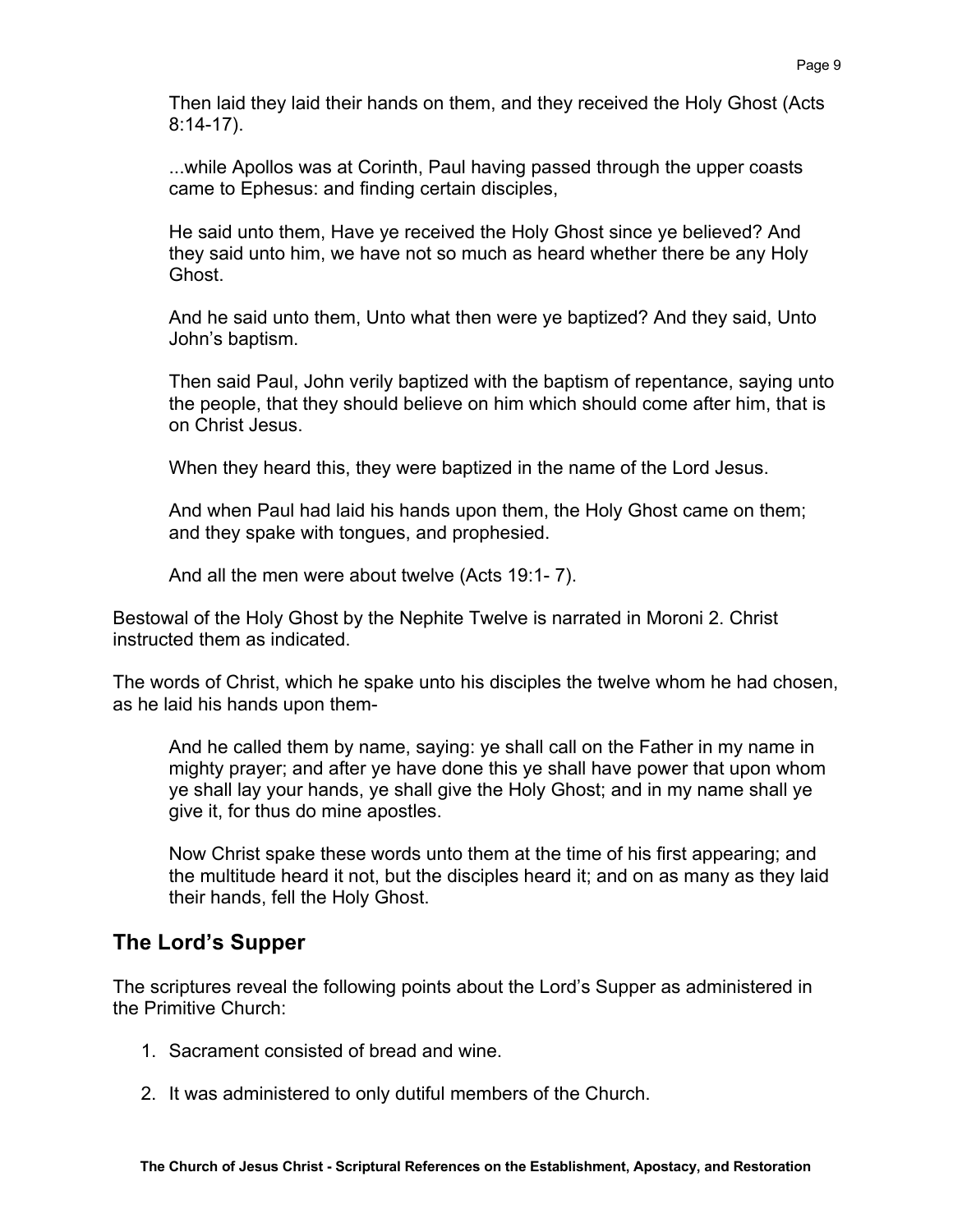- 3. Members were not to partake of it unworthily.
- 4. It was administered often while the Church met.

Why bread and wine was used is taught.

And as they were eating, Jesus took bread, and blessed it, and brake it, and gave it to the disciples, and said, Take, eat: this is my body.

And he took the cup, and gave thanks, and gave it to them, saying, Drink ye all of it;

For this is my blood of the new testament, which is shed for many for the remission of sins.

But I say unto you I will not drink henceforth of this fruit of the vine, until that day when I drink it new with you in my Father's kingdom (Matthew 26:26-29).

Also compare Mark 14:22-24 and Luke 22:19-20.

Sacrament was definitely administered by the disciples after His death to fulfill His command. Brother Paul warned of the danger involved in partaking unworthily.

For I have received of the Lord that which also I delivered unto you, That the Lord Jesus the same night in which he was betrayed took bread:

And when he had given thanks, and brake it, and said, Take, eat: this is my body, which is broken for you, this do in remembrance of me.

After the same manner also he took the cup, when he had supped, saying, This cup is the new testament in my blood: this do ye as oft as ye drink it, in remembrance of me.

For as often as ye eat this bread, and drink this cup, ye do shew the Lord's death till he come.

Wherefore whosoever shall eat this bread, and drink this cup of the Lord, unworthily, shall be guilty of the body and blood of the Lord.

But let a man examine himself, and so let him eat of that bread, and drink of that cup.

For he that eateth and drinketh unworthily, eateth and drinketh damnation to himself, not discerning the Lord's body (I Cor. 11:23-29).

Sacrament was administered on this land by Jesus Christ, and the same commandment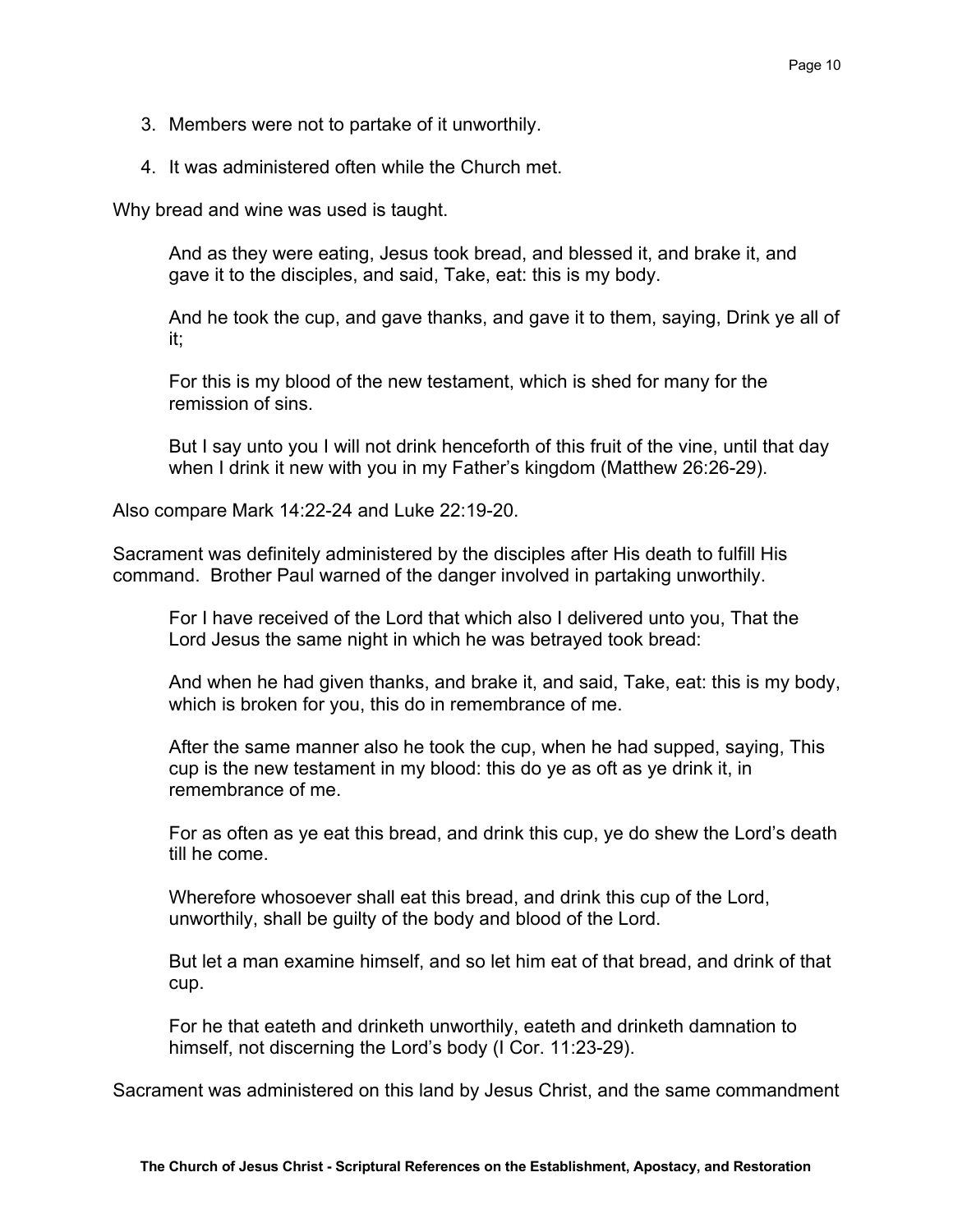regarding its administration which He gave to the apostles in Jerusalem was give to the Nephites.

...Jesus commanded his disciples that they should bring forth some bread and wine unto him.

And when the disciples had come with bread and wine, he took of the bread and brake and blessed it; and he gave unto the disciples and commanded that they should eat.

And when they had eaten and were filled, he commanded that they should give unto the multitude.

And when the multitude had eaten and were filled, he said unto the disciples: Behold there shall one be ordained among you, and to him will I give power that he shall break bread and bless it and give it unto the people of my church, unto all those who shall believe and be baptized in my name.

And this shall ye always observe to do, even as I have done, even as I have broken bread and blessed it and given it unto you.

And this shall ye do in remembrance of my body, which I have shown unto you. And it shall be a testimony unto the Father that ye do always remember me. And if ye do always remember me ye shall have my Spirit to be with you.

And it came to pass that when he said these words, he commanded his disciples that they should take of the wine of the cup and drink of it, and they they should also give unto the multitude that they might drink of it.

And it came to pass that they did so, and did drink of it and were filled; and they gave unto the multitude, and they did drink, and they were filled.

And when the disciples had done this, Jesus said unto them: Blessed are ye for this thing which ye have don, for this is fulfilling my commandments, and this doth witness unto the Father that ye are willing to do that which I have commanded you (III Nephi 18:1,3-10).

The Book of Mormon also explains the exact method of administering the Lord's Supper as well as giving a suggested prayer.

## **Blessing of Bread**

The manner of their elders and priests administering the flesh and blood of Christ unto the church; and they administered it according to the commandments of Christ; wherefore we know the manner to be true; and the elder of priest did minister it-

And they did kneel down with the church, and pray to the Father in the name of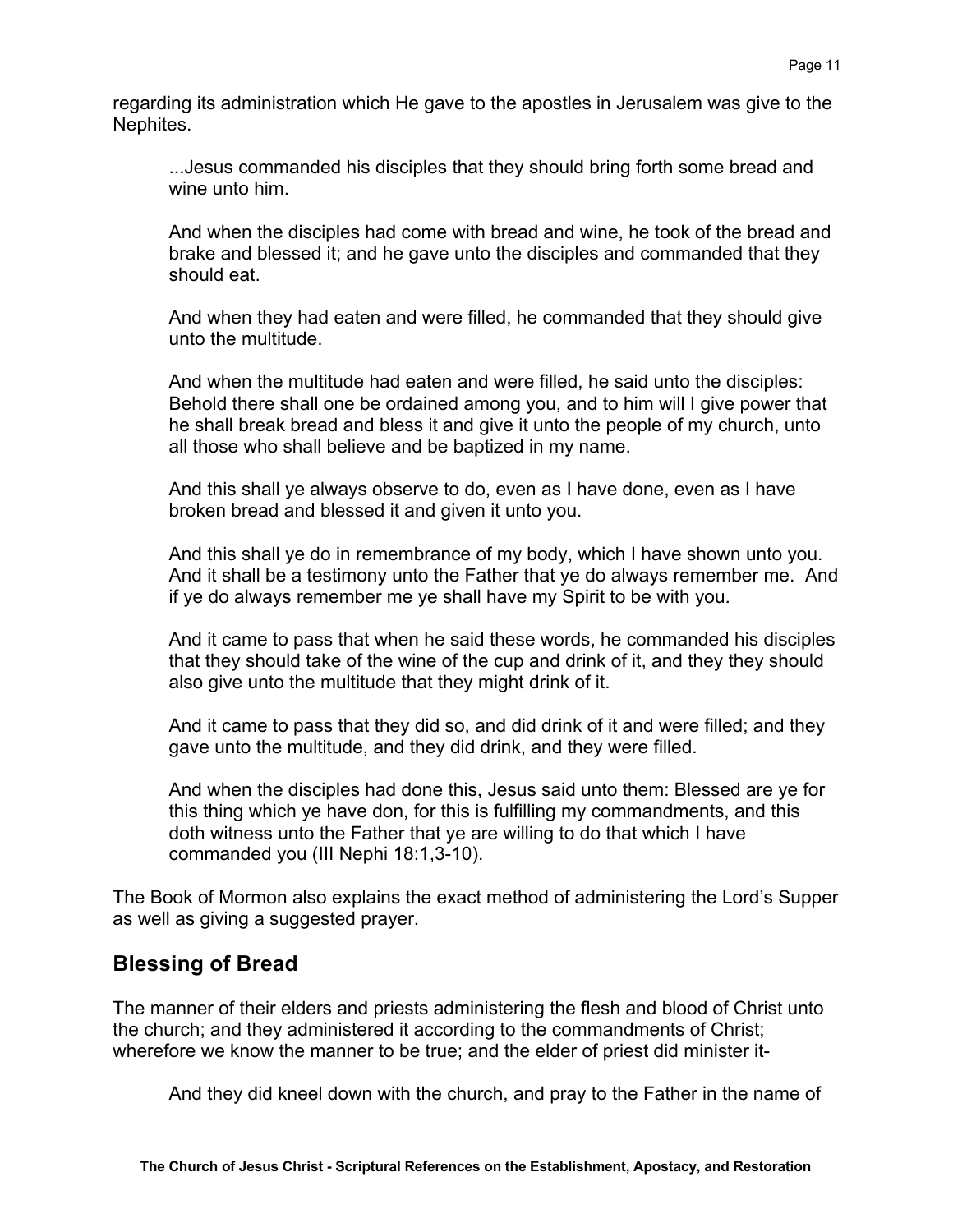Christ, saying:

O God, the Eternal Father, we ask thee in the name of thy Son, Jesus Christ, to bless and sanctify this bread to the souls of all those who partake of it; that they may eat in remembrance of the body of thy Son, and witness unto thee, O God, the Eternal Father, that they are willing to take upon them the name of thy Son, and always remember him, and keep his commandments which he hath given them, that they may always have his Spirit to be with them. Amen (Moroni 4).

#### **Blessing of Wine**

The manner of administering the wine- Behold, they took the cup, and said:

O God, the Eternal Father, we ask thee, in the name of thy Son, Jesus Christ, to bless and sanctify this wine to the souls of all those who drink of it, that they may do it in remembrance of the blood of thy Son, which was shed for them; that they may witness unto thee, O God, the Eternal Father, that they do always remember him, that they may have his Spirit to be with them. Amen (Moroni 5).

It is interesting to note that the New Testament states that Jesus first blessed the bread and then broke it. The Book of Mormon explains that Christ did it just the opposite. The reason for this difference is explained by the fact that, when He administered the Sacrament in Jerusalem, it was prior to His death; therefore, His Body had not as yet been broken. His visit among the Nephites took place after His death and resurrection.

## **Feet Washing**

The subsequent scripture shows that Feet Washing was instituted by Christ as an ordinance to be observed by His followers. Some claim that Jesus was merely following an Old Testament tradition in washing feet since they wore sandals at that period of time. It must be noted, however, that this custom was observed upon entering a home, not after supper was ended, which was when the Master gave the Feet Washing commandment.

He riseth from supper, and laid aside his garments: and took a towel, and girded Himself.

After that he poureth water into a basin, and began to wash the disciples' feet, And to wipe them with the towel wherewith he was girded.

Then cometh he to Simon Peter; and Peter saith unto him, Lord, dost thou wash my feet?

Jesus answered and said unto him, What I do thou knowest not now; but thou Shalt know hereafter.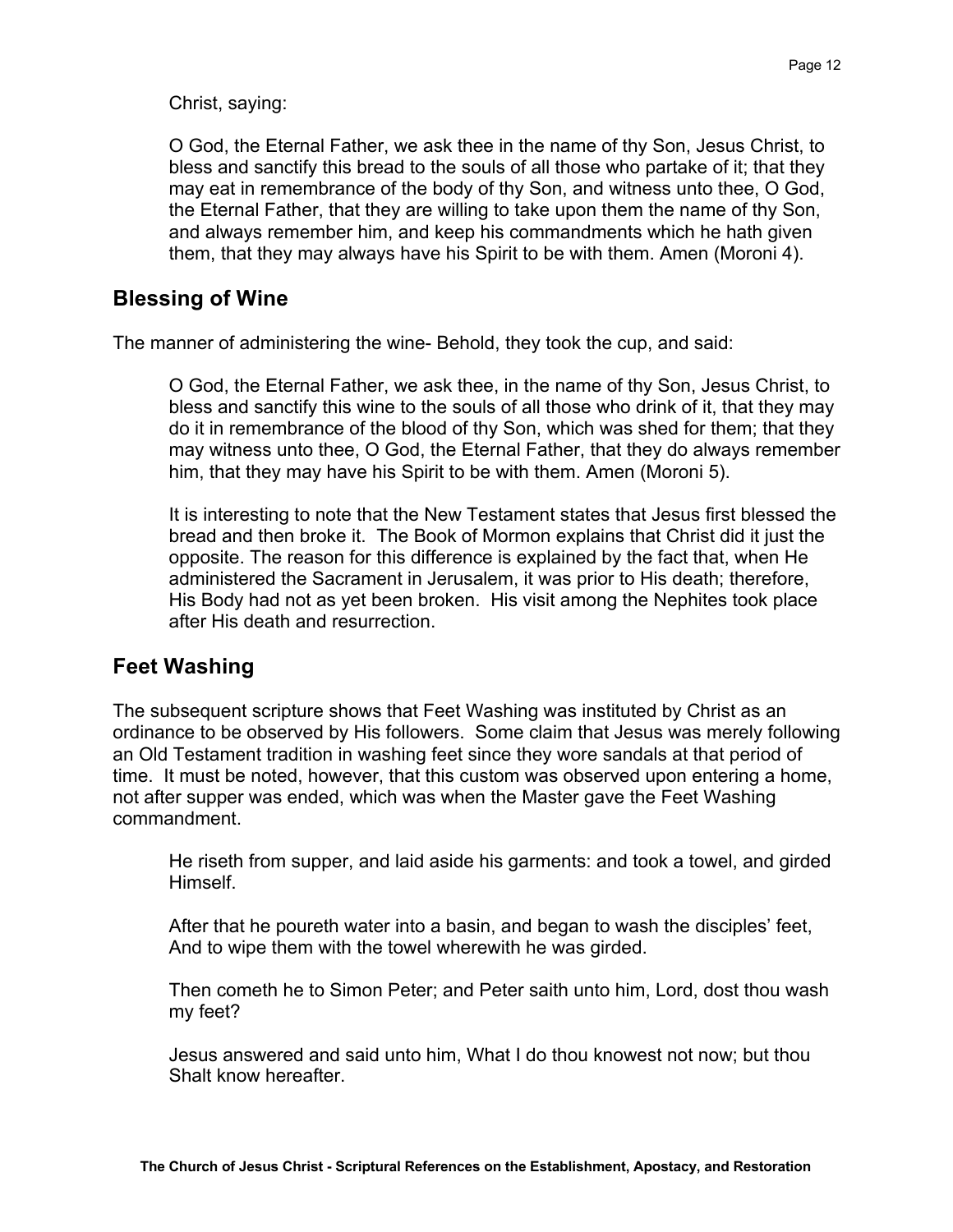Peter saith unto him, Thou shalt never wash my feet. Jesus answered him, If I wash thee no, thou hast no part with me.

Simon Peter said unto him, Lord, not my feet only, but also my hands and my head.

Jesus saith to him He that is washed needeth not save to wash his feet, but is clean every whit; and ye are clean, but not all.

For he knew who should betray him; therefore said he, Ye are not all clean.

So after he had washed their feet, and had taken his garments, and was set down again, he said unto them, Know ye what I have done to you?

Ye call me Master and Lord; and ye say well; for so I am.

If then, your Lord and Master, have washed your feet; ye also ought to wash one another's feet.

For I have given you an example, that ye should do as I have done to you (John 13:4-15).

## **Blessing Little Children**

Listed below are Bible and Book of Mormon references showing that little children are without sin and should not be baptized. Note, Christ did not baptize them-He BLESSED them.

Then were there brought unto him little children, that he should put his hands on Them, and pray: and the disciples rebuked them.

But Jesus said, suffer little children, and forbid them not, to come unto me: for of such is the kingdom of heaven.

And he laid his hands on them, and departed thence (Matthew 19:13-15).

Also compare Mark 10:13-16:

Behold I say unto you that this thing shall ye teach-repentance and baptism unto those who are accountable and capable of committing sin; yea, teach parents that they must repent and be baptized, and humble themselves as their little children, and they shall all be saved with their little children.

And their little children need no repentance, neither baptism. Behold, baptism is unto repentance to the fulfilling the commandments unto the remission of sins.

But little children are alive in Christ, even from the foundation of the world; if not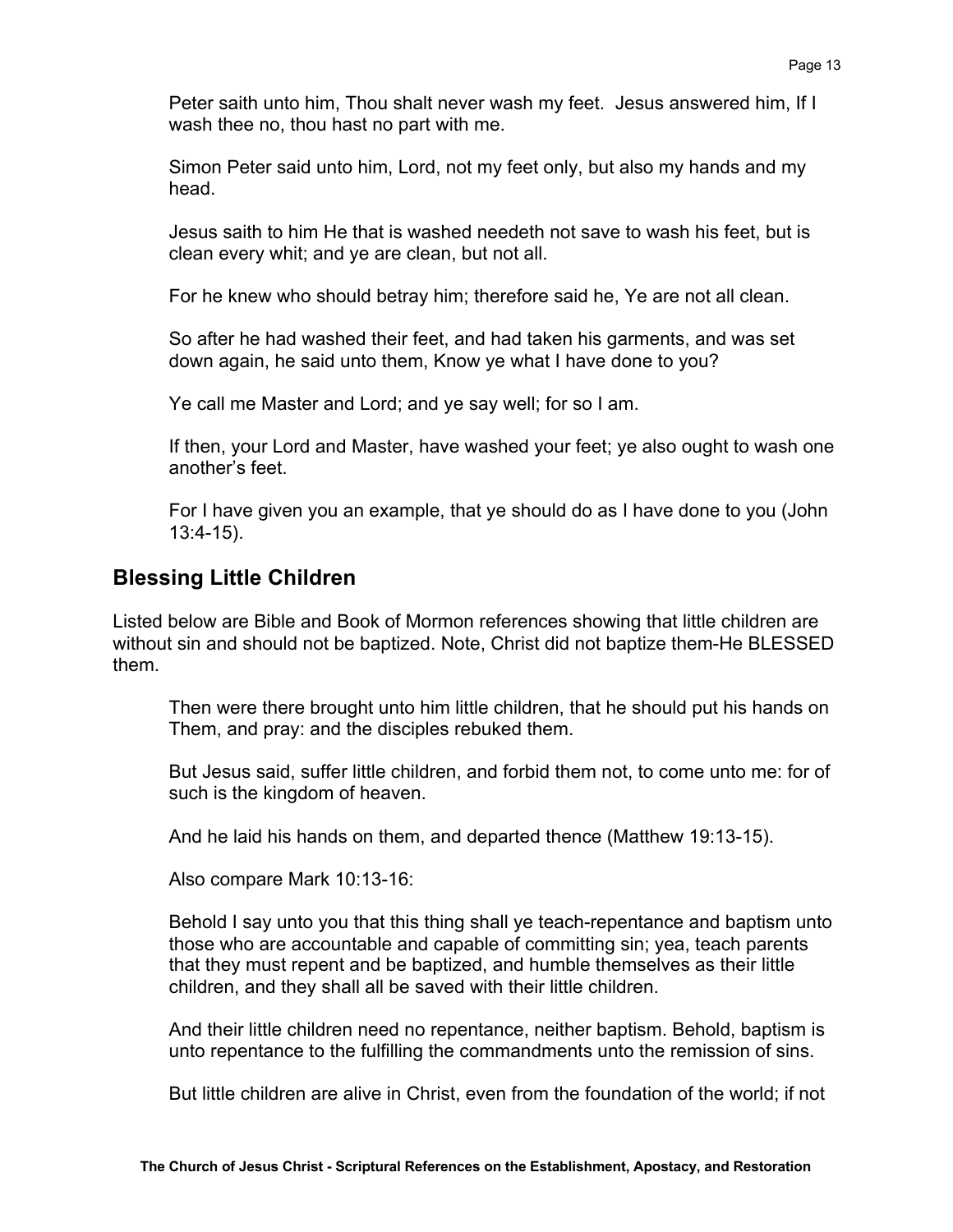so, God is a partial God, and also a changeable God, and is a respecter to persons; for how many little children have died without baptism! (Moroni 8:10- 12).

## **Anointing the Sick**

Anointing the Sick was installed as another important ordinance of the Church. As quoted, faith is the key to this:

Is any sick among you? Let him call for the elders of the church; and let them pray over him, anointing him with oil in the name of the Lord;

And the prayer of faith shall save the sick, and the Lord shall raise him up; and if he have committed sins, they shall be forgiven him (James 5:14-15).

Then he called his twelve disciples together, and gave them power and authority over all devils, and to cure diseases.

And he sent them to preach the kingdom of God, and to heal the sick (Luke 9:1- 2).

And they went out, and preached that men should repent.

And they cast out many devils, and anointed with oil many that were sick, and healed them (Mark 6:12-13).

In His last Commission to the disciples, Jesus commanded that all of the preceding ordinances were to be practiced in the Church without exception or variation.

Go ye therefore, and teach all nations, baptizing them in the name of the Father, and of the Son, and of the Holy Ghost:

Teaching them to observe all things whatsoever I have commanded you: and lo, I am with you alway, even unto the end of the world. Amen (Matthew 28:19-20).

From passages cited in this section, there can be no doubt that precise ordinances of the Church were distinctly pointed out as being proper and necessary. Further, it has been shown that these ordinances were observed during the days of the Apostles after the death of Christ.

# **Divine Gifts to the Church**

The scriptures show that the Church which Jesus Christ established was endowed with diverse gifts which were manifested through the Holy Spirit in the Church. The passages which follow show that some of these heavenly gifts included healing, dreams, prophecy, speaking in tongues, interpretation of tongues, and many others. The Apostle Paul explained the gifts in the following words: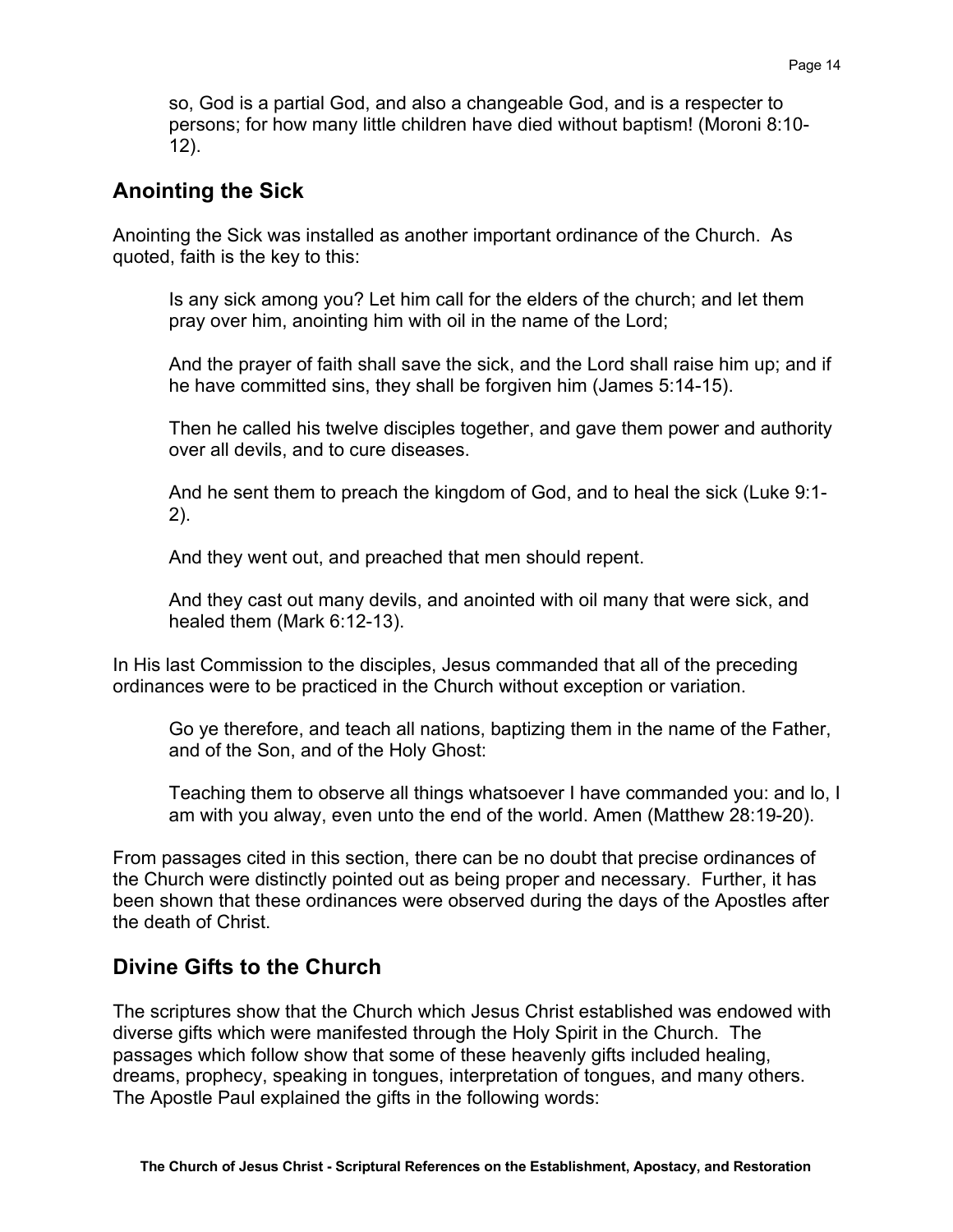Now there are diversities of gifts, but the same Spirit.

And there are differences of administrations, but the same Lord.

And there are diversities of operations, but it is the same God which worketh all in all.

But the manifestation of the Spirit is given to every man to profit withal.

For to one is given by the Spirit the word of wisdom; to another the word of knowledge by the same Spirit.

To another faith by the same Spirit; to another the gifts of healing by the same Spirit.

To another the working of miracles; to another prophecy; to another discerning of spirits; to another divers kinds of tongues, to another the interpretation of tongues.

But all these worketh that one and the selfsame Spirit, dividing to every man severally as he will ( I Corinthians 12:4-11).

The scriptures which follow serve to illustrate that the Church did enjoy the promised gifts and blessings.

#### **The Gift of Tongues**

And they were all filled with the Holy Ghost, and began to speak with other tongues, as the Spirit gave them utterance (Acts 2:4).

#### **The Gift of Healing**

And a certain man lame from his mother's womb was carried, whom they laid daily at the gate of the temple which is called Beautiful to ask alms of them that entered into the temple;

Who seeking Peter and John about to go into the temple asked an alms.

And Peter, fastening his eyes upon him with John, said, Look on us:

And he gave heed unto them, expecting to receive something of them.

Then Peter said, Silver and gold have I none; but such as I have give I thee: In the name of Jesus Christ of Nazareth rise up and walk.

And he took him by the right hand, and lifted him up; and immediately his feet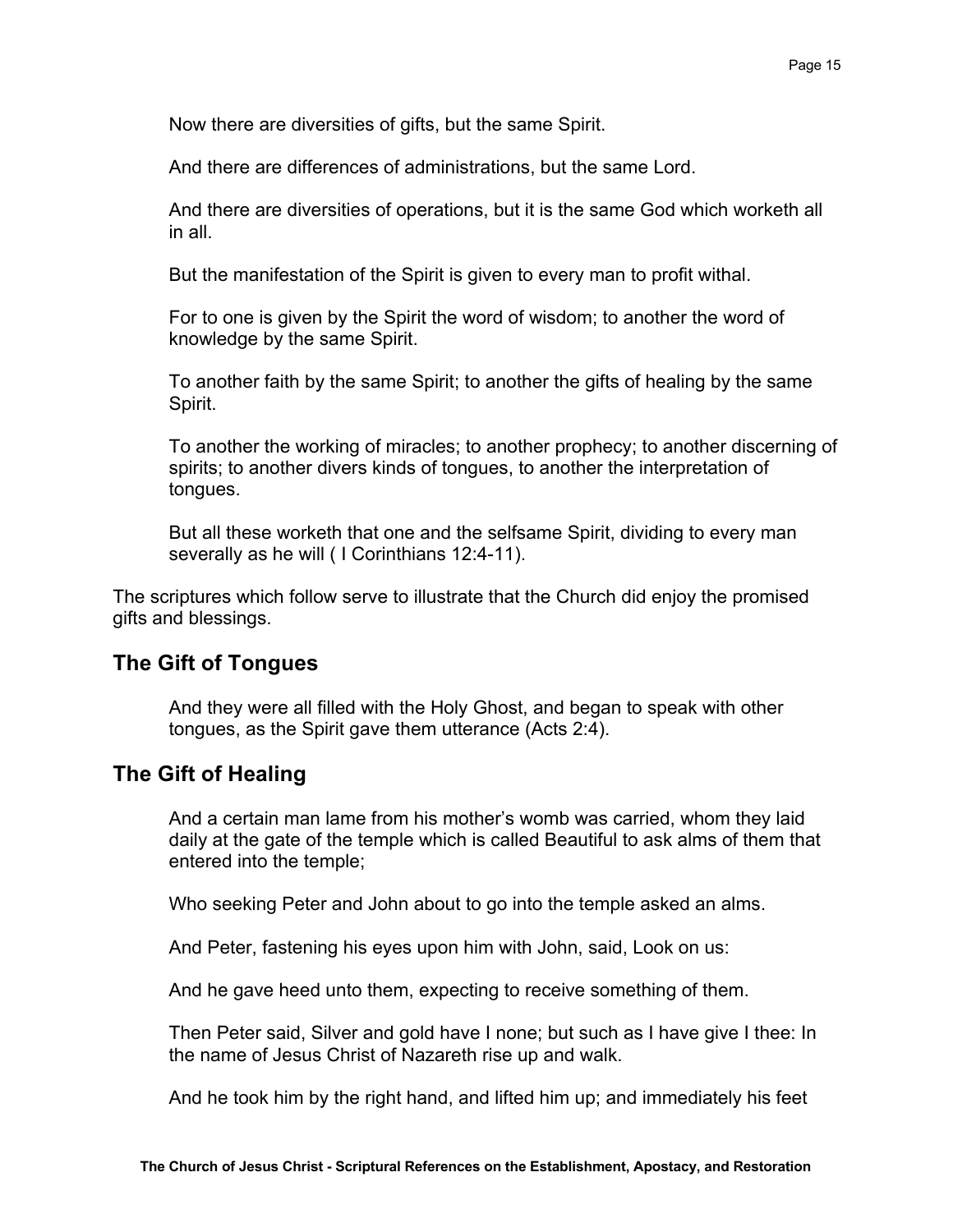and ankle bones received strength.

And he leaping up stood, and walked, and entered with them into the temple, walking, and leaping and praising God (Acts 3:2-8).

#### **Angel Administration**

For there stood by me this night the angel of God, whose I am, and who I serve,

Saying, Fear not, Paul; thou must be brought before Caesar and, lo, God hath given thee all them that sail with thee (Acts 27:23-24).

## **Heavenly Visions**

Then spake the Lord to Paul in the night by a vision…(Acts 18:9).

## **Discernment of Spirits**

But Peter said, Ananias, why hath Satan filled thine heart to lie to the Holy Ghost, and to keep back part of the price of the land? (Acts 5:3).

Space will not, of course, permit the listing of the other texts attesting to the manifestation of many other gifts, experienced by the believers. The examples presented show that the Church enjoyed the presence of these gifts during the Apostolic Era.

# **COMMANDMENTS AND TEACHINGS BY CHRIST AND HIS APOSTLES**

To complete the establishment of the Church, Christ issued commandments and teachings which were reiterated by His Apostles.

#### **Love**

One of the most important commandments given to the Church was the command to love one another;

This is my commandment, That ye love one another, as I have loved you (John 15:12).

If a man say, I love God, and hateth his brother he is a liar: for he that loveth not his brother whom he hath seen, how can he love God whom he hath not seen?

And this commandment have we from him, That he who loveth God love his brother also (I John 4:20-21). Let brotherly love continue (Hebrews 13:1).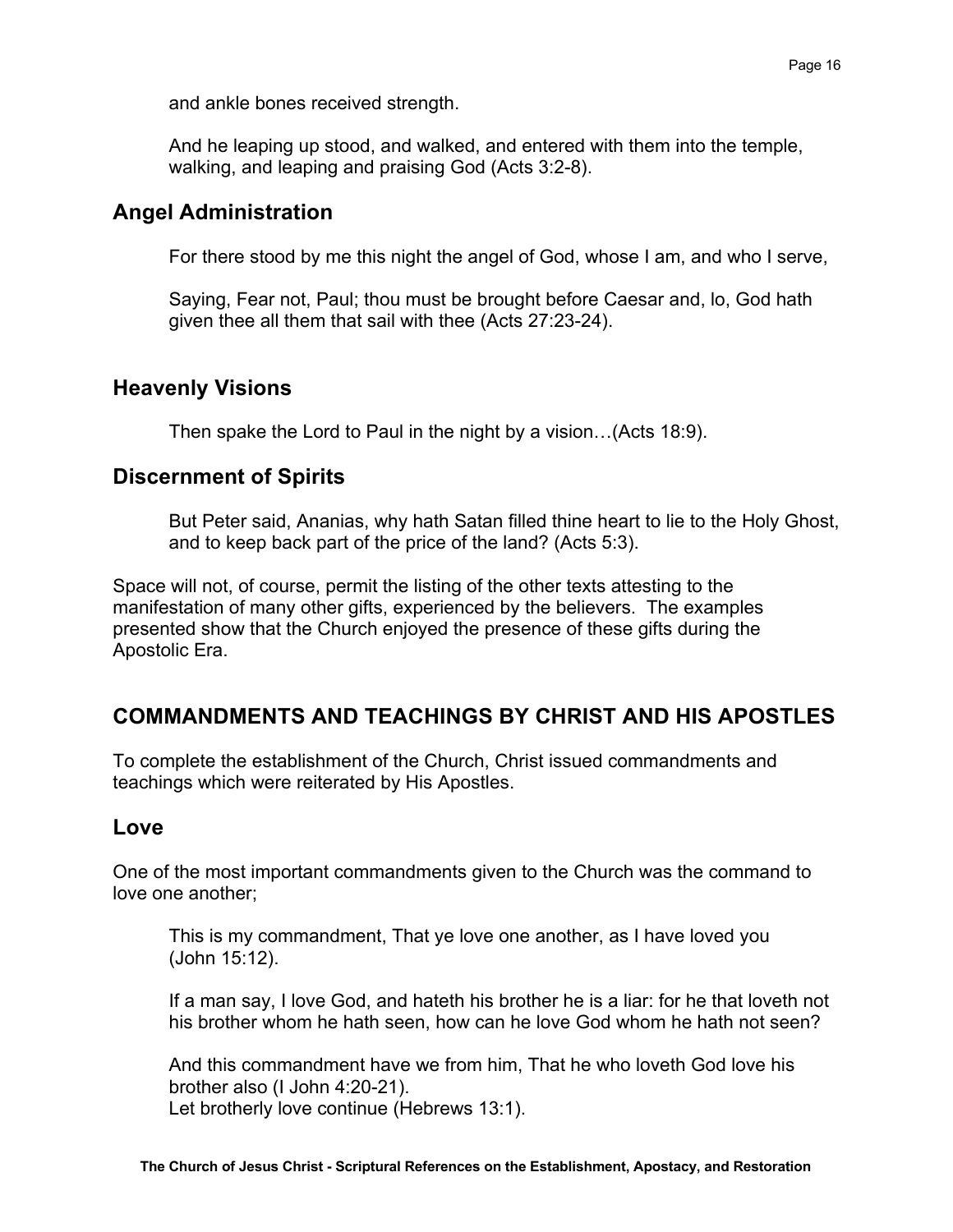For a comprehensive study on the subject of charity, the pure love of God, read Paul's writings to the Corinthians found in I Corinthians, 13th Chapter and Moroni's teachings found in Moroni 7:44-48.

#### **Prayer**

Jesus Christ taught His disciples to pray for all their needs, both temporal and spiritual.

Prayer is the means of communicating with God. Jesus made this communication possible through His death on the cross; therefore, we must pray to the Father in the Name of Jesus, our Intercessor.

After this manner therefore pray ye: Our Father which art in heaven, Hallowed be thy name.

Thy kingdom come. They will be done in earth as it is in heaven.

Give us this day our daily bread.

And forgive us our debts, as we forgive our debtors.

And lead us not into temptation, but deliver us from evil. For thine is the kingdom, and the power, and the glory, for ever. Amen (Matthew 6:9-13).

Also compare III Nephi 13:9-13:

And I say unto you, Ask, and it shall be given you, seek and ye shall find; knock, and it shall be opened unto you.

For every one that asketh receiveth; and he that seeketh findeth; and to him knocketh it shall be opened (Luke 11:9-10).

And the twelve did teach the multitude; and behold, they did cause that the multitude should kneel down upon the face of the earth, and should pray unto the Father in the name of Jesus.

And the disciples did pray unto the Father, also in the name of Jesus. And it came to pass that they arose and ministered unto the people (III Nephi 19:6-7).

And it came to pass that when they had all knelt down upon the earth, he commanded his disciples that they should pray.

And behold, they began to pray, and they did pray unto Jesus, calling him their Lord and their God (III Nephi 19:17-18).

And when he was at the place, he said unto them, Pray that ye enter not into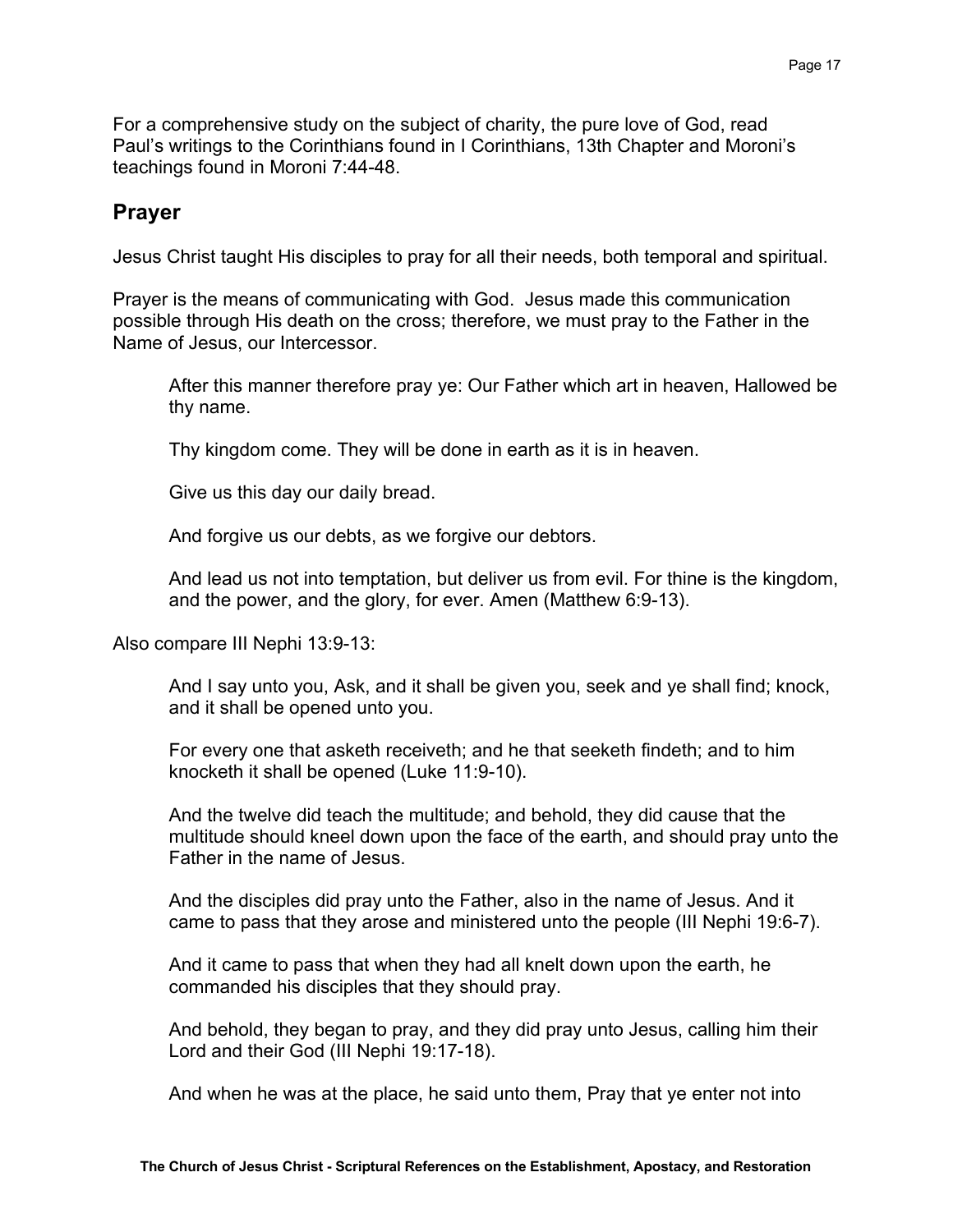temptation (Luke 22:40).

Behold, verily, verily, I say unto you, ye must watch and pray always lest ye enter into temptation; for Satan desireth to have you, that he may sift you as wheat.

Therefore ye must always pray unto the Father in my name;

And whatsoever ye shall ask the Father in my name, which is right, believing that ye shall receive, behold it shall be given unto you.

Pray in your families unto the Father, always in my name, that you wives and your children may be blessed.

And behold, ye shall meet together oft; and ye shall not forbid any man from coming unto you when ye shall meet together, but suffer them that they may come unto you and forbid them not;

But ye shall pray for them, and shall cast them out; and if it so be that they come unto you oft ye shall pray for them unto the Father, in my name (III Nephi 18:18-23).

# **Fasting**

There were times when prayer alone did not obtain satisfaction for the spiritual and temporal needs of the disciples. In such situations Jesus taught them to fast.

When entering a period of fasting, of course, they were not to partake of food or drink. Also, they were to give themselves wholly unto the Lord by not indulging in anything which would disturb their attitude of solemn prayer, devotion, and mediation.

The act of fasting, however, was to be performed as inconspicuously as possible for Jesus said:

Moreover when ye fast, be not, as the hypocrites, of sad countenance; for they disfigure their faces, that they may appear unto men to fast. Verily I say unto you, they have their reward.

But thou, when thou fastest, anoint thine head and wash thy face;

That thou appear not unto men to fast, but unto they Father which is in secret; shall reward thee openly (Matthew 6:16-18).

And when he had fasted forty days and forty nights, he was afterward an hungered. (Matthew 4:2).

Defraud ye not one the other, except it be with consent for a time, that ye may give yourselves to fasting and prayer; and come together again, that Satan tempt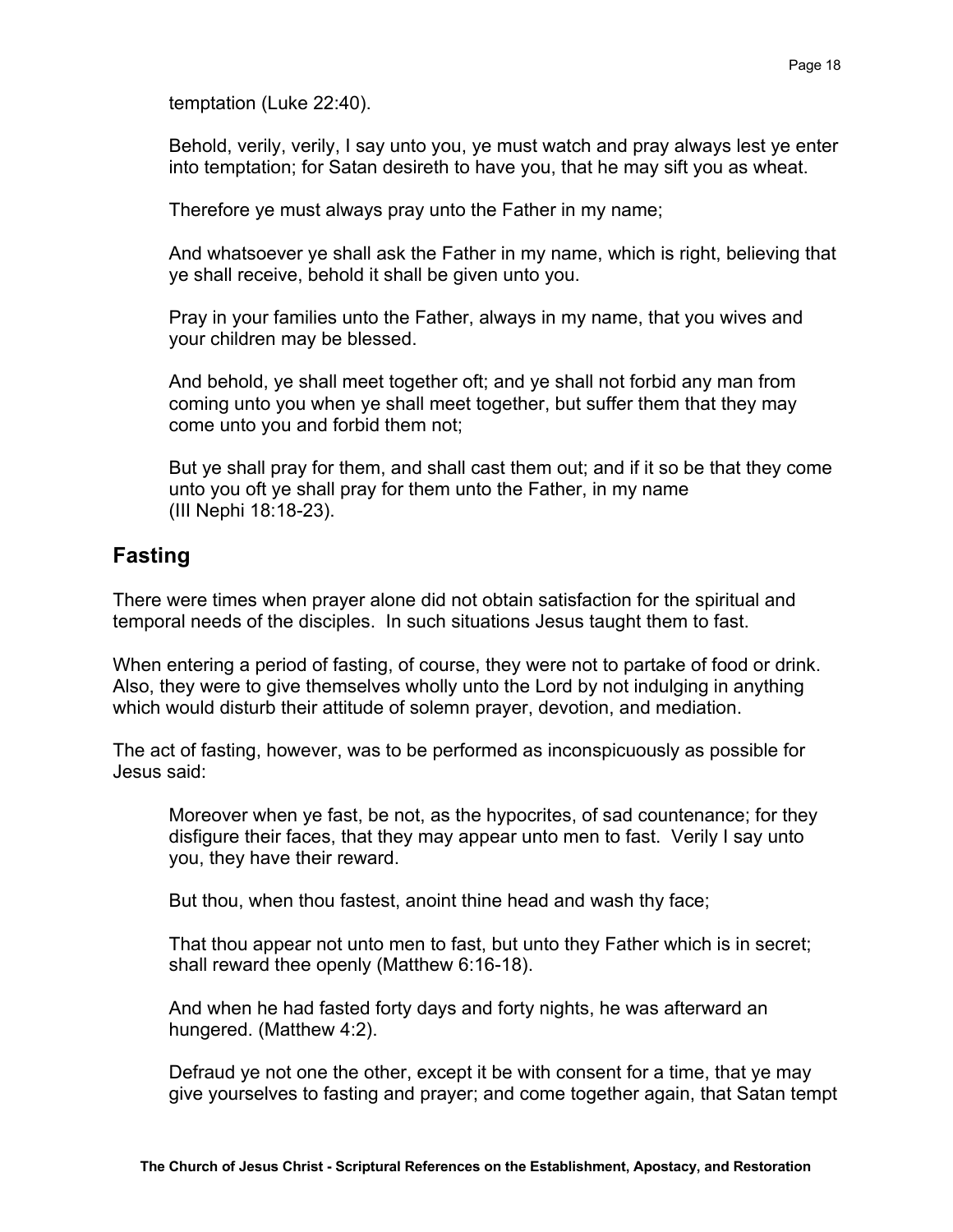you not for your incontinency (I Corinthians 7:5).

## **Forgiving (Laws of Offense)**

Jesus Christ gave His Church a clear explanation regarding the "Laws of Offense." He made it clear that His followers should not attempt to worship or fellowship if they were offended with any other brothers or sisters. Reconciling of any differences or ill feelings were taught as being essential.

Moreover if thy brother shall trespass against thee, go and tell him his fault between thee and him alone; if he shall hear thee, thou hast gained thy brother.

But if he will not hear thee, then take with thee one or two more, that in the mouth of two or three witnesses every word may be established.

And if he shall neglect to hear them, tell it unto the church; but if he neglect to hear the church, let him be unto thee as a heathen man and a publican (Matthew 18:15-17).

Therefore if thou bring thy gift before the altar, and go thy way; First be reconciled to thy brother, and then come and offer thy gift (Matthew 5:21-24).

Also compare III Nephi 12:21-34.

The Apostle Paul instructed the Church at Corinth regarding offense in the following words:

Dare any of you, have a matter against another, go to law before the unjust, and not before the saints?

Do ye not know that the saints shall judge the world? And if the world shall be judged by you, are ye unworthy to judge the smallest matters?

Know ye not that we shall judge angels? How much more things that pertain to this life?

If then ye have judgements of things pertaining to this life, set them to judge who are least esteemed in the church.

I speak to your shame. Is it so, that there is not a wise man among you? No, not one that shall be able to judge between his brethren?

But brother goeth to law with brother, and that before the unbelievers. Now therefore there is utterly a fault among you, because ye go to law one with another. Why do ye not rather take wrong? Why do ye not rather suffer yourselves to be defrauded? (I Corinthians 6:1-7).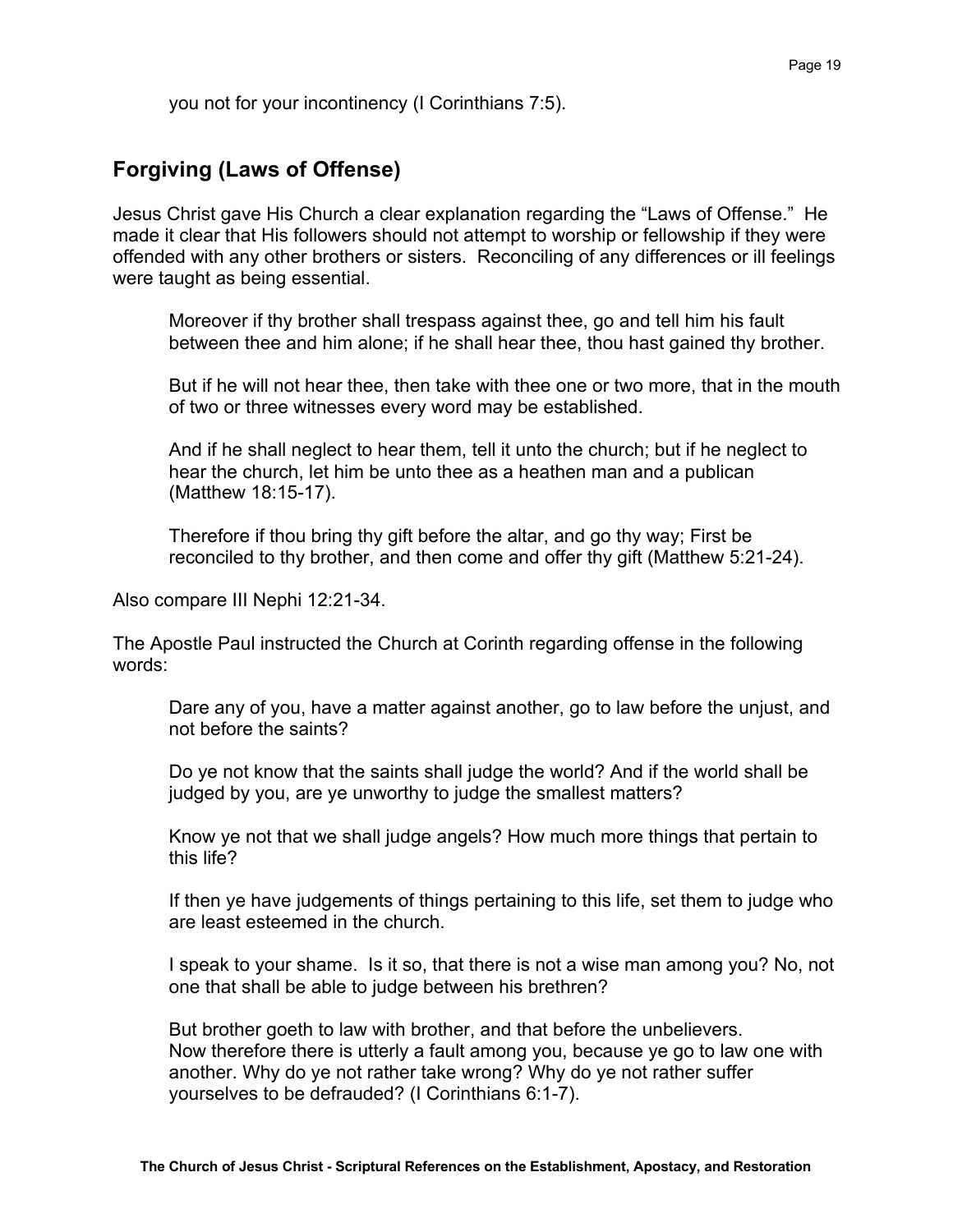## **Studying the Scriptures**

Jesus taught His disciples to search the Scriptures because reading the Word of God provides insight into God's Will, strengthens the desire of believers to serve God, and offers enlightenment on the plan of salvation.

Search the scriptures; for in them ye think ye have eternal life; and they which testify of me (John 5:39).

Study to shew thyself approved unto God, a workman that needeth not be ashamed, rightly dividing the word of truth (II Timothy 2:15).

But he answered and said, It is written, Man shall not live by bread alone, but by every word that proceedth out of the mouth of God (Matthew 4:4).

## **Caring for Others**

The Scriptures specify that individuals must care for others. Examples of some of the ways this can be done are as follows:

Then shall the King say unto them on his right hand, Come, ye blessed of my Father, inherit the kingdom prepared for you from the foundation of the world:

For I was an hungered, and ye gave me meat: I was thirsty, and ye gave me drink: I was a stranger and ye took me in:

Naked, and ye clothed me: I was sick, and ye visited me: I was in prison, and ye came unto me.

Then shall the righteous answer him, saying, Lord, when saw we thee and hungered, and fed thee? Or thirsty, and gave thee drink?

When saw we thee a stranger, and took thee in? Or naked, and clothed thee?

And the King shall answer and say unto them, Verily I say unto you, Inasmuch as ye have done it unto one of the least of these my brethren, ye have done it unto me (Matthew 25:34-40).

Pure religion and undefiled before God and the Father is this, To visit the fatherless and widows in their affliction, and to keep himself unspotted from the world (James 1:27).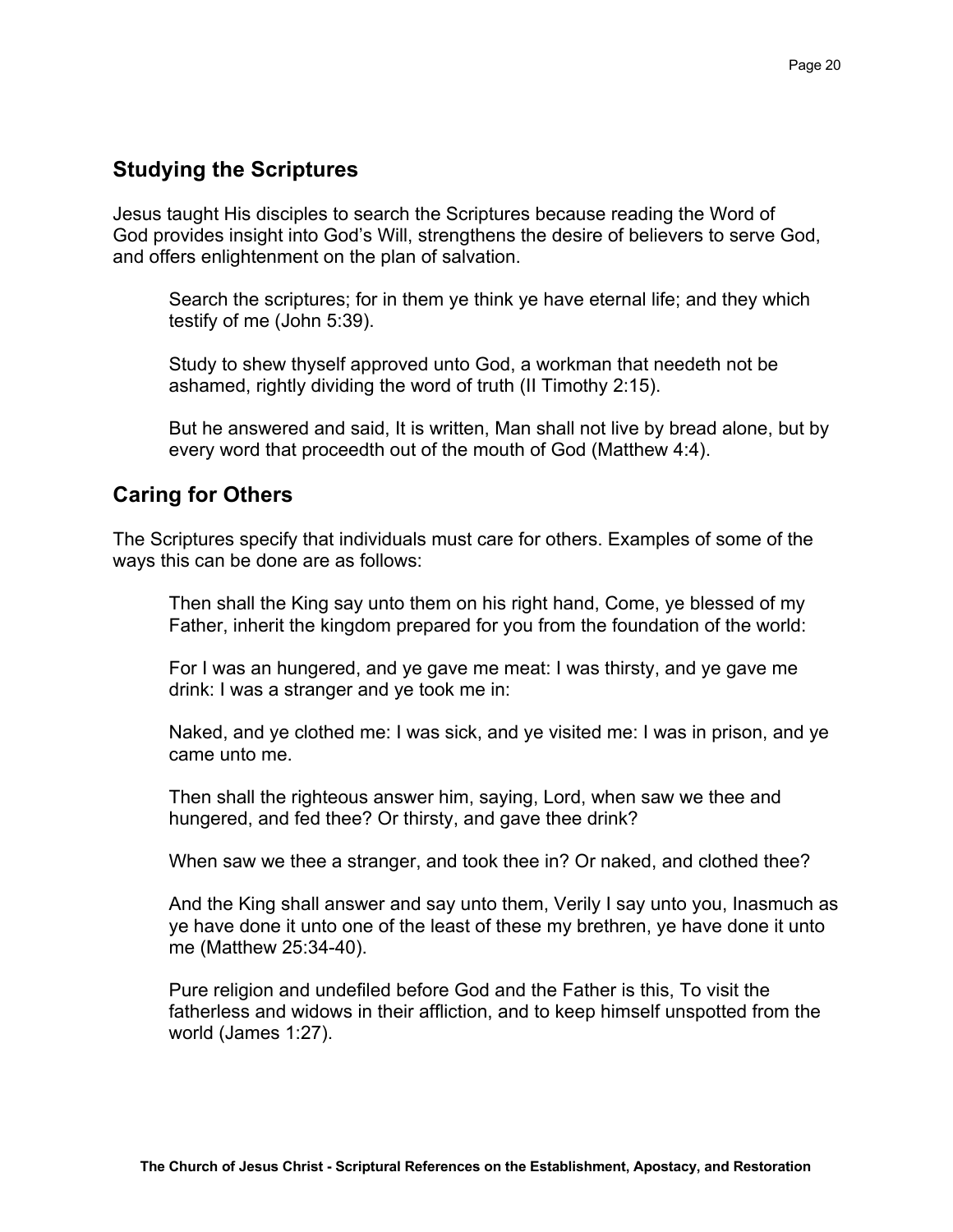## **Living Apart from Sin**

Members of the Church were instructed to stay away from sin and live a virtuous life, so far as was humanly possible. This would be difficult, but there was the satisfying realization that Christ had shown them how this should be done.

They are not of the world, even as I am not of the world (John 17:16).

Behold, what manner of love the Father hath bestowed upon us, that we should be called the sons of God: therefore the world knoweth us not, because it knew him not (I John 3:1).

#### **Marriage and Divorce**

According to the Saviour, the marriage covenant was sacred, binding a man and woman for this life. Christ emphasized this in His teaching and He said it could only be dissolved when adultery was involved. Also, other scripture explain the proper husband-wife relationship and how it should be viewed.

And the Pharisees came to him, and asked him, is it lawful for a man to put away his wife? tempting him.

And he answered and said unto them, What did Moses command you?

And they said, Moses suffered to write a bill of divorcement, and to put her away.

And Jesus answered and said unto them, For the hardness of you heart he wrote you this precept.

But from the beginning of the creation God made them male and female.

For this cause shall a man leave his father and mother, and cleave to his wife;

And they twain shall be one flesh: so then they are no more twain, but one flesh.

What therefore God hath joined together, let not man put asunder.

And in the house his disciples asked him again of the same matter.

And he saith unto them, Whosoever shall put away his wife, and marry another, committeth adultery against her.

And if a woman shall put away her husband, and be married to another, she committeth adultery (Mark 10:2-12).

It hath been said, Whosoever, shall put away his wife, let him give her a writing of divorcement: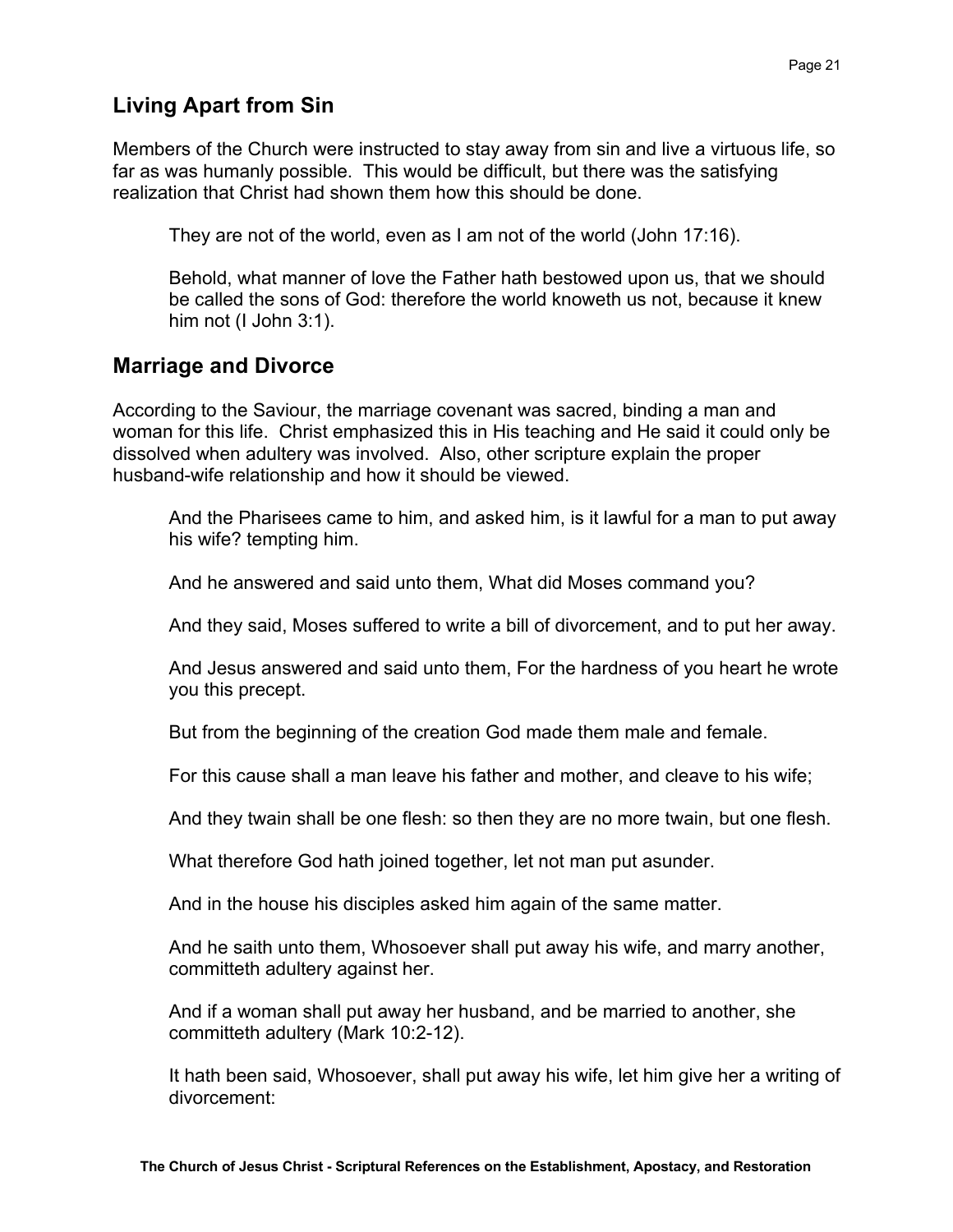But I say unto you, That whosoever shall put away his wife, saving the cause of fornication, causeth her to commit adultery: and whosoever shall marry her that is divorced committeth adultery (Matthew 5:31-32).

It hath been written, that whosoever shall put away his wife, let him give her a writing of divorcement.

Verily, verily I say unto you, that whosoever shall put away his wife, saving for the cause of fornicaiton, causeth her to commit adultery; and whoso shall marry her who is divorced committeth adultery (III Nephi 12:31-32).

Nevertheless, to avoid fornication, let every man have his own wife, and let every worman have her own husband (I Corinthians 7:2).

Wherefore, my brethren, hear me, and hearken to the word of the Lord: For there shall not any man among you have save it be one wife; and concubines he shall have none (Jacob 2:27).

Wives, submit yourselves unto your own husbands, as unto the Lord.

For the husband is the head of the wife, even as Christ is the head of the church: and he is the saviour of the body (Ephesians 5:22-23).

It would be almost impossible to list all the teachings of Christ and His disciples. Enough facts have been documented however, to show that the Church established by Christ was given laws and commandments for all the members to obey.

#### **SUMMARY**

The primary purpose of this chapter has been to point out that Jesus Christ definitely established His Church physically. He designed the organizational structure for His Church, and he filled the various positions with capable individuals whom He knew would live up to the principles He specified. Also, He pointed out distinctly that this format was to be continued after His death and resurrection.

Besides specifically setting up the structure, Christ gave definite instructions as to how the officials, as well as the members, were to act, live, and propagate the Gospel. His ordinances, commandments, teachings, and promises prove that He completely fashioned His Church so that men should have no alternative in their behavior and interpretation of what should be done.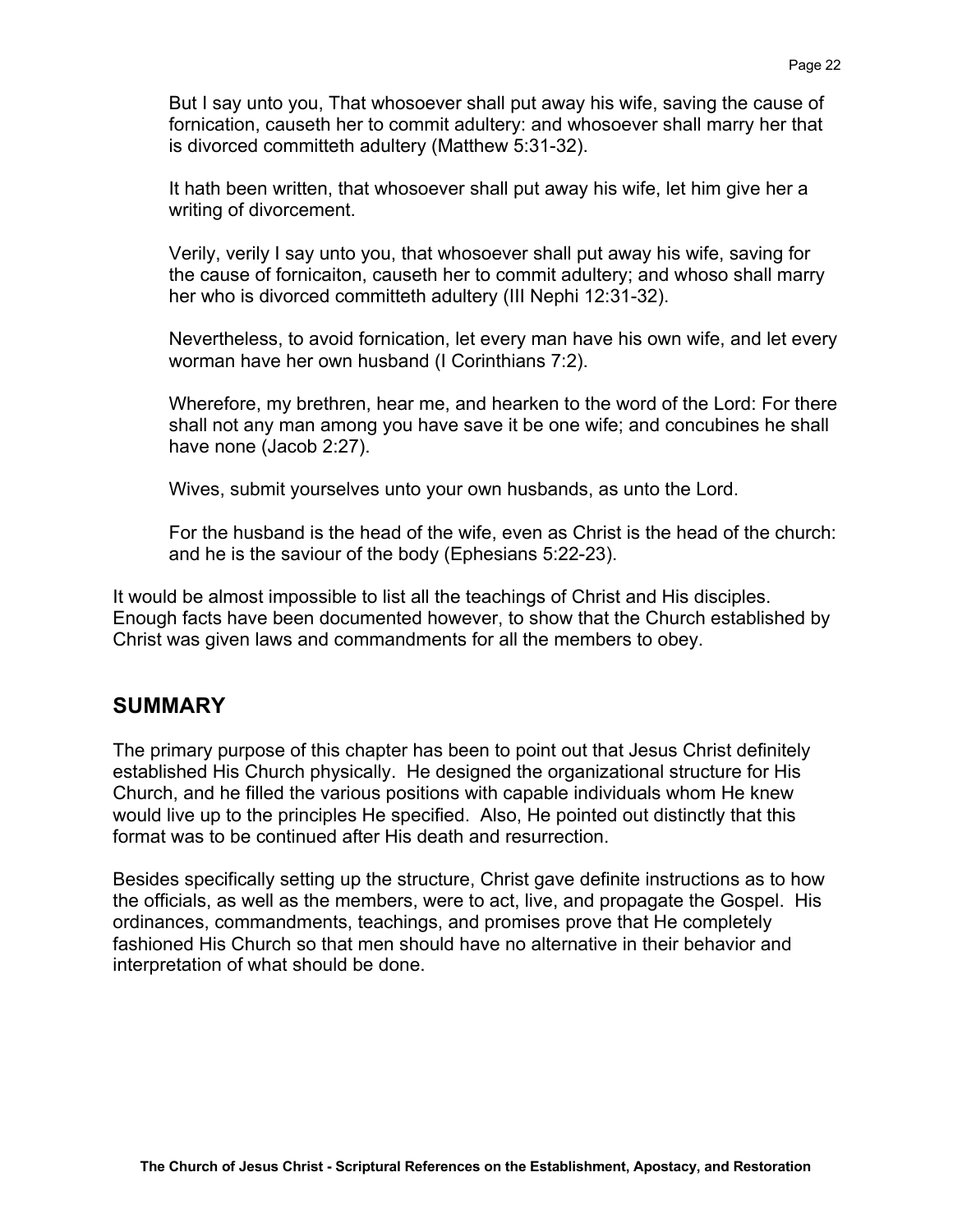# **THE DECLINE AND APOSTASY OF THE CHURCH**

The previous chapter documents the fundamental belief that the Church founded by Christ was a visible organization. The Church represented the Kingdom of God. An earthly kingdom is composed of the following features:

- A King
- The subjects of that kingdom
- The dominion
- The Laws and Ordinances governing the subjects
- Authorized officers responsible for administering the laws

The Church established by Christ contained all of the physical features necessary in an earthly kingdom. Jesus Christ was the King, and the Saints were the subjects. The dominion was wherever the Saints resided. The commandments and teachings of Christ were laws of the Kingdom. Finally, the Priesthood, composed of Apostles, Evangelists, and Elders comprised the officers of the Kingdom or The Church of Jesus Christ.

Presented in this chapter, are references which indicate that the Kingdom or the Church, would "fall away," or apostatize from the true and basic organization as established by Christ. The principles would soon be tainted, rearranged, and definitely altered. The changes would eventually accompany the devastating damage wrought from outside the Church. When this situation would occur, The Church of Jesus Christ would cease to exist. History has proven that this deplorable decay occurred. Understandably, the Spirit was withdrawn from the fallen Church. Only a complete restoration, outlined in the next chapter, could remedy the situation.

The following scriptures are Old Prophet predictions about the impending Great Apostasy.

Behold, the days come, saith the Lord God, that I will send a famine in the land, not a famine of bread, nor a thirst for water, but of hearing the words of the Lord:

And they shall wander from sea to sea, and from the north even to the east, they shall run to and fro to seek the word of the LORD, and shall not find it (Amos 8:11-12).

Then shall they cry unto the LORD, but he will not hear them: he will even hide his face from them at that time, as they have behaved themselves ill in their doings.

Thus saith the LORD concerning the prophets that make my people err, that bite with their teeth, and cry, Peace; and he that putteth not into their mouths , they even prepare war against him.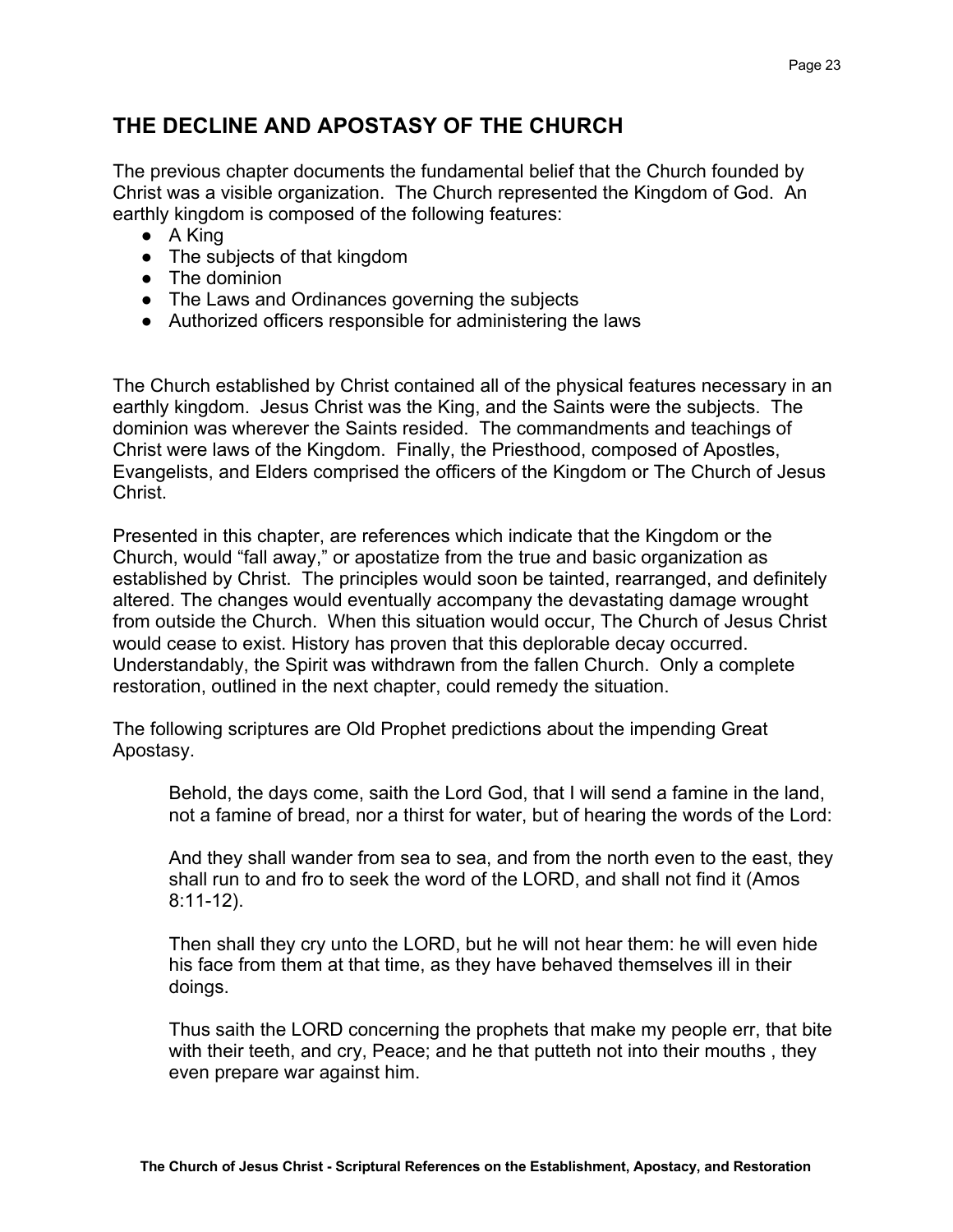Therefore night shall be unto you, that ye shall not have a vision, and it shall be dark unto you, that ye shall not divine; and the sun shall go down over the prophets, and the day shall be dark over them.

Thensall the seers be ashamed, and the diviners confounded: yea, they shall all cover their lips; for there is no answer of God.

But truly I am full of power by the Spirit of the LORD and of judgment, and of might , to declare unto Jacob his transgression, and to Israel his sin.

Hear this, I pray you, ye heads of the house of Jacob, and princes of the house of Israel, that abhor judgment, and pervert all equity.

They build up Zion with blood, and Jerusalem with iniquity.

They build up Zion with blood, and Jerusalem with iniquity.

The heads thereof judge for reward, and the priests thereof teach for hire, and the prophets thereof divine for money: yet will they lean upon the LORD, and say, Is not the LORD among us? None evil can come upon us (Micah 3:4-11).

BEHOLD, the Lord maketh the earth empty, and maketh it waste, and turneth it upside down, and scattereth abroad the inhabitants thereof.

And it shall be, as with the people, so with the priest; as with the servant, so with his master; as with the maid, so with her mistress; as with the buyer, so with the seller; as with the lender, so with the borrower; as with the taker of usury, so with the giver of usury to him.

The land shall be utterly emptied, and utterly spoiled: for the LORD hath spoke this word.

The earth mourneth and fadeth away, the world languisheth and faded away, the haughty people of the earth do languish.

The earth also is defiled under the inhabitants thereof; because they have transgressed the laws, changed the ordinance, broken the everlasting covenant.

Therefore hath the curse devoured the earth, and they that dwell therein are desolate: therefore the inhabitants of the earth are burned, and few men left (Isaiah 24:1-6).

For, behold, the darkness shall cover the earth and gross darkness the people: but the LORD shall arise upon thee, and his glory shall be seen upon thee (Isaiah 60:2).

I beheld, the same horn made war with the saints, and prevailed against them;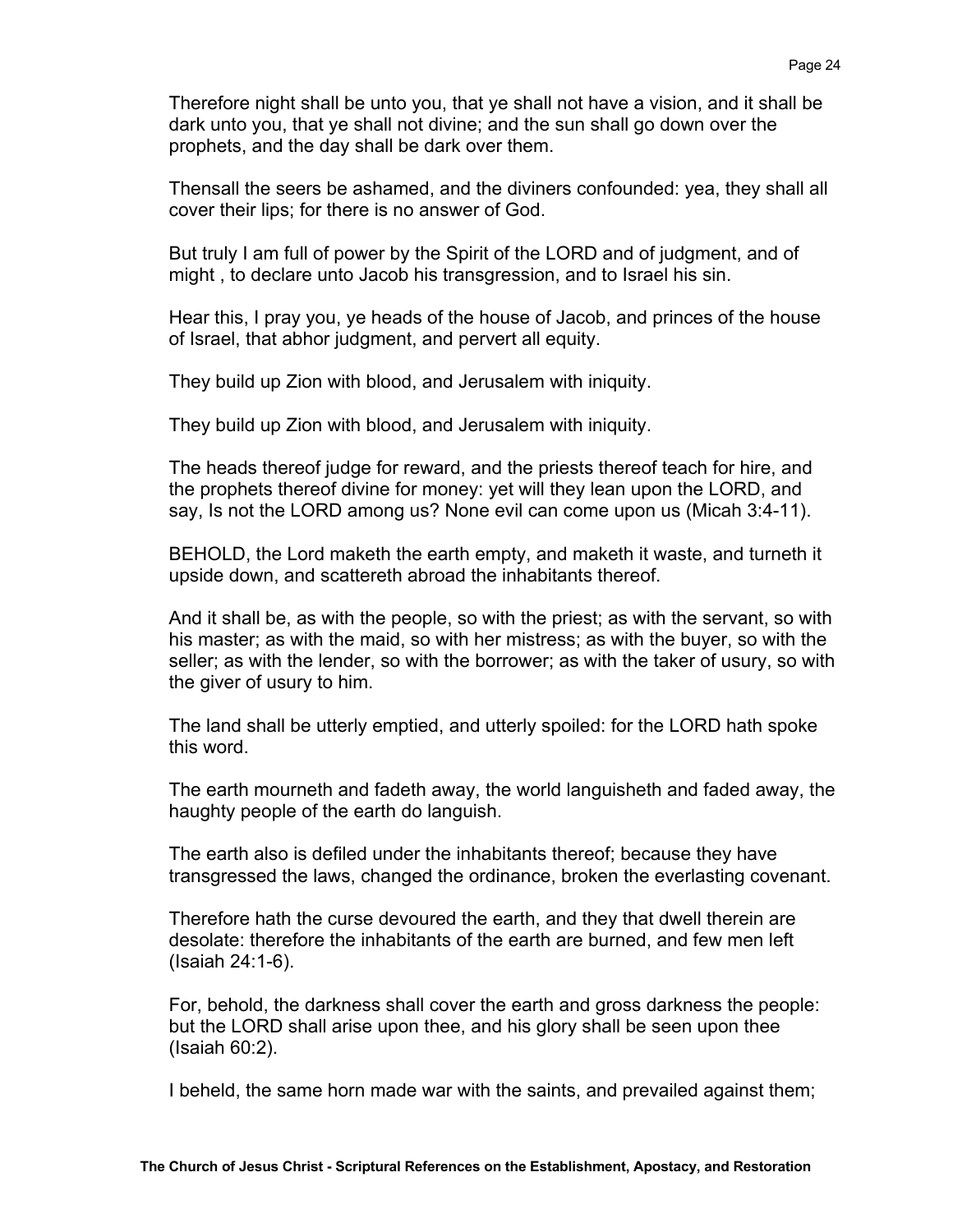Until the Ancient of Days came, and judgment was given to the saints of the most High; and the time came that the saints possessed the kingdom.

Thus he said, The fourth beast shall be the fourth kingdom upon earth, which shall be diverse from all kingdoms, and shall devour the whole earth, and shall tread it down, and break it in pieces.

And the ten horns out of this kingdom are ten kings that shall arise: and another shall rise after them; and he shall be diverse from the first, and he shall subdue three kings.

And he shall speak great words against the most High, and shall wear out the saints of the most High, and think to change times and laws: and they shall be given into his hand until a time and times and the dividing of time. (Daniel 7:21-25).

And out of one of them came forth a little horn, which waxed exceeding great, toward the south, and toward the east, and toward the pleasant land.

And it waxed great, even to the host of heaven; and it cast down some of the host and of the stars to the ground, and stamped upon them.

Yea, he magnified himself even to the prince of the host, and by him the daily sacrifice was taken away, and the place of his sanctuary was cast down.

And an host was given him against the daily sacrifice by reason of transgression, and it cast down the truth to the ground; and it practised, and prospered (Daniel 8:9-12).

#### **COMPLETE APOSTASY PASSAGES**

The passages which follow serve to show that the Apostasy would be complete. They leave no doubt that people would depart so far from the Faith that there would be no remaining resemblance to the Church Christ established.

But they also have erred through wine, and through strong drink are out of the way; the priest and the prophet have erred through strong drink, they are swallowed up of wine, they are out of the way through strong drink; they err in vision, they stumble in judgment.

For all tables are full of vomit and filthiness so that there is no place clean (Isaiah 28:7-8).

Now therefore be ye not mockers, let your bands be made strong: for I have heard from the Lord GOD of hosts a consumption, even determined upon the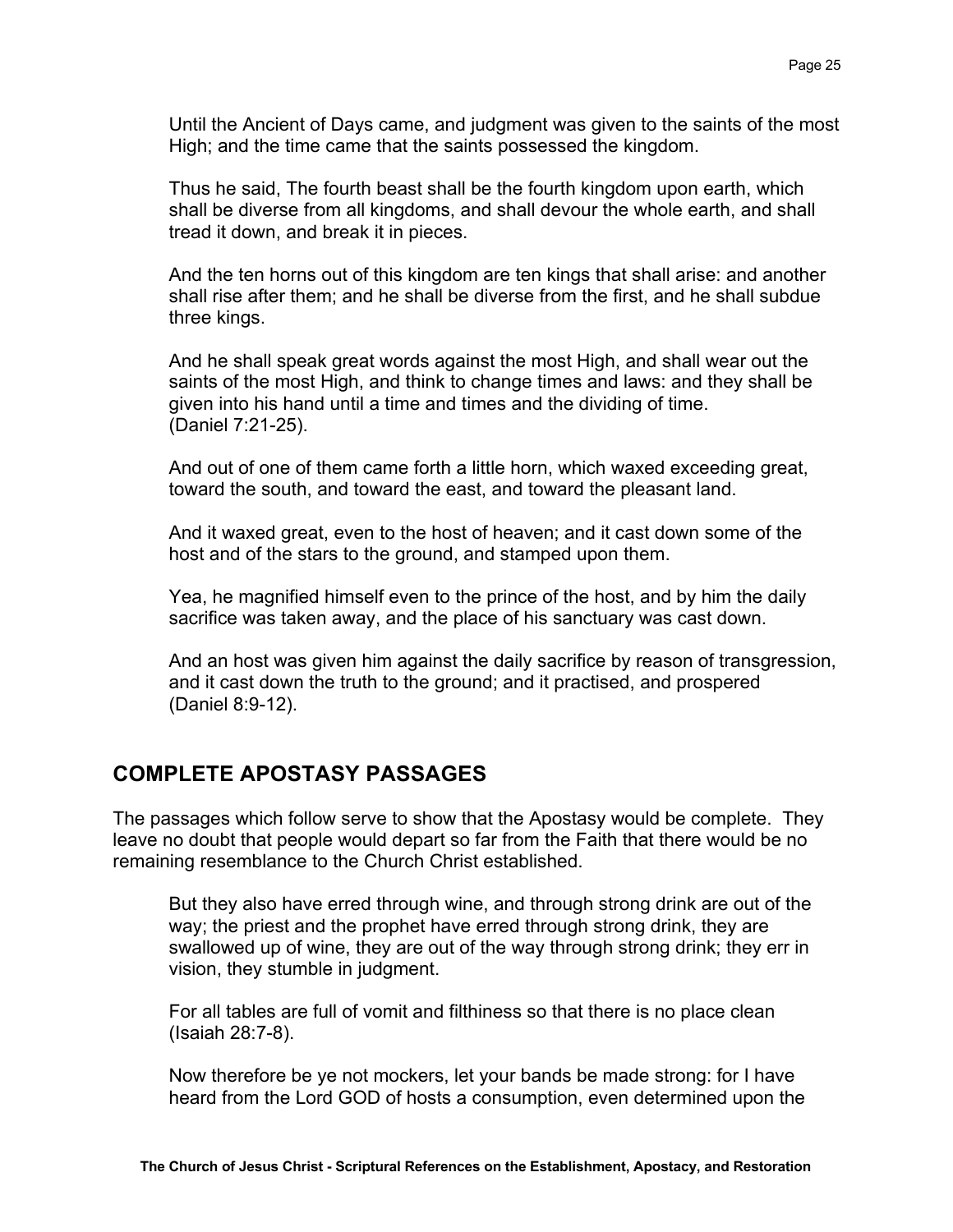whole earth (Isaiah 28:22).

We see not our signs: there is not more any prophet: neither is there among us That knoweth how long.

O God, how long shall the adversary reproach? Shall the enemy blaspheme thy name for ever? (Psalms 74:9-10).

Thus saith the LORD, Where is the bill of your mother's divorcement, whom I have put away? Or which of my creditors is it to whom I have sold you? Behold, for your iniquities have ye sold yourselves, and for your transgressions is your mother put away.

Wherefore, when I came, was there no man? When I called, was there none to answer? Is my hand shortened at all, that it cannot redeem? Or have I no power to deliver? Behold, at my rebuke I dry up the sea, I make the rivers a wilderness: their fish stinketh, because there is no water, and dieth for thirst.

I clothe the heavens with blackness, and I make sackcloth their covering (Isaiah 50:1-3).

And he saw that there was no man, and wondered that there was no intercessor; therefore his arm brought salvation unto him; and his righteousness, it sustained him (Isaiah 59:16).

My sheep wandered through all the mountains, and upon every high hill: yea, my clock was scattered upon all the face of the earth, and none did search or seek after them. Therefore, ye shepherds, hear the word of the LORD:

As I live, saith the Lord God, surely because my flock became a prey, and my flock became meat to every beast of the field, because there was no shepherd, neither did my shepherds search for my flock; but the shepherds fed themselves, and fed not my flock (Ezekiel 34:6-8).

## **CHRIST'S WARNINGS ON IMPENDING APOSTASY**

Jesus likewise forewarned His disciples about the "Falling Away." He told them about false prophets which would arise and how the Saints would be subjected to severe and bitter persecutions. Case histories and eyewitness accounts relate how these predictions were fulfilled. The parallel between the way Christ was treated and the way the Saints would be treated is clear.

And from the days of John the Baptist until now the kingdom of heaven suffereth violence, and the violent take it by force (Matthew 11:12).

And Jesus answered and said unto them, Take heed that no man deceive you.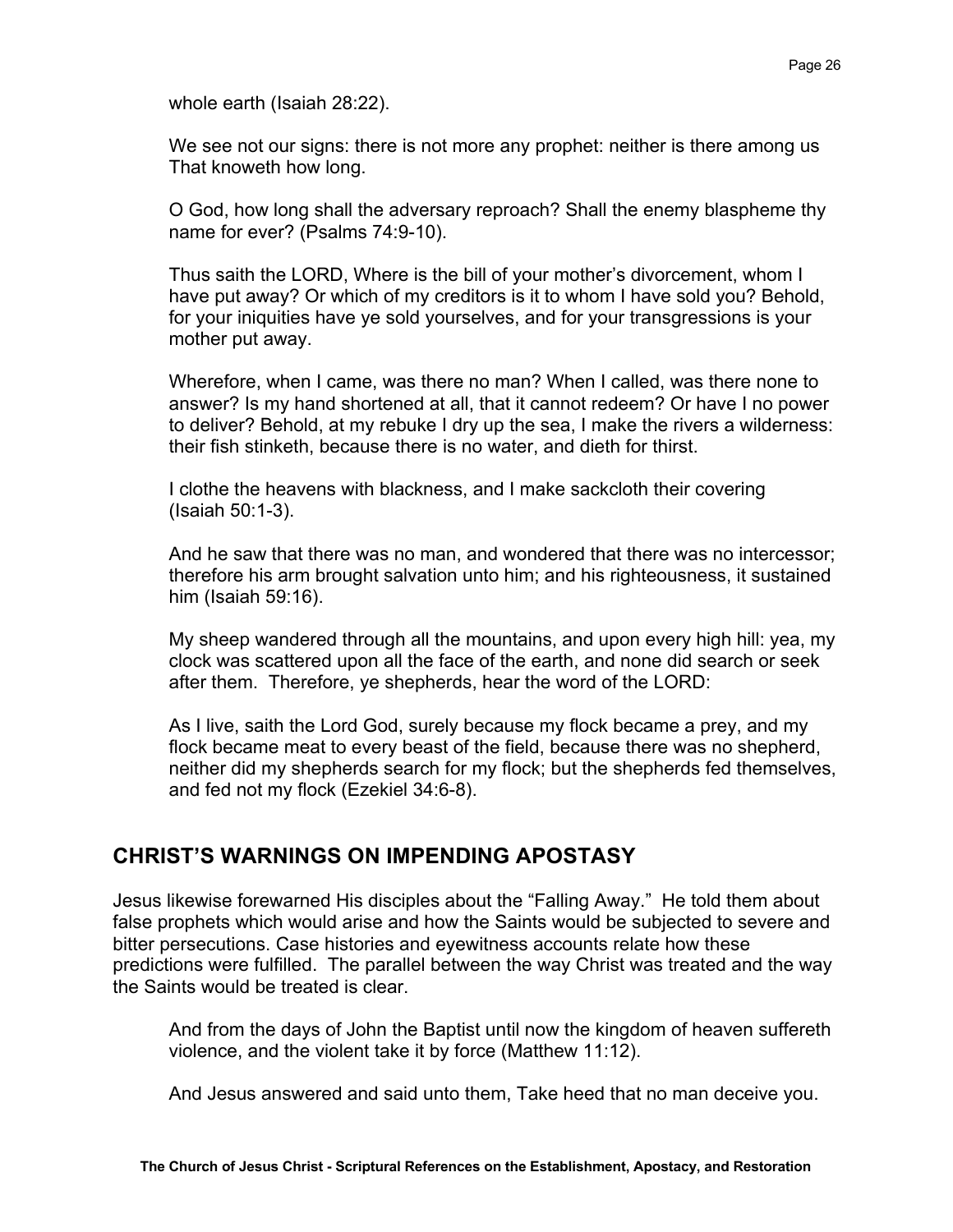For many shall come in my name, saying, I am Christ; and shall deceive many (Matthew 24:4-5).

And many false prophets shall rise, and shall deceive many.

And because iniquity shall about, the love of many shall wax cold (Matthew 24:11-12).

Then if any man shall say unto you, Lo, here is Christ, or there; believe it not.

For there shall arise false Christs, and false prophets, and shall shew great signs and wonders; insomuch that, if it were possible, they shall deceive the very elect.

Behold, I have told you before.

Wherefore if they shall say unto you, behold he is in the desert; go not forth: behold, he is in the secret chambers; believe it not (Matthew 24:23-26).

I must work the works of him that sent me, while it is day:the night cometh, when no man can work.

As long as I am in the world, I am the light of the world (John 9:4-5).

Then Jesus said unto them, Yet a little while is the light with you. Walk while ye have the light, lest darkness come upon you: for he that walketh in darkness knoweth not whiter he goeth.

While ye have light, believe in the light, that ye may be the children of light. These things spake Jesus, and departed, and did hide himself from them (John 12:35-36).

These things I command you, that ye love one another.

If the world hate you, ye know that it hated me before it hated you.

If ye were of the world, the world would love his own: but because ye are not of the world, but I have chosen you out of the world, therefore the world hateth you.

Remember the word that I said unto you, The servant is not greater than his lord, If they have persecuted me, they will also persecute you; if they have kept my saying, they will keep yours also.

But all these things will they do unto you for my name's sake, because they know not him that sent me (John 15:17-21).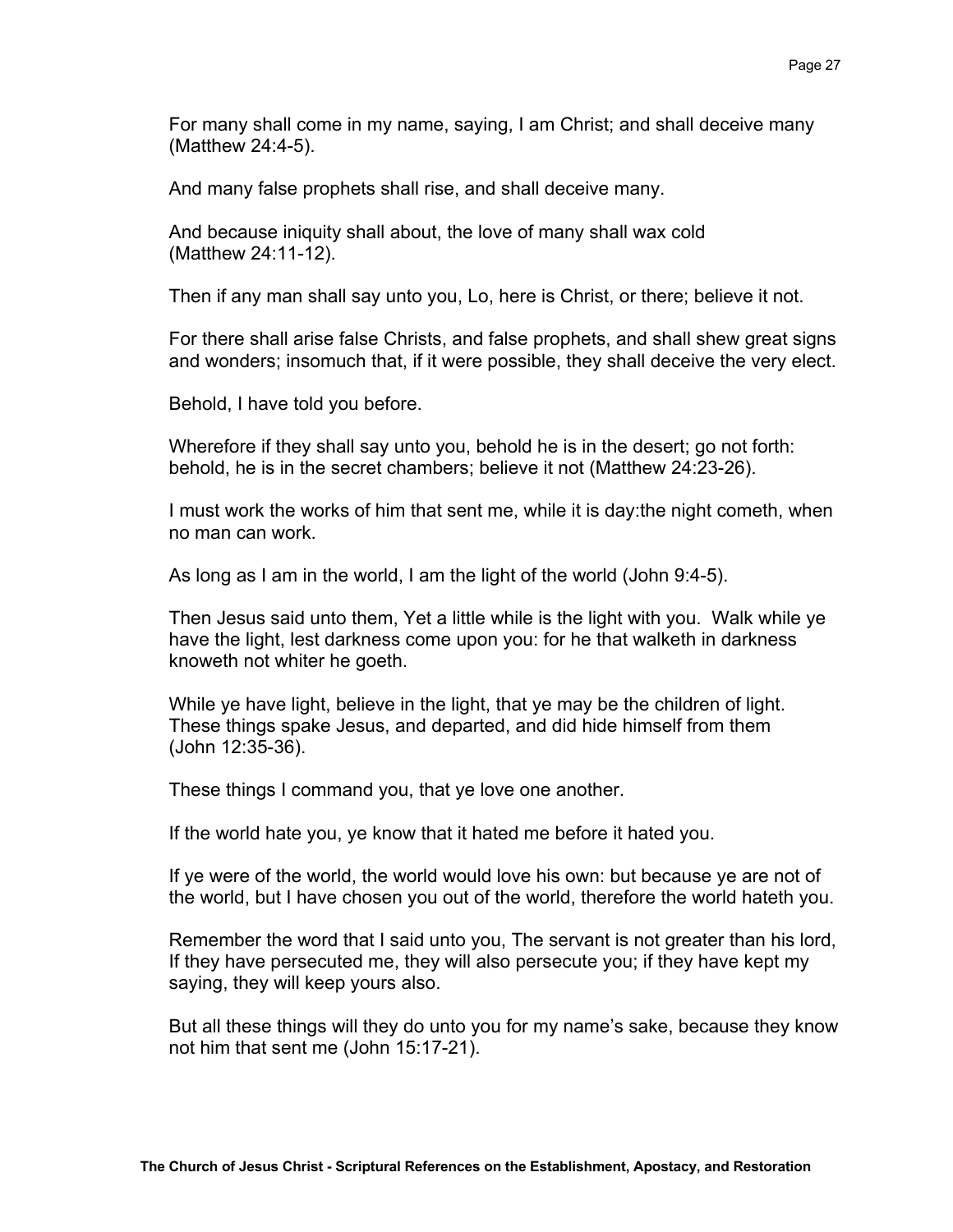## **NEW TESTAMENT PREDICTIONS**

The following New Testament passages show that the Apostasy actually commenced during the days of the Apostles and that great concern was shown by the writers over what was to come.

Now the Spirit speaketh expressly, that in the latter times some shall depart from the faith, giving heed to seducing spirits, and doctrines of devils; Speaking lies in hypocrisy; having their conscience seared with a hot iron; Forbidding to marry, and commanding to abstain from meats, which God hath created to be received from thanksgiving of them which believe and know the truth.

For every creature of God is good, and nothing to be refused, if it be received with thanksgiving (I Timothy 4:1-4).

That good thing which was committed unto thee keep by the Holy Ghost which dwelleth in us.

This thou knowest, that all they which are in Asia be turned away from me; of whom are Phygellus and Hermogenes (II Timothy 1:13-15).

This know also, that in the last days perilous times shall come.

For men shall be lovers of their own selves, covetous, boasters, proud, blasphemers, disobedient to parents, unthankful, unholy.

Without natural affection, truce breakers, false accusers, incontinent, fierce, despisers of those that are good,

Traitors, heady, highminded, lovers of pleasures more than lovers of God;

Having a form of godliness, but denying the power thereof; from such turn away.

For of this sort are they which creep into houses, and lead captive silly women laden with sins, led away with divers lusts,

Ever learning, and never able to come to the knowledge of the truth.

Now as Jannes and Jambres withstood Moses, so do these also resist the truth: men of corrupt minds, reprobate concerning the faith.

But they shall proceed no further: for their folly shall be manifest unto all men, as theirs also was (IITimothy 3:1-9).

I charge thee therefore before God and the Lord Jesus Christ, who shall judge the quick and the dead at his appearing and his kingdom;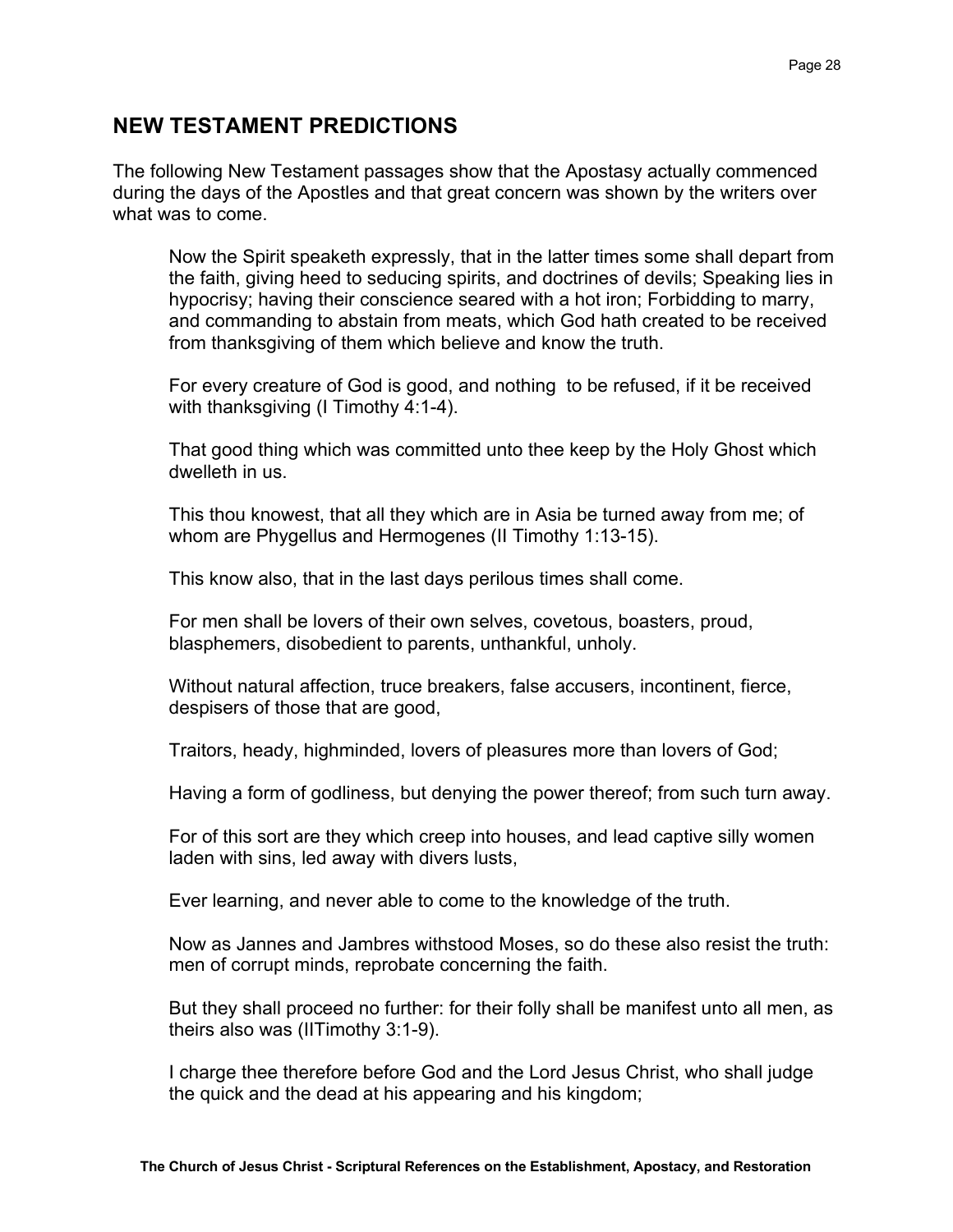Preach the word; be instant in season, out of season; reprove, rebuke, exhort with all longsuffering and doctrine.

For the time will come when they will not endure sound doctrine; but after their own lusts shall they heap to themselves teachers, having itching ears;

And they shall turn away their ears from the truth, and shall be turned unto fables.

But watch thou in all things, endure afflictions, do the work of an evangelist, make full proof of thy ministry (II Timothy 4:1-5).

(II Peter, Chapter 2. Read the entire chapter.)

Beware lest any man spoil you through philosophy and vain deceit, after the tradition of men, after the rudiments of the world, and not after Christ (Colossians 2:8).

Beloved, when I gave all diligence to write unto you of the common salvation, it was needful for me to write unto you, and exhort you that ye should earnestly contend for the faith which was once delivered unto the saints.

For there were certain men crept in unawares, who were before of old ordained to this condemnation, ungodly men, turning the grace of our God into lasciviousness, and denying the only Lord God, and our Lord Jesus Christ (Jude 1:3-4).

But, beloved, remember ye the words which were spoken before of the apostles of our Lord Jesus Christ;

How that they told you there should be mockers in the last time, who should walk after their own ungodly lusts.

These be they who separate themselves, sensual, having not the Spirit.

But ye, beloved, building up yourselves on your most holy faith, praying in the Holy Ghost.

Keep yourselves in the love of God, looking for the mercy of our Lord Jesus Christ unto eternal life (Jude 1:17-21).

But those things, which God before had shewed by the mouth of all his prophets, that Christ should suffer, he hath so fulfilled.

Repent ye therefore, and be converted, that your sins may be blotted out, when the times of refreshing shall come from the presence of the Lord;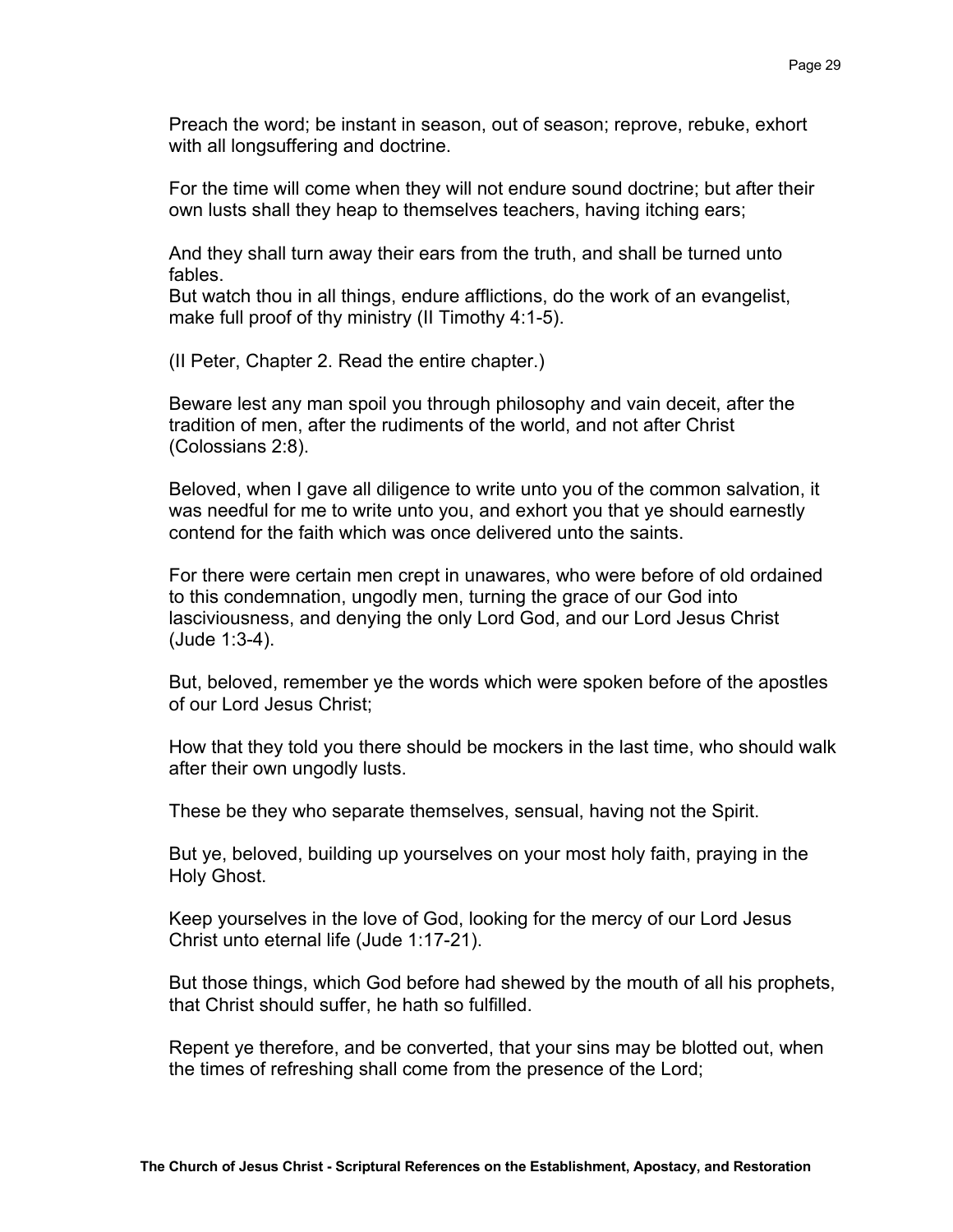And he shall send Jesus Christ, which before was preached unto you:

Whom the heaven must receive until the times of restitution of all things, which God hath spoken by the mouth of all his holy prophets since the world began (Acts 3:18-21).

The second and third chapters of Revelation provide ample proof that the Apostasy was widespread and affected nearly every branch of the Church.

In the 12th Chapter of Revelation, John beheld, in vision, the Church exalted and surrounded by the bright lights of heaven; but he also saw Her enemies and how she would be forced to flee into the wilderness, or into a barren state.

In this vision, the following characterizations are made:

**Woman -** the Church **Sun** - the Gospel **Moon** - Mosaical Law **Stars** - Glory of Apostolic Authority **Man Child** - the Priesthood **Rod of Iron** - the Word of God

The sequence of events of this chapter can be more easily understood when the identities indicated are substituted for the symbols, such as the Woman for the Church, which are used.

#### **APOSTASY IN AMERICA**

The Apostasy also affected the Church on this land. The Nephite Prophets had likewise predicted its coming and had forewarned of its results.

And while the angel spake these words, I beheld and saw that the seed of that the seed of my brethren did contend against my seed, according to the word of the angel; and because of the pride of my seed, and the temptations of the devil, I beheld that the see of my brethren did overpower the people of my seed (I Nephi 12:19).

(Read II Nephi 26:1-15)

And these are the words: Behold, I perceive that this very people, the Nephites, according to the spirit of revelation which is in me, in four hundred years from the time that Jesus Christ shall manifest himself unto them, shall dwindle in unbelief.

Yea, and then shall they see wars and pestilences, yea, famines and bloodshed, even until the people of Nephi shall become extinct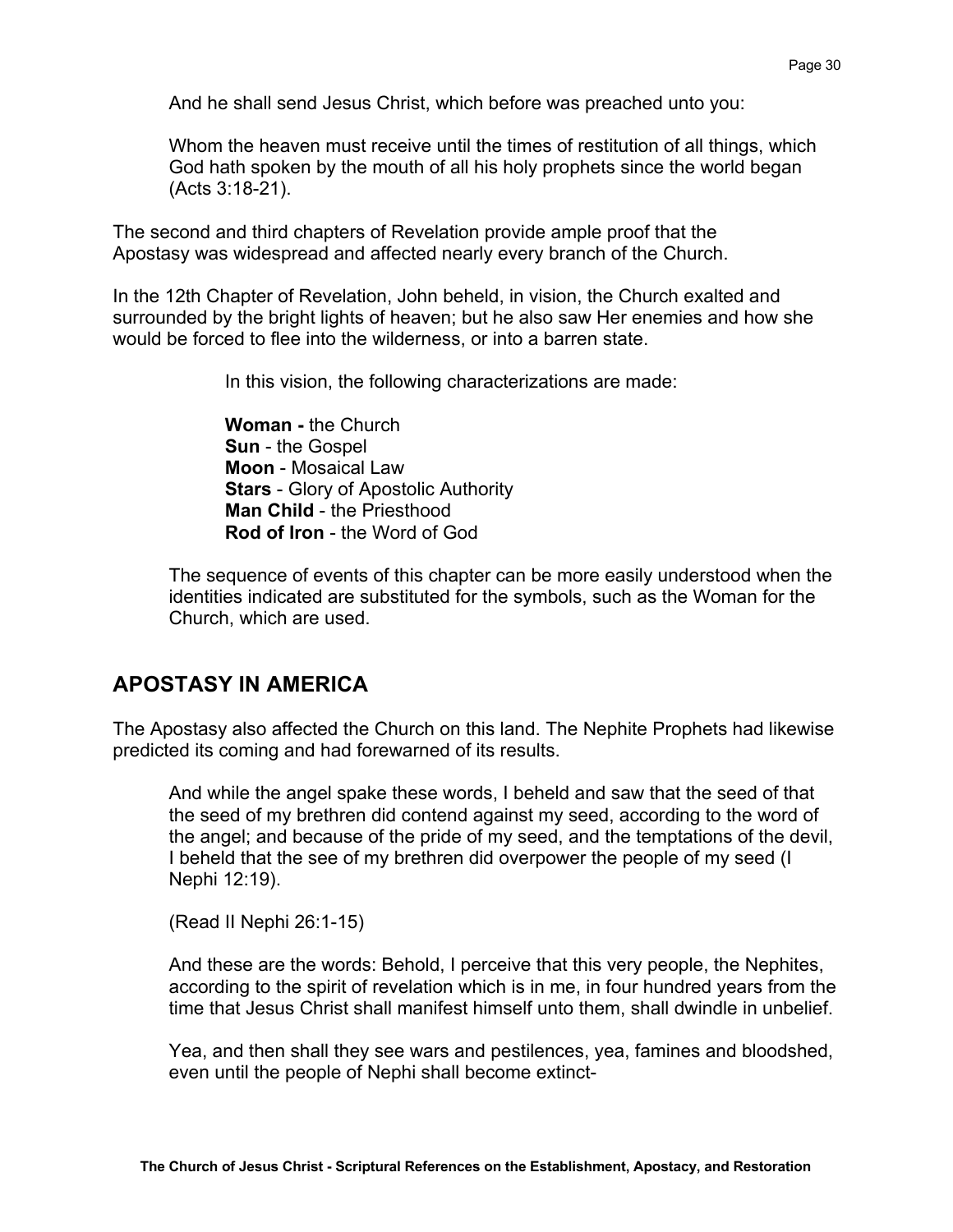Yea, and this because they shall dwindle in unbelief and fall into the works of darkness, and lasciviousness, and all manner of iniquities; yea I say unto you, that because they shall sin against so great light and knowledge, yea, I say unto you , that from that day, even the fourth generation shall not all pass away before this great iniquity shall come (Alma 45:10-12).

And he said unto them: Behold, I, Samuel, a Lamanite, do speak the words of the Lord which he doth put into my heart to say unto this people that the sword of justice hangeth over this people; and four hundred years pass not away save the sword of justice falleth upon this people.

Yea, heavy destruction awaiteth this people, and it surely cometh unto this people, and nothing can save this people save it be repentance and faith on the Lord Jesus Christ, who surely shall come into the world, and shall suffer many things and shall be slain for his people.

And behold, an angel of the Lord hath declared it unto me and he did bring glad tidings to my soul. And behold, I was sent unto you to declare it unto you also, that ye might have glad tidings: but behold ye would not receive me.

Therefore, thus saith the Lord: Because of the hardness of the hearts of the people of the Nephites, except they repent I will take away my word from them, and I will withdraw my Spirit from them, and I will suffer them no longer, and I will turn the hearts of their brethren against them.

And four hundred years shall not pass away before I will cause that they shall be smitten; yea, I will visit them with the sword and with famine and with pestilence.

Yea, I will visit them in my fierce anger, and there shall be those of the fourth generation who shall live, of your enemies, to behold your utter destruction; and this shall surely come except ye repent, saith the Lord; and those of the fourth generation shall visit your destruction (Helaman 13:5-10).

But behold, it sorroweth me because of the fourth generation from this generation, for they are led away captive by him even as was the son of perdition; for they will sell me for silver and for gold, and for that which moth doth corrupt and which thieves can break through and steal. An in that day will I visit them, even in turning their works upon their own heads (III Nephi 27:32).

(Read IV Nephi 1:24-35)

And it came to pass that the wicked part of the people began again to build up the secret oaths and combinations of Gadianton.

And also the people who were called the people of Nephi began to be proud in their hearts, because of their exceeding riches, and become vain like unto their brethren, the Lamanites.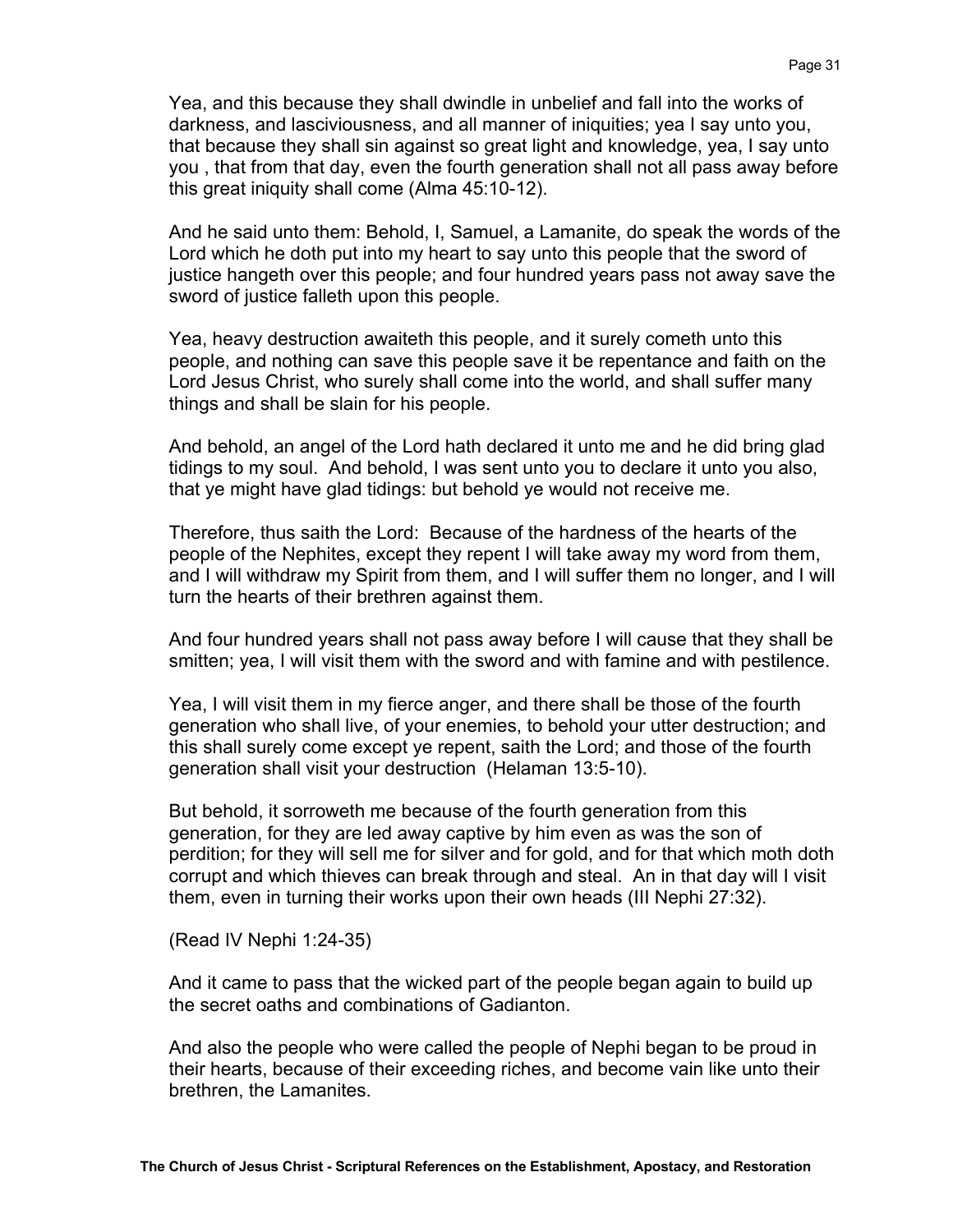And from this time the disciples began to sorrow for the sins of the world.

And it came to pass that when three hundred years had passed away, both the people of Nephi and the Lamanites had become exceeding wicked one like unto another (IV Nephi 1:42-45).

O then ye unbelieving, turn ye unto the Lord; cry mightily unto the Father in the name of Jesus, that perhaps ye may be found spotless, pure, fair, and white, having been cleansed by the blood of the Lamb, at that great and last day.

And again I speak unto you who deny the revelations of God, and say that they are done away, that there are no revelations, nor prophecies, nor gifts, nor healing, nor speaking with tongues, and the interpretation of tongues;

Behold I say unto you, he that denieth these things knoweth not the gospel of Christ; yea be has not read the scriptures; if so, he does not understand them.

For do we not read that God is the same yesterday, today, and forever, and in him there is no variableness neither shadow of changing?

And now, if ye have imagined up unto yourselves a god who doth vary, and in whom there is shadow of changing, then have ye imagined up unto yourselves a god who is not a God of miracles (Mormon 9:6-10).

(Moroni, Chapter 9. Read entire chapter).

The preceding scriptures adequately show that the "Falling Away" was predicted by the ancient Prophets, foretold by Christ, and actually during the Apostolic period. Many of the New Testament epistles and religious historians explain that these predictions met with literal and speedy fulfillment.

# **CAUSES OF THE APOSTASY**

This section now will consider briefly some of the causes responsible for this great catastrophe in the events of the Church.

History explains that the Church met with violent persecution from forces outside of the Church, while false teachers introduced evil doctrines which contributed to much internal strife. The causes were thus twofold: external and internal.

Judaism, the religious system based on the law of Moses, was Christianity's greatest enemy. The defenders of Judaism were opposed to the spreading of the Gospel because they felt duty bound to uphold the Law. In their zeal to follow the precepts of the Law, the Jews persecuted the Christians, causing many to be put to death and others to suffer hunger, nakedness, and imprisonment.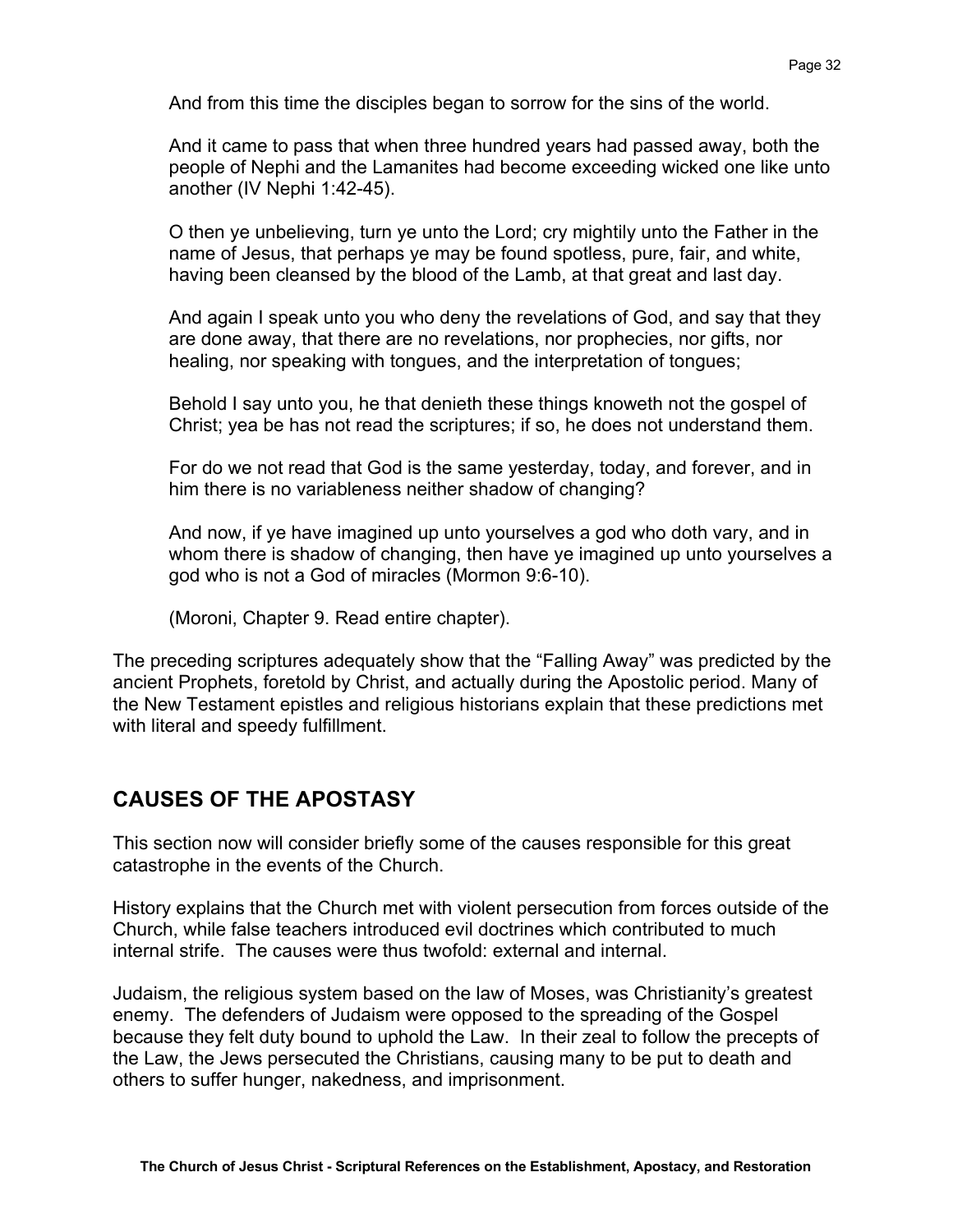The pagans or heathens likewise rebelled, adding more persecutions upon the Saints, because the Gospel was converting many from pagan beliefs and idol worship. The violent persecutions were responsible for the death of many of the Gospel's ablest advocates, starting with the death of Stephen and extending into the very life stream of the Church. These incidents drained the Ministry of some of the most able leaders, including men such as Peter and Paul.

At first the persecutions worked in favor of the Church. It united the Saints, increasing their zeal to spread the Gospel. Their courage in the face of violence caused many unbelievers to reexamine the Gospel message and subsequently join the ranks of the redeemed.

Unfortunately, the power of the persecutions did not relent, except for brief periods. With the passing years and changing Emperors, persecutions reached intolerable proportions. Under the reigns of Emperors such as Nero, Diocletians, and Trajan, the Church underwent great changes. Many false church leaders began to seek ways of appeasing the pagans and thus reduce or eliminate the persecutions. In so doing, many false doctrines were introduced, affecting all the sacred laws and ordinances set forth by Christ and taught by the early Apostles.

It can thus be seen that Paul's prediction regarding the rise of false teachers was literally fulfilled. With the death and imprisonment of the beloved Apostles, these false teachers found it easy to infiltrate the ranks of the Saints, and their evil tares, finding fertile ground, grew rapidly and choked the few remaining blades of wheat; and they turned the vineyard of the Lord into a wasteland. The result was complete internal deterioration, corrupting the simple Gospel principles by making unauthorized changes in the ordinances and government of the Church. It was during this critical period in the affairs of the Church that God was compelled to withdraw His Power and Spirit, leaving the world in total darkness and causing the period of time men have called the "Dark Ages."

## **PROPHESY ON CATHOLICISM AND PROTESTANTISM**

With the gradual decline of the Church and the introduction of false doctrines, an apostate church was formed. She likewise was seen in a vision and identified. Later, this impure church became divided into many groups.

And there came one of the seven angels which had the seven vials, and talked with me, saying unto me, Come hither, I will shew unto thee the judgment of the great whore that sitteth upon many waters:

With whom the kings of the earth have committed fornications, and the inhabitants of the earth have been made drunk with the wine of her fornication.

So he carried me away in the spirit unto the wilderness: and I saw a woman sit upon a scarlet coloured beast, full of names of blasphemy, having seven heads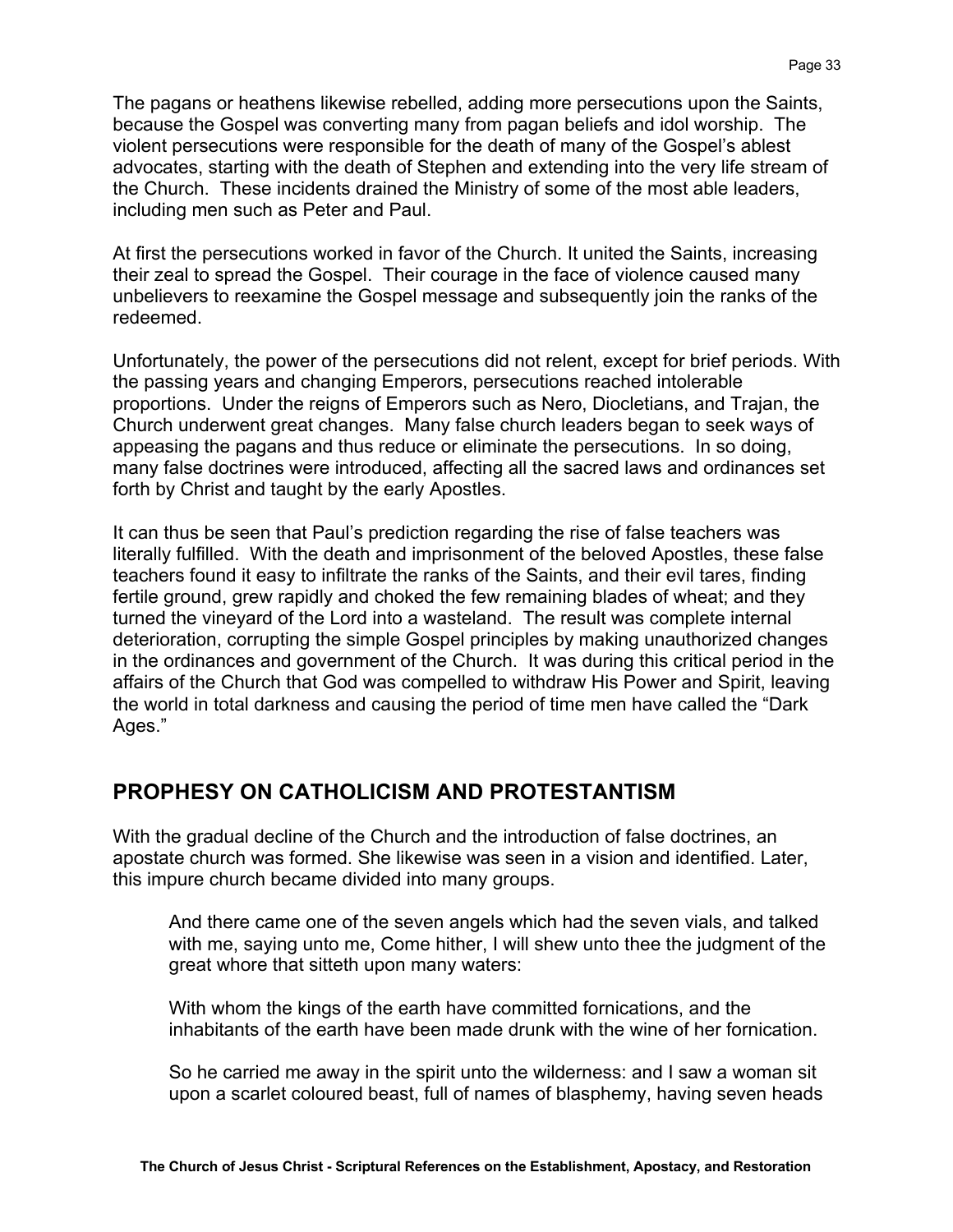and ten horns.

And the woman was arrayed in purple and scarlet colour, and decked with gold and precious stones and pearls, having the golden cup in her hand full of abominations and filthiness of her fornication:

And upon her forehead was a name written, MYSTERY, BABYLON THE GREAT, THE MOTHER OF HARLOTS AND ABOMINATIONS OF THE EARTH.

And I saw the woman drunken with the blood of the saints, and with the blood of martyrs of Jesus: and when I saw her, I wondered with great admiration (Revelation 17:1-6: also read balance of chapter).

For a very comprehensive treatment of this subject, read the 13th and 14th chapters of I Nephi. Note how clearly Nephi was shown the rise of the Catholic church, her daughters, Protestantism, the coming of Christopher Columbus, and the landing of the Pilgrims.

The Apostle John also saw the great power which the apostate church would one day possess.

And they worshipped the dragon which gave power unto the beast: and they worshipped the beast, saying, Who is like unto the beast? Who is able to make war with him?

And there was given unto him a mouth speaking great things and blasphemies; and power was given unto him to continue forth and two months.

And he opened his mouth in blasphemy against God, to blaspheme his name, and his tabernacle, and them that dwell in heaven.

And it was given unto him to make war with the saints, and to overcome them: and power was given him over all kindreds, and tongues, and nations.

And all that dwell upon the earth shall worship him, whose names are not written in the book of life of the Lamb slain from the foundation of the world.

If any man have an ear, let him hear (Revelation 13:4-9).

## **THE ACTUAL APOSTASY**

The most important point to be remembered is that all of the prophesies on the Apostasy were fulfilled. The "falling away" did take place, starting shortly after the death of Christ, when changes were made in the Church, and becoming complete about 560 A.D.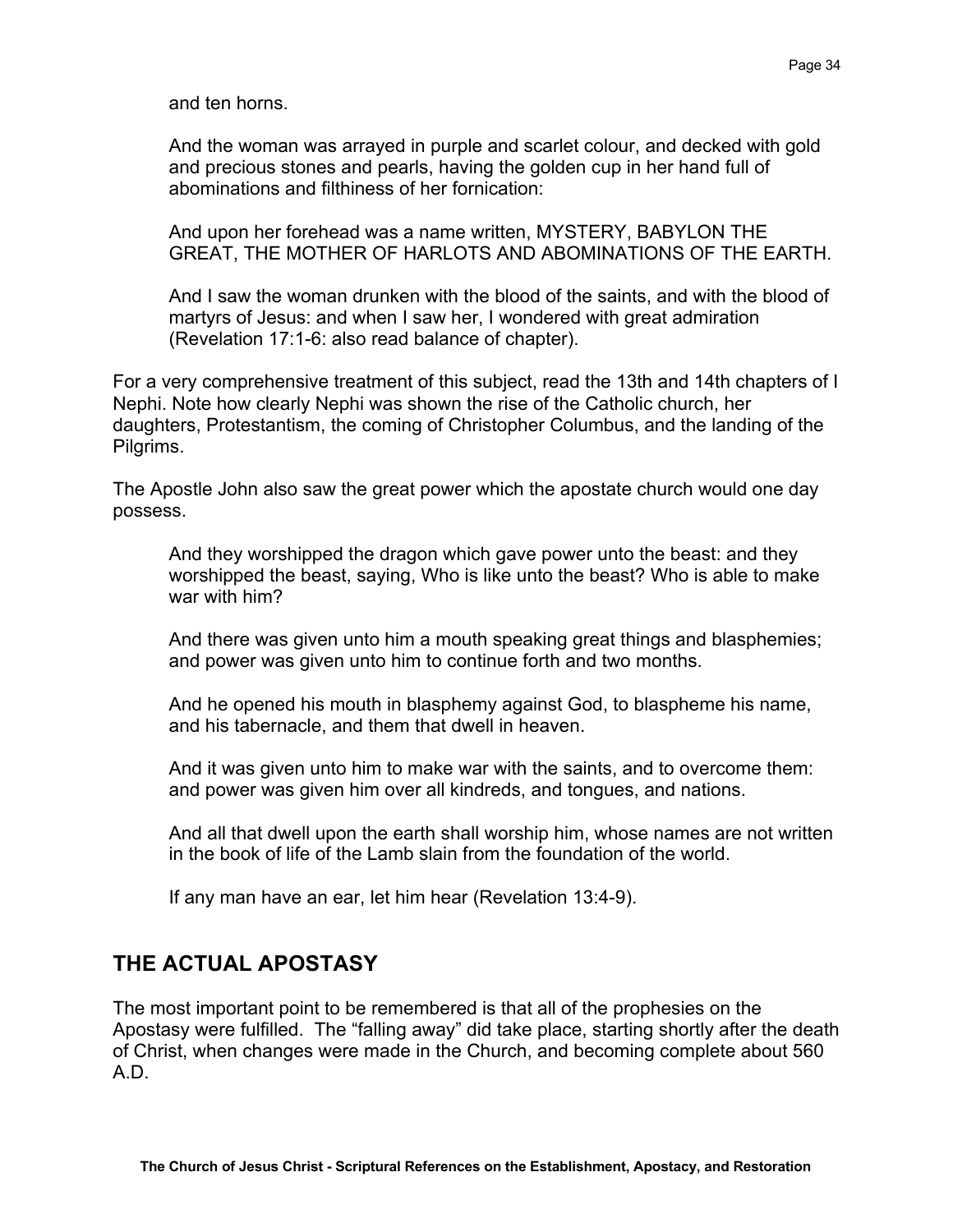At first, changes in the Church were small; but, as time went on these small alterations became larger and more basic until major departures from the Faith were witnessed. As predicted, some of these changes were made by people from within the Church, while others were made by people from outside the Church. Proof of how the changes from the opposite directions eventually became welded together was evidenced when Christianity was declared the religion of the state by Constantine in 313 A.D. When this happened, the church and state because one, and all the armies of Rome marched under the sign of the cross. What had been a pure, delicate, and sincere Church of Jesus Christ was, thus, used to serve the means of the state rather than to do God's service. In effect, it cannot be reasoned that that organization from thenceforth could possibly be identified or called "The Church of Jesus Christ."

Perhaps one of the most vivid and dramatic examples which can be offered to substantiate the claims that the Apostasy occurred is in tracing the different mode of baptism which was introduced into the Church. During the Third Century, the form of baptism was so changed that its symbolism was destroyed. Immersion was no longer required, and sprinkling with water was allowed. This is alarming when it is analyzed that the word "baptism" is translated from the Greek word, "baptiso," which means to bury, to cover, to plunge, or to immerse. When these meanings, which are the only one possible for the word "baptiso," are seriously considered, it is inconceivable that either sprinkling or pouring could be substituted for it. In other words, it is impossible to translate the word "baptiso" as meaning anything other than immersion, burying in water, plunging in water, or covering completely with water to discard one's sins.

A history of how the change was made in Christ's baptimal ordinance, as well as alterations to other definitely described procedures, is offered by Thurman S. Furnier in his presentations in the *Book of Sermons*, pages 49, 79-85. Significantly, ordinances and beliefs were changed in all major areas of the Church. These included new practices and ideas about adult and child baptism, methods of administering and representing the bread and wine, introduction of newly-created offices and officers in the Church, and the misconception of just how the Church officials were to "feed the flock." In the case of this last example, the flock fed the officials and actually worshipped them and pagan-type idols in ways certainly not wanted by God and Christ.

The Dark Ages are definite proof that the Apostasy occurred. During this period of time, the Authority of the Gospel was removed from the earth, as previously stated: The Woman (the Church) departed into the wilderness for 1260 days (1260 years by Bible interpretation), taking the Priesthood Authority with Her. This segment of time, therefore, from roughly 560 to 1820 was infested with deprived people who were kept purposely uninformed by the clergy. Under this atmosphere, the people were left to the whims and wishes of church officials who were primarily interested in keeping the people subjected to them for much of their existence. Gross abuses and the spiritual weakening of the masses were widely manifested. The real sanctity of the Church, the ordinances , and everything that was holy and meaningful were destroyed.. Among other things, people could pay to sin, even before they could commit the sin, or sins. Is it any wonder then that, under these circumstances and conditions, the only manner in which the Priesthood Authority and the Restoration of The Church of Jesus Christ could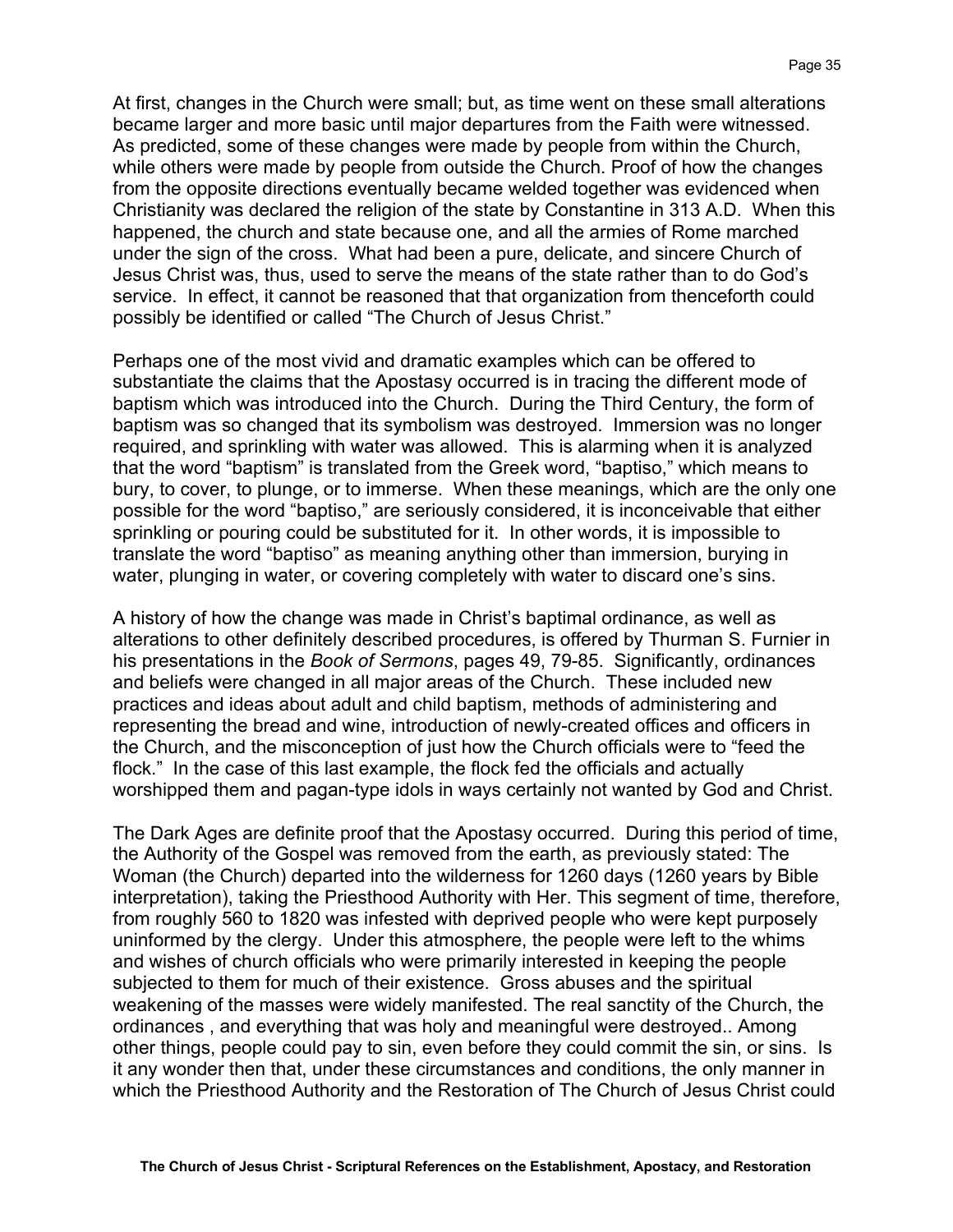be accomplished was through heavenly action? The Authority had been carried away, so, thus, it had to be returned. The following chapter illustrates how this Restoration was prophesied and actually realized.

## **SUMMARY**

This chapter has shown how, after Christ had physically established His Church, man destroyed all resemblance to the one and only Church of Jesus Christ. That this would happen had been prophesied; and the manner in which this was to take place was also specified. Historical facts have proven that the events occurred just as predicted. No student or follower of the history can refute the statement that, during the period of time characterized as engulfing the Apostasy, learning ceased, advances were not made in any field, and in fact, a retrogression or a "falling behind" or "falling backward" in all phases of life was experienced.

Leaders of the church in command during this period did not stimulate adherence to the principles of Christ, but, instead, they fostered unspiritual, unhumanitarian, and unchristian like behavior. Understandably, God would not entrust His Gospel to these individuals. As a result, the Priesthood Authority was completely withdrawn. It was to only return and accompany the Restoration of The Church of Jesus Christ which came about as narrated in the next chapter.

# **THE RESTORATION OF THE GOSPEL OF JESUS CHRIST**

The preceding section has shown how the Apostasy plunged the world into great darkness, despair, and human failure. The authority and power of the Gospel had been removed from the earth, and there was no basic spiritual joy in the hearts of man. The only way in which this sad situation could be corrected was for the Gospel to be returned to the earth in all its full glory. When this Restoration became a reality, light hope and human progress were immediately experienced. It is no wonder, therefore, that there is no subject more dear to the hearts of the members of The Church of Jesus Christ than the account of the Restoration of the Gospel. To more fully understand the prophecies, events, and results of the Restoration, this chapter deals with the various aspects of this memorable event.

The Prophets foretold of the day when God would restore the Gospel and that The Book of Mormon would be brought forth. Centuries before the birth of Christ, Old Testament prophets were given the spiritual sight to prophesy not only about the impending Apostasy but also the eventual Restoration which would bring back the Gospel. Some of these prophecies about the Restoration are as follows:

And it shall come to pass in the day, that the Lord shall set his hand again the second time to recover the remnant of his people, which shall be left, from Assyria, and from Egypt, and from Pathros, and from Cush, and from Elam, and from Shinar, and from Hamath, and from the islands of the sea.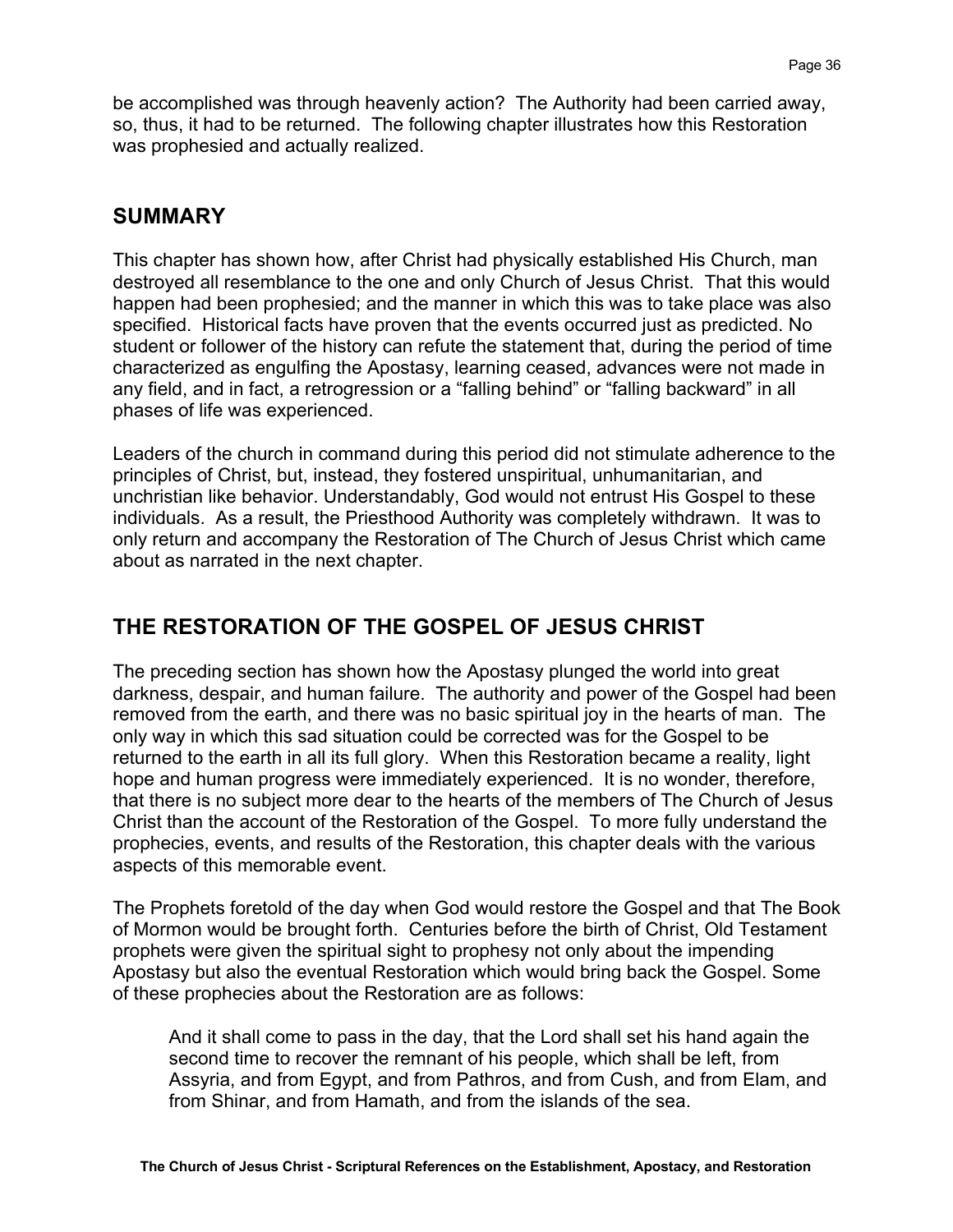And he shall set up an ensign for the nations and shall assemble the outcasts of Israel, and gather together the dispersed of Judah from the four corners of the earth (Isaiah 11:11-12).

Therefore, behold, I will proceed to do a marvelous work among this people, even a marvelous work and a wonder: for the wisdom of their wise men shall perish, and the understanding of their prudent men shall be hid.

Woe unto them that seek deep to hide their counsel from the LORD, and their works are in the dark, and they say, Who seeth us? And who knoweth us?

Surely your turning of things upside down shall be esteemed as the potter's clay: for shall the work say of him that made it, He made me not? Or shall the thing framed say of him that framed it, He had not understanding?

Is it not yet a very little while, and Lebanon shall be turned into a fruitful field, and the fruitful field shall be esteemed as a forest?

And in that day shall the deaf hear the words of the book, and the eyes of the blind shall see out of obscurity, and out of darkness.

The meek also shall increase their joy in the LORD, and the poor among men shall rejoice in the Holy One of Israel (Isaiah 29:14-19); also read the entire chapter).

Behold, I will send my messenger, and he shall prepare the way before me: and the Lord, whom ye seek, shall suddenly come to his temple, even the messenger of the covenant whom ye delight in: behold, he shall come, saith the LORD of hosts.

But who may abide the day of his coming? And who shall stand when he appeareth? For he is like a refiner's fire, and like fullers' soap (Malachi 3:1-2).

Truth shall spring out of the earth; and righteousness shall look down from heaven (Psalms 85:11).

But thou, O Daniel, shut up the words, and seal the book, even to the time of the end: many shall run to and fro, and knowledge shall be increased.

Go through, go through the gates; prepare ye the way of the people; cast up, cast up the highway, gather out the stones; lift up a standard for the people.

Behold, the Lord hath proclaimed unto the end of the world, Say ye to the daughter of Zion, Behold, thy salvation cometh; behold, his reward is with him, and work before him.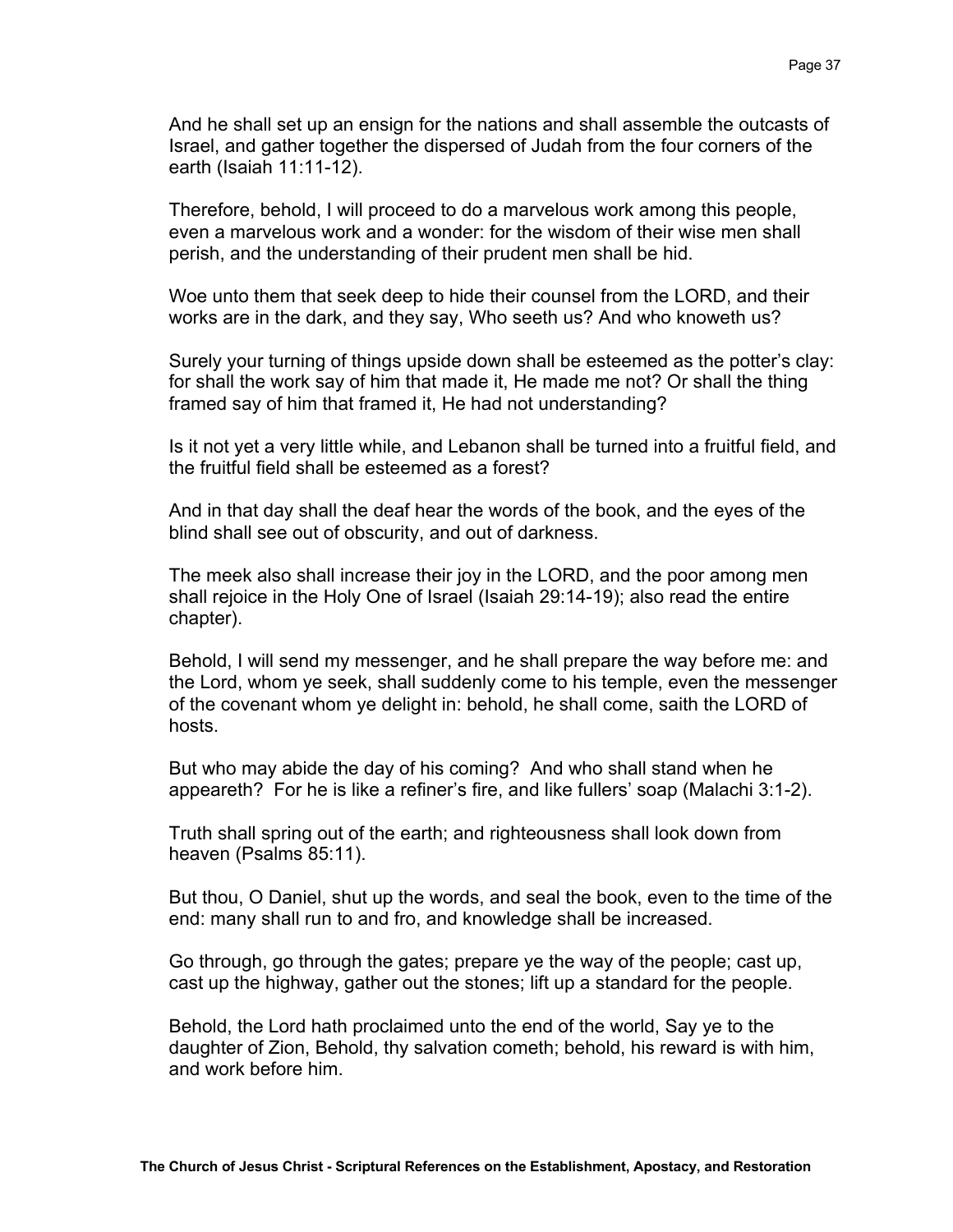And they shall call them, The holy people, The redeemed of the Lord: and thou shalt be called, Sought out. A city not forsaken (Isaiah 62:10-12).

But there is a God in heaven that revealeth secrets, and maketh known to the King Nebuchadnezzar what shall be in the latter days.

And in the days of these kings shall the God of heaven set up a kingdom, which shall never be destroyed: and the kingdom shall not be left to other people, but it shall break in pieces and consume all these kingdoms, and shall stand for ever (Daniel 2:28-44).

The Apostle John saw the day when the Angel of God would bring the Everlasting Gospel to earth again.

And I saw another angel fly in the midst of heaven, having the everlasting gospel to preach unto them that dwell on the earth, and to every nation, and kindred, and tongue, and people.

Saying with a loud voice, Fear God, and give glory to him; for the hour of his judgment is come; and worship him that made heaven and earth, and the sea, and the fountains of water (Revelation 14:6-7).

#### **COMING OF THE BOOK OF MORMON PREDICTED**

The Book of Mormon also stated that the Gospel would be restored. Nephi devotes an entire chapter (II Nephi 29) to describe latter-day conditions among the Gentiles, the coming forth of The Book of Mormon, and the eventual gathering of Israel. Study of this chapter will reveal that the Gentiles would reject The Book of Mormon, emphasizing that they would say that the Bible was all that they required and that any further enlightenment was impossible and unnecessary. The attitude of many towards The Book of Mormon has verified that this prediction has come to pass. They have rejected this book, stating, as Nephi had prophesied, they would, "...A Bible! A Bible! We have got a Bible, and there cannot be any more Bible" (Verse 3). Nephi, however, made it plain that God would produce records, covering His dealings with other people and nations.

Wherefore murmur ye, because that ye shall receive more of my word? Know ye not that the testimony of two nations is a witness unto you that I am God, that I remember one nation like unto another? Wherefore, I speak the same words unto one nation like unto another. And when the two nations shall run together the testimony of the two nations shall run together also.

And I do this that I may prove unto many that I am the same yesterday, today and forever; and that I speak forth my words according to mine own pleasure. And because that I have spoke one word ye need not suppose that I cannot speak another; for my work is not yet finished; neither shall it be until the end of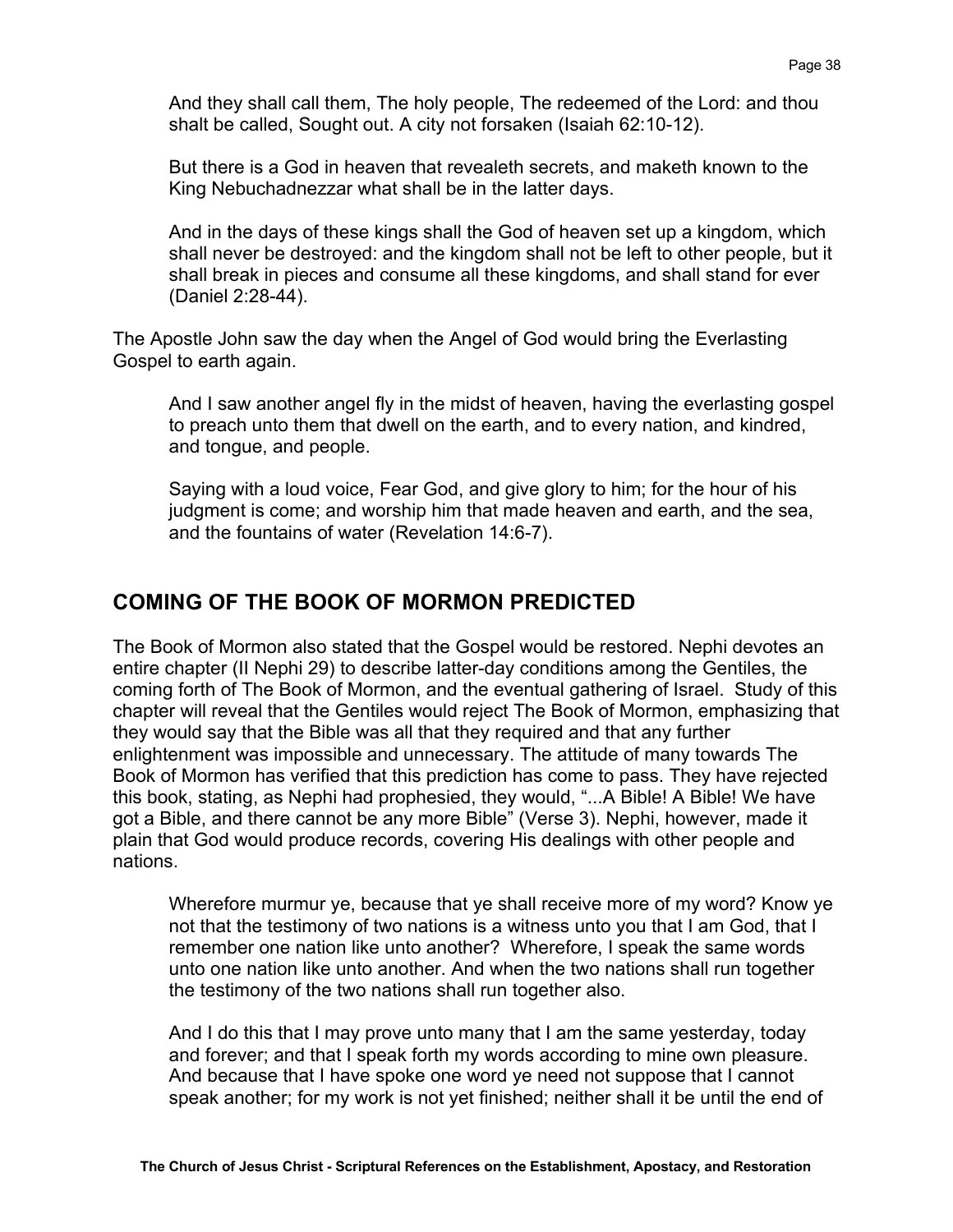man, neither from that time henceforth and forever.

Wherefore, because that ye have a Bible ye need not suppose that it contains all my words; neither need ye suppose that I have not caused more to be written (II Nephi 29:8-10).

For in that day, for my sake shall the Father work a work, which shall be a great and a marvelous work among them; and there shall be among them those who will not believe it, although a man shall declare it unto them (III Nephi 21:9).

The Prophet Ezekiel had similarly expressed the fact that God would preserve and provide the histories of other people and other nations. In effect, he said that the Bible was the stick, or history, of Judah and The Book of Mormon was the stick, or history, of Joseph.

Moreover, thou son of man, take thee one stick, and write upon it, For Judah, and for the children of Israel his companions; then take another stick and write upon it , for Joseph, the stick of Ephraim, and for all the house of Israel his companions.

And join them one to another into one stick; and they shall become on in thine hand.

And when the children of thy people shall speak unto thee, saying, Wilt thou not shew us what thou meanest by these?

Say unto them, Thus saith the Lord GOD; Behold I will take the stick of Joseph, which is in the hand of Ephraim, and the tribes of Israel his fellows; and will put them with him, even with the stick of Judah, and make them one stick, and they shall be one in mine hand.

And the sticks whereon thou writest shall be in thine hand before their eyes (Ezekiel 37:16-20).

NOTE: The aforementioned scripture mentions the method of writing and preserving records in ancient times. This method involved the usage of an animal skin, containing written information, which would be rolled between two sticks and would then become a scroll. This scroll was described as a "stick."

## **FUTURE EXPECTATIONS**

The discussion up to this point of the chapter has outlined and pointed out the prophecies and areas of fulfillment on the Restoration of the Gospel and coming forth of The Book of Mormon. Now to be considered are the results and future expectations which can be realized because of the Restoration. The Gospel's return to the earth has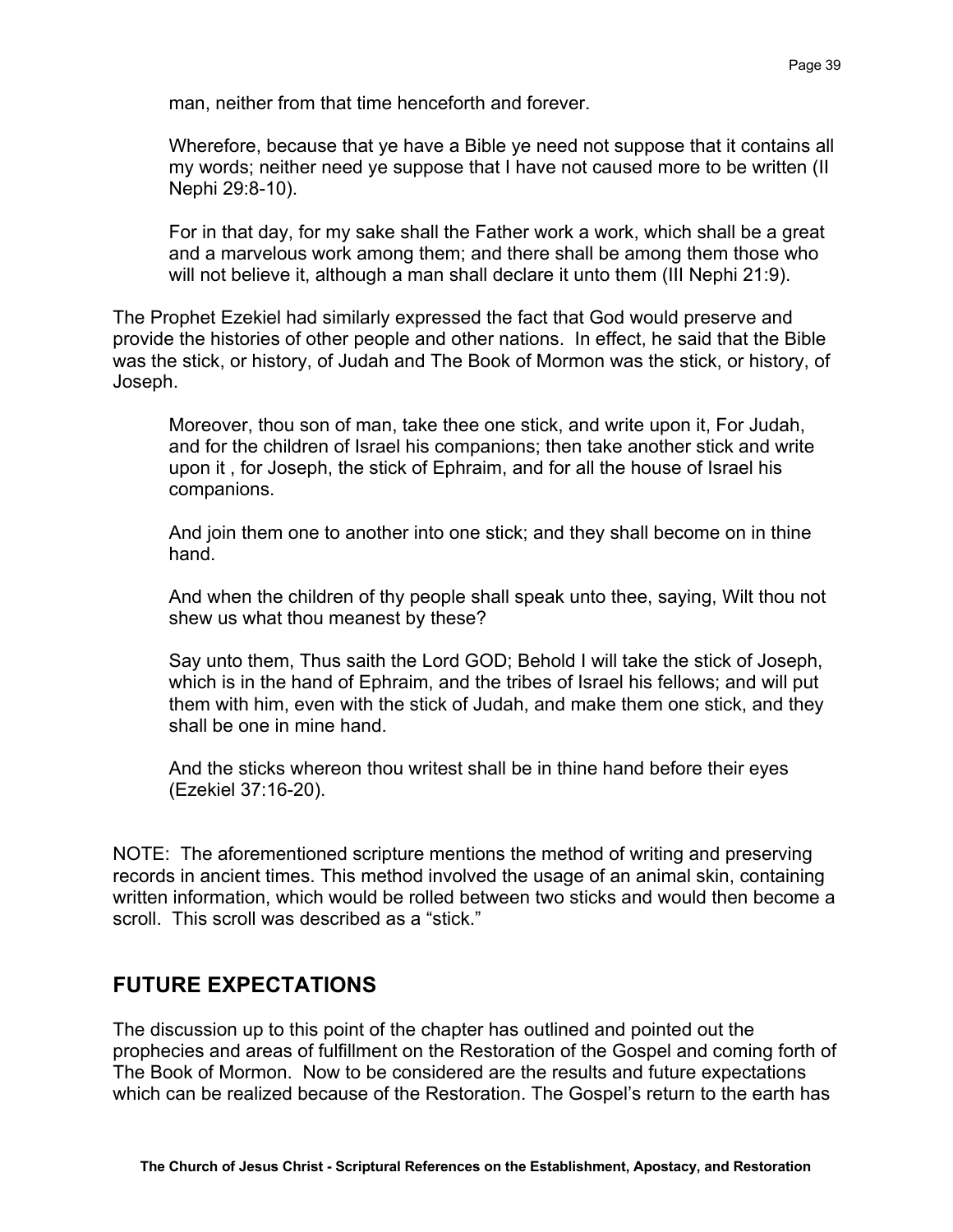made it possible for the promises and blessings to be attained in this day and age. The earliest scriptures have elaborated on the blessings promised to the seed of Joseph in these latter days.

Joseph is a fruitful bough, even a fruitful bough by a well; whose branches run over the wall (Genesis 49:22).

And of Joseph he said, Blessed of the LORD be this land, for the precious things of heaven, for the dew, and for the deep that coucheth beneath,

And for the precious fruits brought forth by the sun, and for the precious things put forth by the moon,

And for the chief things of the ancient mountains, and for the precious things of the lasting hills,

And for the precious things of the earth and fulness thereof, and for the good will of him that dwelt in the bush; let the blessing come upon the head of Joseph, and upon the top of the head of him that was separated from his brethren,

His glory is like the firstling of his bullock, and his horns are like the horns of unicorns; with them he shall push the people together to the ends of the earth; and they are the ten thousands of Ephraim, and they are the thousands of Manasseh (Deuteronomy 33:13-17).

# **THE CHOICE SEER**

Another belief of The Church of Jesus Christ is that a Choice Seer shall come forth from among the seed of Joseph as described in the following text:

For Joseph truly testified, saying: a seer shall the Lord my God raise up, who shall be a choice seer unto the fruit of my loins.

Yea, Joseph truly said: Thus saith the Lord unto me: A choice seer will I raise up out of the fruit of thy loins; and he shall be esteemed highly among the fruit of thy loins. And unto him will I give commandment that he shall do a work for the fruit of my loins, his brethren, which shall be of great worth unto them, even to the bringing of them to the knowledge of the covenants which I have made with thy fathers.

And I will give unto him a commandment that he shall do none other work, save the work which I shall command him. And I will make him great in mine eyes; for he shall do my work.

And he shall be great like unto Moses, whom I have said I would raise up unto you, to deliver my people, O house of Israel.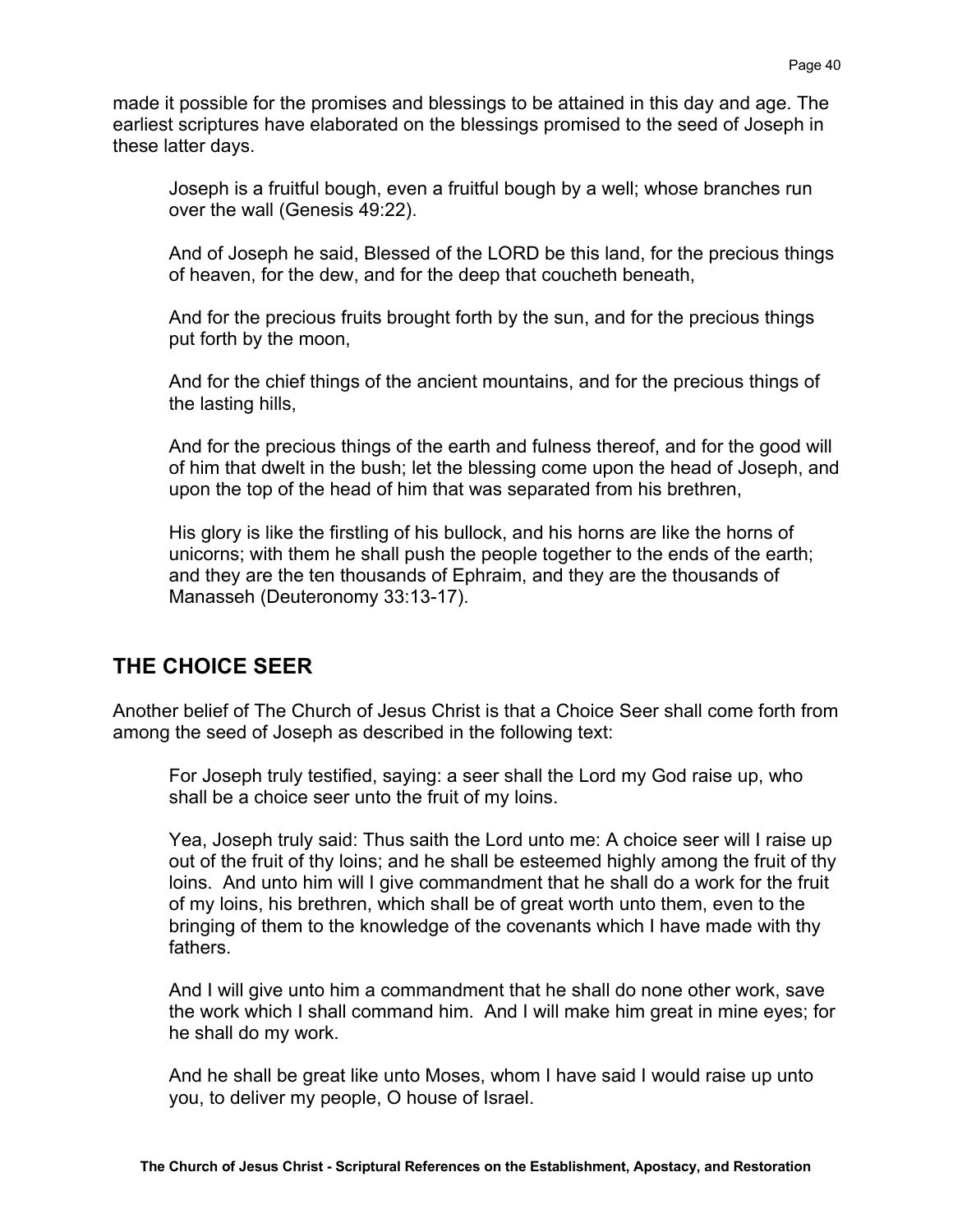And Moses will I raise up, to deliver thy people out of the land of Egypt.

But a seer will I raise up out of the fruit to thy loins; and unto him will I give power to bring forth my word unto the seed of thy loins-and not to the bringing forth of my word only, saith the Lord, but to the convincing them of my word, which shall have already gone forth among them.

Wherefore, the fruit of thy loins shall write; and the fruit of the loins of Judah shall write; and that which shall be written by the fruit of thy loins, and also that which shall be written by the fruit of the loins of Judah, shall grow together, unto the confounding of false doctrines and laying down of contentions, and establishing peace among the fruit of thy loins, and bringing them to the knowledge of their fathers in the latter days, and also to the knowledge of my covenants, saith the Lord.

And out of weakness he shall be made strong, in that day when my work shall commence among all my people, unto the restoring thee, O house of Israel, saith the Lord.

And thus prophesied Joseph, saying: Behold that seer will the Lord bless; and they that seek to destroy him shall be confounded; for this promise, which I have obtained of the Lord, of the fruit of my loins, shall be fulfilled. Behold, I am sure of the fulfilling of this promise;

And his name shall be called after me; and it shall be after the name of his father. And he shall be like unto me; for the thing, which the Lord shall bring forth by his hand, by the power of the Lord shall bring my people unto salvation.

Yea, thus prophesied Joseph: I am sure of this thing, even as I am sure of the promise of Moses: for the Lord hath said unto me, I will preserve they seed forever.

And the Lord hath said: I will raise up a Moses; and I will give power unto him in a rod; and I will give judgment unto him in writing. Yet I will not loose his tongue, that he shall speak much, for I will not make him mighty in speaking. But I will write unto him my law, by the finger of mine own hand; and I will make a spokesman for him (II Nephi 3:6-17).

# **ISRAEL'S RETURN FORETOLD**

The Restoration of the Gospel to the Gentiles makes them responsible for carrying its message to the House of Israel, commencing with the seed of Joseph, the American Indians. This is of the greatest importance because, through the preaching of the Everlasting Gospel, the House of Israel is to be restored to the land of its inheritance. The Prophets foretold of the regrouping and the "in-gathering" of the House of Israel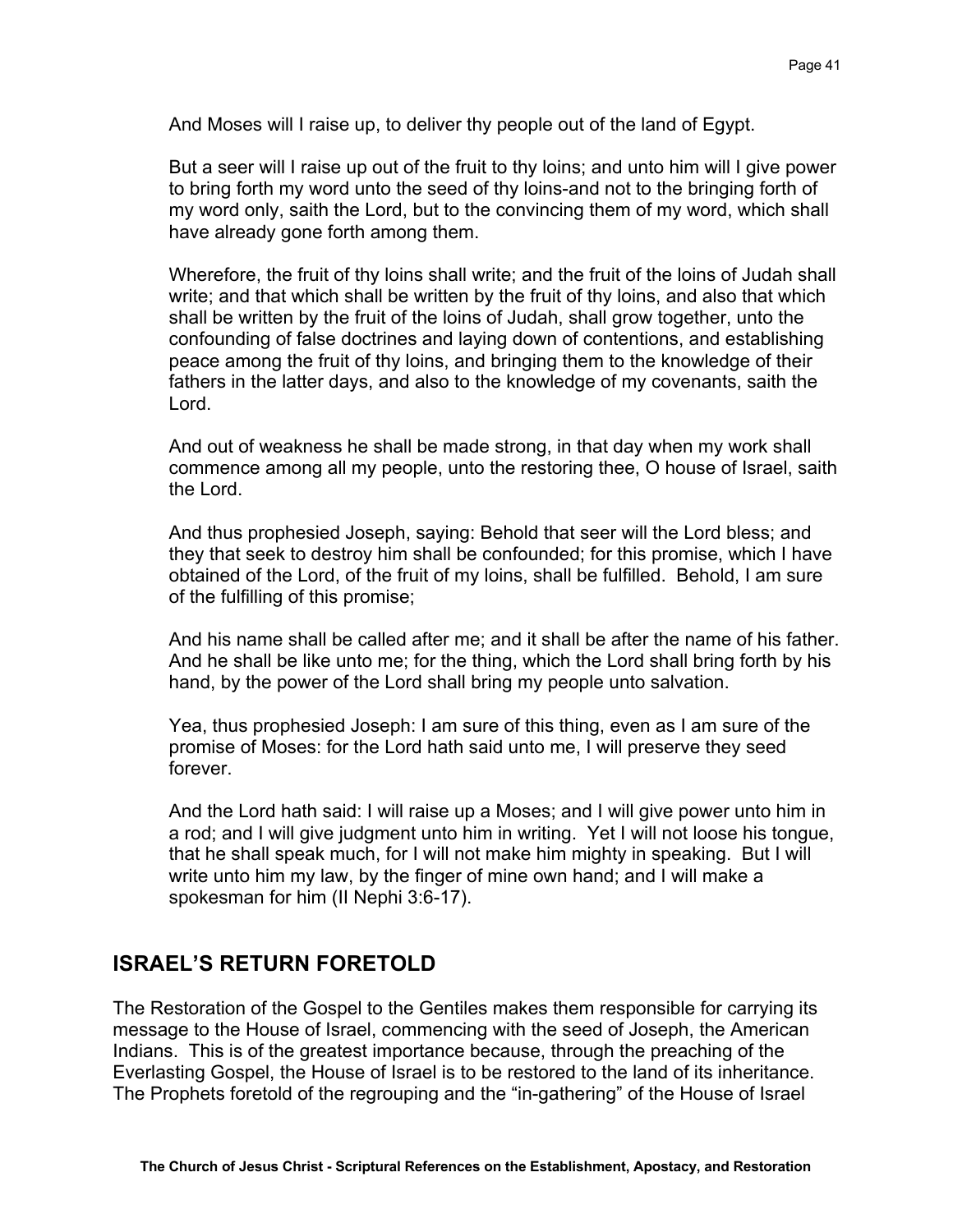and how they would result in a "Peaceful Reign" and the building of a New Jerusalem among the seed of Joseph. (*The Seventh Day of Rest* by Alma B. Cadman and *The Jew and the American Indian* by Timothy D. Bucci give views on some of these points and other related matters. They discuss scriptural expectations and who shall fulfill them; thus, they should be studied to gain further enlightenment on these topics.) The following scriptures are typical of what can be expected in the future.

(Read Isaiah, Chapter 35 completely.)

And it shall come to pass in the last days, that the mountain of the LORD'S house shall be established in the top of the mountains, and shall be exalted above the hills; and all nations shall flow unto it.

And many people shall go and say, Come ye, and let us go up to the mountain of the LORD, to the house of the God of Jacob; and he will teach us of his ways, and we will walk in his paths; for out of Zion shall go forth the law, and the word of the LORD from Jerusalem.

And he shall judge among the nations, and shall rebuke many people; and they shall beat their swords into plowshares, and their spears into pruning hooks: nation shall not lift up sword against nation, neither shall they learn war any more.

O house of Jacob, come ye, and let us walk in the light of the LORD (Isaiah 2:1- 5).

And righteousness shall be the girdle of his loins, and faithfulness the girdle of his reins.

The wolf also shall dwell with the lamb, and the leopard shall lie down with the kid; and the calf and the young lion and the fatling together; and a little child shall lead them.

And the cow and the bear shall feed; their young ones shall lie down together; and the lion shall eat straw like the ox.

And the sucking child shall play on the hold of the asp and the weaned child shall put his hand on the cockatrice' den.

They shall not hurt nor destroy in all my holy mountain; for the earth shall be full of the knowledge of the LORD, as the waters cover the sea (Isaiah 11:5-9).

And I will rejoice in Jerusalem, and joy in my people: and the voice of weeping shall be no more heard in her, nor the voice of crying.

There shall be no more thence an infant of days, nor an old man that hath not filled his days: for the child shall die an hundred years old; but the sinner being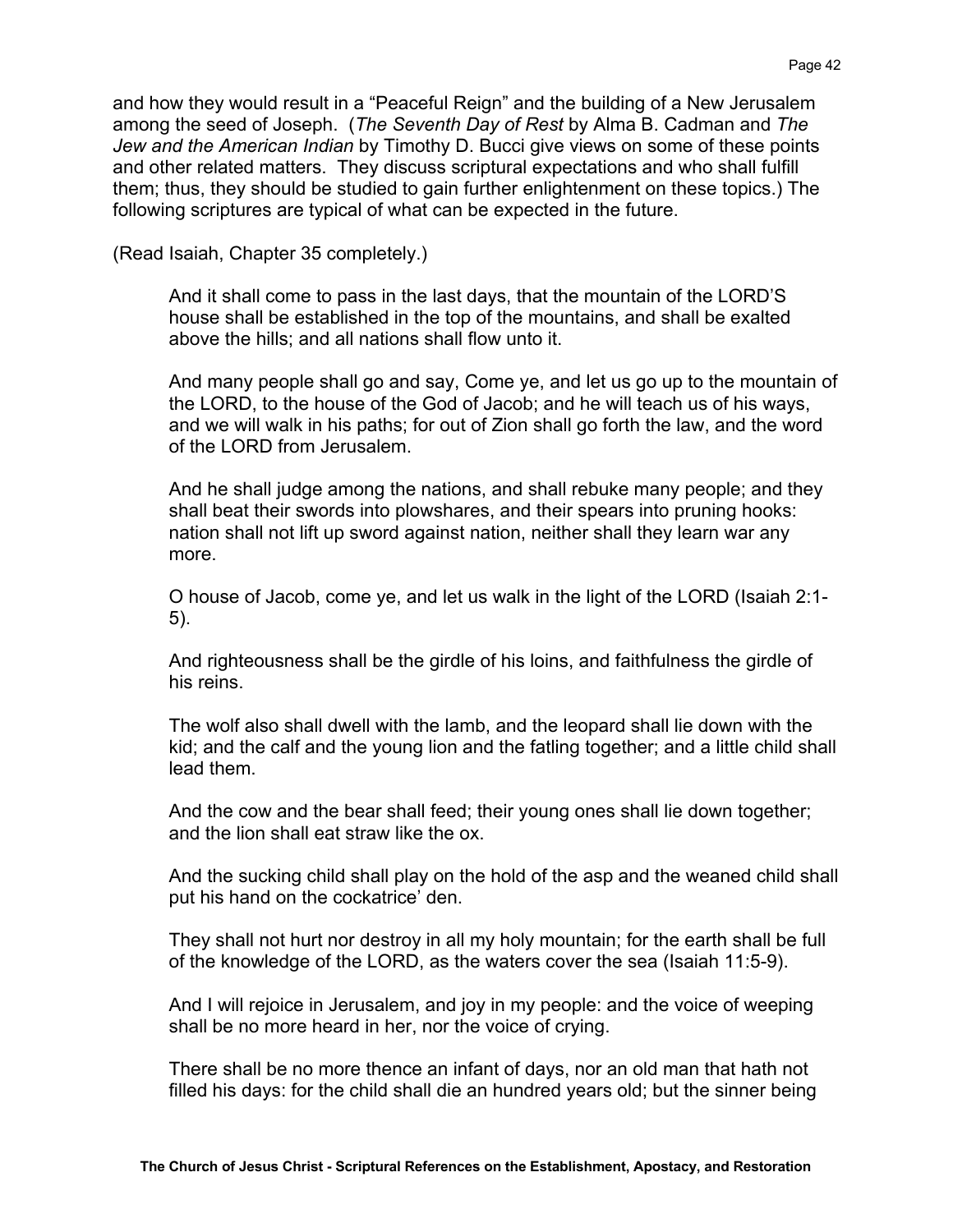an hundred years old shall be accursed.

And they shall build houses, and inhabit them; and they shall plant vineyards, and eat the fruit of them.

They shall not build, and another inhabit; they shall not plant, and another eat; for as the days of a tree are the days of my people, and mine elect shall long enjoy the work of their hands.

They shall not labour in vain, nor bring forth for trouble; for they are the seed of the blessed of the LORD, and their offspring with them.

And it shall come to pass, that before they call, I will answer; and while they are yet speaking, I will hear.

The wolf and the lamb shall feed together, and the lion shall eat straw like the bullock: and dust shall be the serpent's meat. They shall not hurt nor destroy in all my holy mountain, saith the LORD (Isaiah 65:19-25).

But in the last days it shall come to pass, that the mountain of the house of the LORD shall be established in the top of the mountains, and it shall be exalted above the hills; and people shall flow unto it.

And many nations shall come, and say, Come, and let us go up to the mountain of the LORD, and to the house of the God of Jacob; and he will teach us of his ways, and we will walk in his paths: for the law shall go forth of Zion, and the word of the LORD from Jerusalem.

And He shall judge among many people, and rebuke strong nations afar off, and they shall beat their swords into plowshares, and their spears into pruning hooks; nation shall not lift up a sword against nation, neither shall they learn war any more.

But they shall sit every man under his vine and under his fig tree: and none shall make them afraid; for the mouth of the LORD of hosts hath spoke in (Micah 4:1- 4).

Christ Himself indicated when He was teaching His disciples how to pray that this New Jerusalem would be established. The implication in His prayer was that, through diligence and prayer, a fulfillment of this condition would be realized.

And he said unto them, When ye pray, say, Our Father which art in heaven, Hallowed be thy name. They kingdom come. Thy will be done, as in heaven, so in the earth (Luke 11:2).

The Prophet Ether beheld the day when the seed of Joseph would be restored to the knowledge of God and would build a Holy City on this land.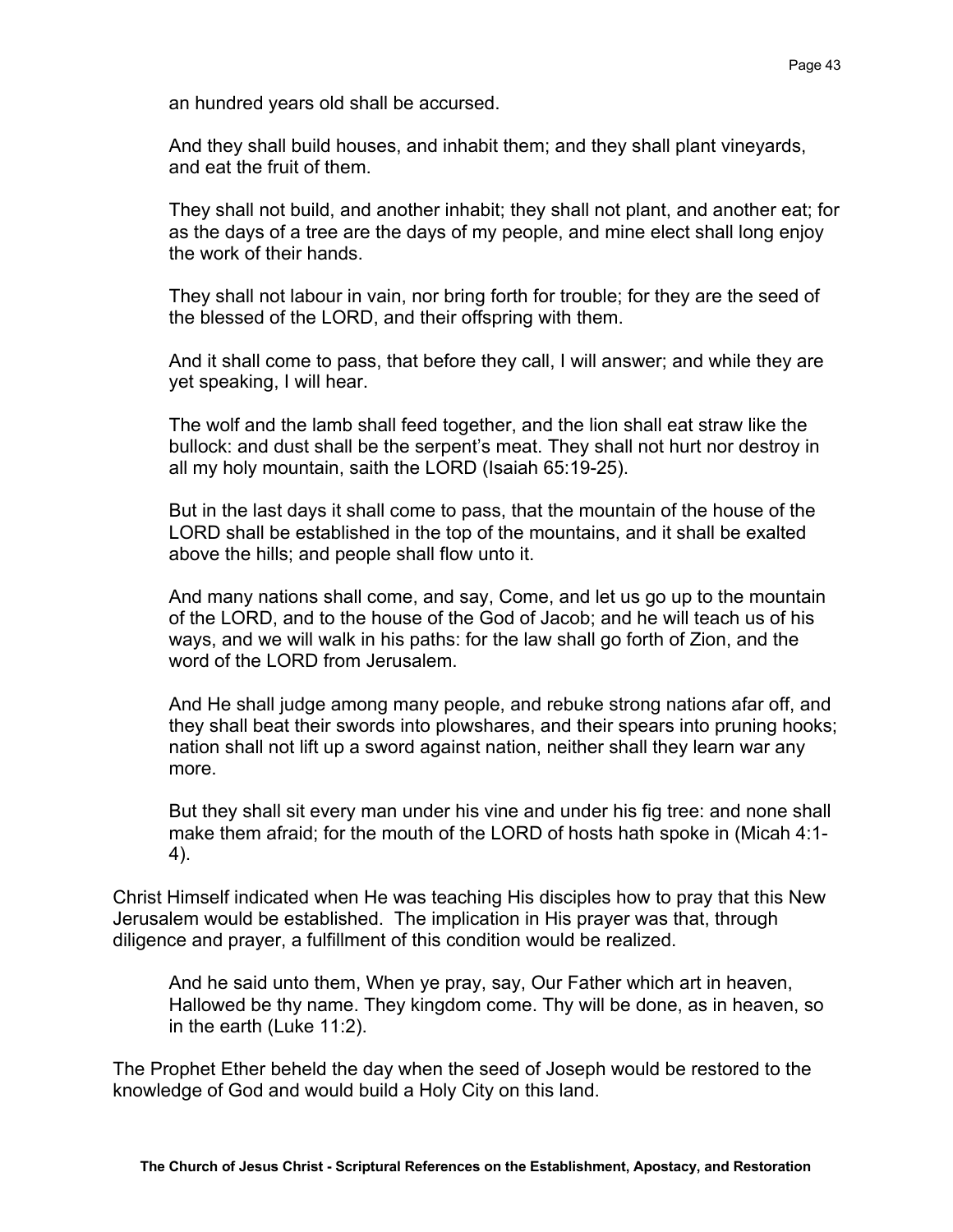Behold, Ether saw the days of Christ, and he spake concerning a New Jerusalem upon this land.

And he spake also concerning the house of Israel, and the Jerusalem from whence Lehi should come-after it should be destroyed it should be built up again, a holy city unto the Lord; wherefore, it could not be a new Jerusalem for it had been in a time of old; but it should be built up again, and become a holy city of the Lord; and it should be built unto the house of Israel.

And that a New Jerusalem should be built up upon this land, unto the remnant of the seed of Joseph, for which things there has been a type.

For as Joseph brought his father down into the land of Egypt, even so he died there; wherefore, the Lord brought a remnant of the seed of Joseph out of the land of Jerusalem, that he might be merciful unto the seed of Joseph that they should perish not, even as he was merciful unto the father of Joseph that he should perish not.

Wherefore, the remnant of the house of Joseph shall be built upon this land: and it shall be a land of their inheritance; and they shall build up a holy city unto the Lord, like unto the Jerusalem of old: and they shall no more be confounded, until the end come when the earth shall pass away (Ether 13:4-8).

The American Indian plays an important, if not the most important, role in the future activity of The Church of Jesus Christ, if the scriptures are to be interpreted to their fullest extent. Of course, there are many other scriptures describing the glorious results of the return of Israel and the establishment of God's Kingdom in the latter days. Further study and meditation will enable the full impact to be realized when it is understood that many promises must be fulfilled and that the Church is now at the brink of seeing and taking part in these wonderful and completely edifying situations. In total, only when the events of the past can be related to the promises and blessings of the future can a more complete awareness of the delicacy and yet sturdiness of the Gospel and all its various offices and duties be more fully appreciated.

#### **SUMMARY**

The Restoration of the Gospel is the main theme of The Church of Jesus Christ today. On it hinges the basis for the claim that the present Church has the power and authority to act on behalf of Our Creator. As previously narrated, because the Apostasy, or complete "falling away" from the Gospel, had taken place and the power of the Gospel had been removed from the earth, the only way in which this power could be reactivated was by a complete Restoration, or by putting it back just as it was before the Apostasy.

Prophesies foretold of the Restoration, which occurred when the Gospel was returned in all its power and glory through Joseph Smith. Analysis of this event reveals that this